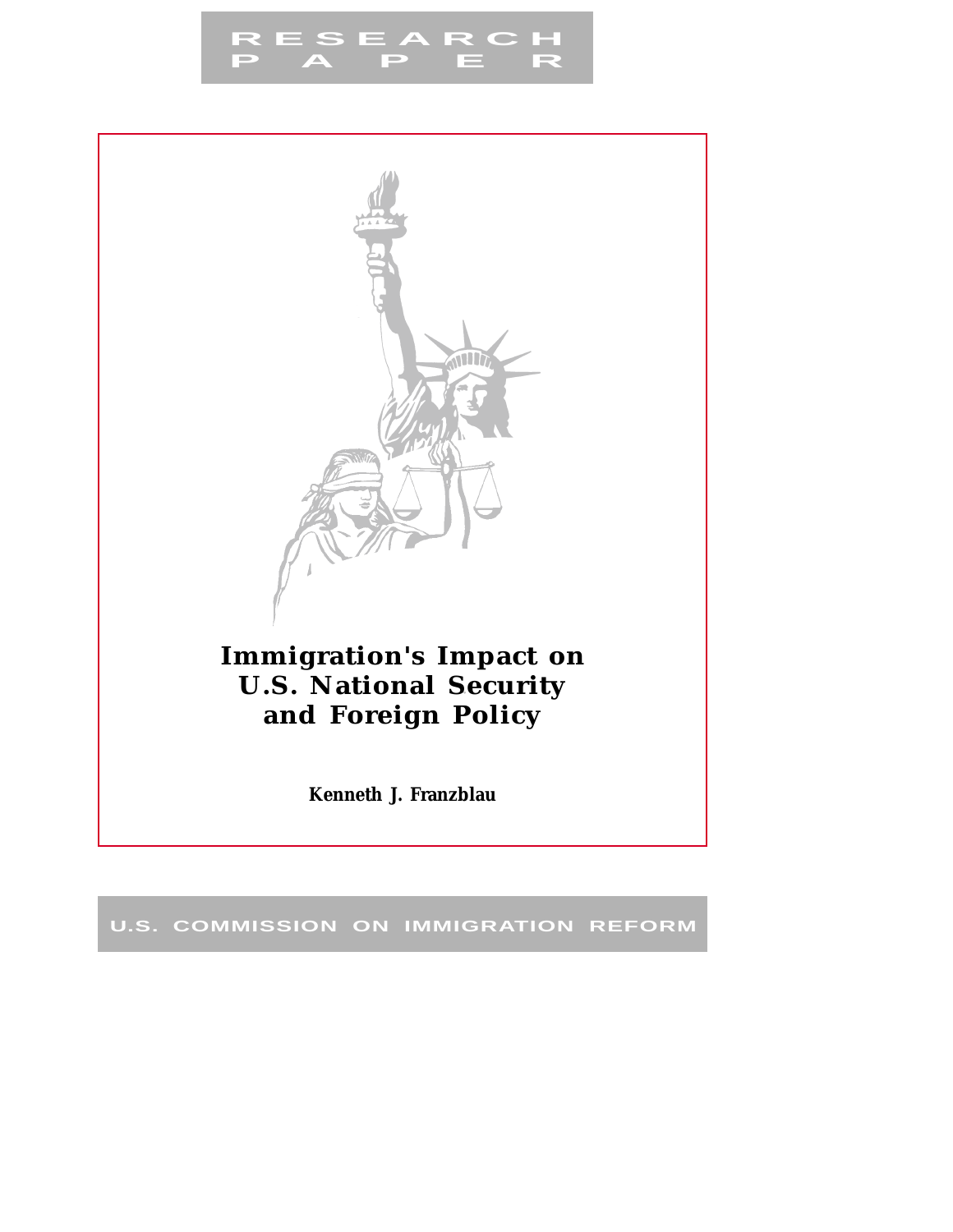THE U.S. COMMISSION ON IMMIGRATION REFORM IS <sup>A</sup> BIPARTISAN COMMISSION AUTHORIZED BY THE IMMIGRATION ACT OF 1990 AND CHARGED WITH EXAMINING IMMIGRATION POLICY AND ITS IMPACT ON SOCIAL, ECONOMIC, AND COMMUNITY RELATIONS, ON POPULATION SIZE AND CHARACTERISTICS, AND ON THE ENVIRONMENT.

RICHARD ESTRADA ASSOCIATE EDITOR, EDITORIAL PAGE, DALLAS MORNING NEWS APPOINTED BY SENATE REPUBLICAN LEADERSHIP

HAROLD EZELL PRESIDENT, THE EZELL GROUP, INC. APPOINTED BY HOUSE REPUBLICAN LEADERSHIP

LAWRENCE H. FUCHS JAFFEE PROFESSOR OF AMERICAN CIVILIZATION AND POLITICS BRANDEIS UNIVERSITY APPOINTED BY SENATE DEMOCRATIC LEADERSHIP ELECTED BY COMMISSIONERS TO BE VICE CHAIR

ROBERT CHARLES HILL PARTNER, VENABLE BAETJER HOWARD & CIVILLETTI APPOINTED BY HOUSE REPUBLICAN LEADERSHIP

SHIRLEY MOUNT HUFSTEDLER FORMER JUDGE, U.S. COURT OF APPEALS, NINTH CIRCUIT FORMER SECRETARY OF DEPARTMENT OF EDUCATION APPOINTED BY PRESIDENT CLINTON AS COMMISSION CHAIR

WARREN R. LEIDEN BERRY, APPLEMAN & LEIDEN LLP APPOINTED BY HOUSE DEMOCRATIC LEADERSHIP

NELSON MERCED SENIOR ASSOCIATE COMMUNITY TRAINING & ASSISTANCE CENTER APPOINTED BY SENATE DEMOCRATIC LEADERSHIP

BRUCE A. MORRISON CHAIRMAN, FEDERAL HOUSING FINANCE BOARD APPOINTED BY HOUSE DEMOCRATIC LEADERSHIP

MICHAEL S. TEITELBAUM ALFRED P. SLOAN FOUNDATION APPOINTED BY SENATE REPUBLICAN LEADERSHIP ELECTED BY COMMISSIONERS TO BE VICE CHAIR

SUSAN MARTIN, EXECUTIVE DIRECTOR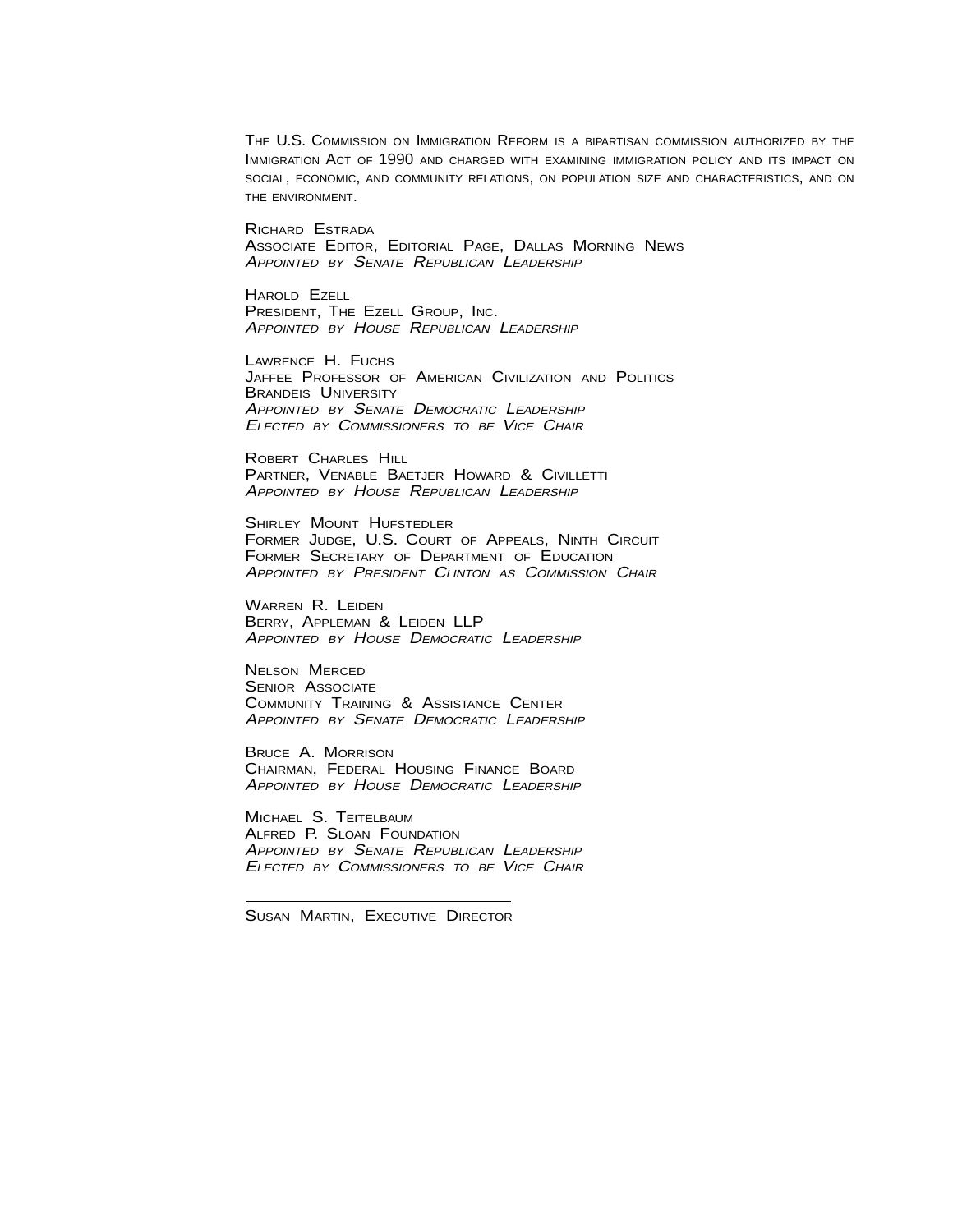

# U.S. Immigration and Foreign Policy

KENNETH J. FRANZBLAU

OCTOBER 1997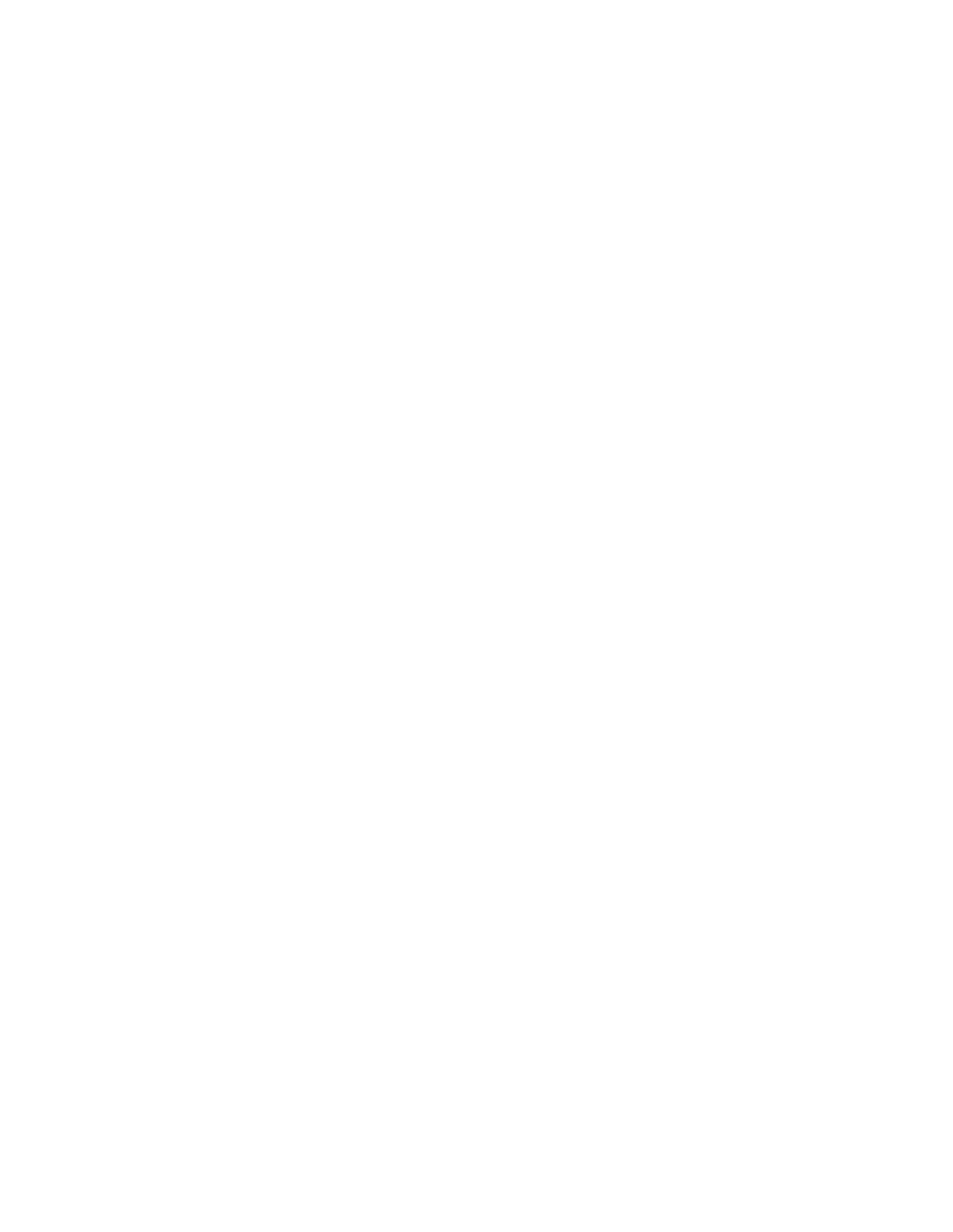# **CONTENTS**

### **[INTRODUCTION 1](#page-6-0)**

### **[NATIONAL SECURITY 1](#page-6-0)**

### **[MIGRANT EFFECTS 3](#page-8-0)**

**OPPOSITION TO HOME COUNTRY GOVERNMENT** 3 [POLITICAL/SECURITY THREAT 4](#page-9-0) CULTURAL THREAT [OR CONTRIBUTION 6](#page-11-0) SOCIAL OR ECONOMIC BURDEN [OR CONTRIBUTION 9](#page-14-0) [HOSTAGE 11](#page-16-0)

# **[RELATIONSHIP BETWEEN IMMIGRATION, FOREIGN POLICY AND NATIONAL](#page-16-0)**

**[SECURITY 11](#page-16-0)**

[RESULTING MIGRATORY MOVEMENTS 12](#page-17-0) [FOREIGN POLICY RESPONSES 15](#page-20-0) [ECONOMIC POLICY RESPONSES 16](#page-21-0) **MILITARY RESPONSES** 18 [MULTILATERAL APPROACHES 20](#page-25-0)

#### **[IMMIGRANT/ETHNIC GROUP INFLUENCE 23](#page-28-0)**

### **[SENDING COUNTRY INFLUENCE 29](#page-34-0)**

**[CONCLUSION 33](#page-38-0)**

**[SOURCES 34](#page-39-0)**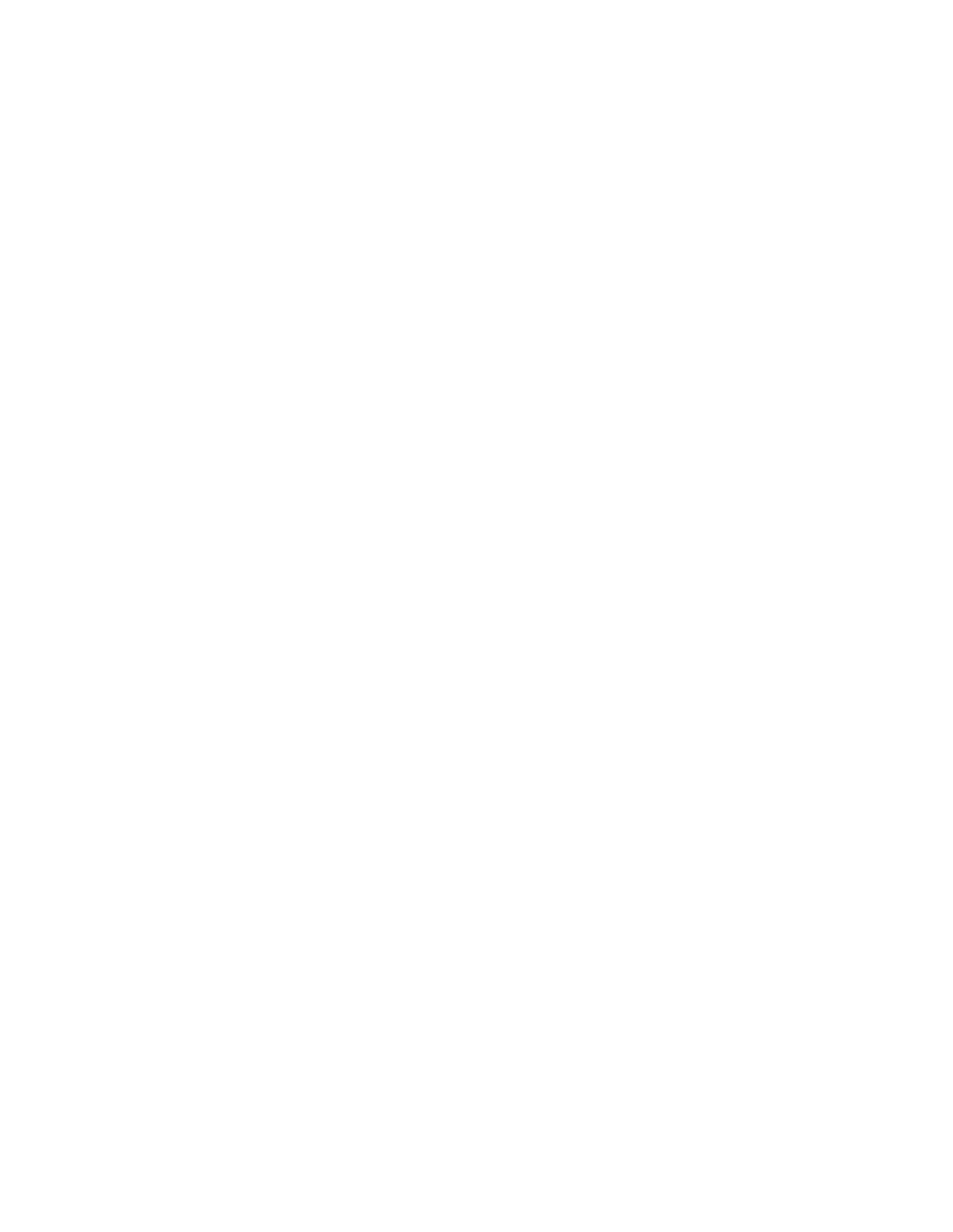RESEARCH P A P E R - 1 -

# <span id="page-6-0"></span>INTRODUCTION

This paper examines the relationship between U.S. immigration, foreign policy, and national security. It assumes that the primary interest of the United States is its national security and that the ultimate goal of U.S. foreign policy is to promote U.S. national security. The paper outlines the ways in which immigration has been affected by the national security interests and foreign policies of the United States as well as the way in which immigration has affected national security concerns and resulting foreign policy.

## NATIONAL SECURITY

The initial difficulty in determining whether immigration to the United States constitutes a national security threat is determining what constitutes national security. Terms such as "national interest" and "national security" do not have a universally agreed-upon meaning. The term "security" covers a range of goals so wide that highly divergent policies can be interpreted as politics of security (Wolfers 1982:118).

Traditional notions of national security are represented by theorists such as Hans J. Morgenthau for whom the national interest contained ". . . two elements, one that is logically required and in that sense necessary, and one that is variable and determined by circumstances" (Morgenthau 1982:972). The survival of the state is the necessary element of national interest and the minimum requirements of the national interest are the integrity of the nation's territory, its political institutions, and its culture (Morgenthau 1982:973). It was this theory of national security that held sway largely uncontested—throughout the Cold War period.

Since the 1980s—and accelerating with the end of the Cold War—the content of national security concerns has expanded from the traditional focus on military threats to borders and governments to include nonmilitary sources of insecurity (Rogers & Copeland 1993:12). An example of this more expansive notion is advanced by Richard Ullman who considers as a threat to a state's security any actions or events that "threaten significantly to narrow the range of policy choices available to the government of a state or to private, non-governmental entities (persons, groups, corporations) within the state" (Ullman 1983:133).

In a similar vein, the January 31, 1992 Summit Declaration of the United Nations Security Council acknowledged that threats to international peace and secu-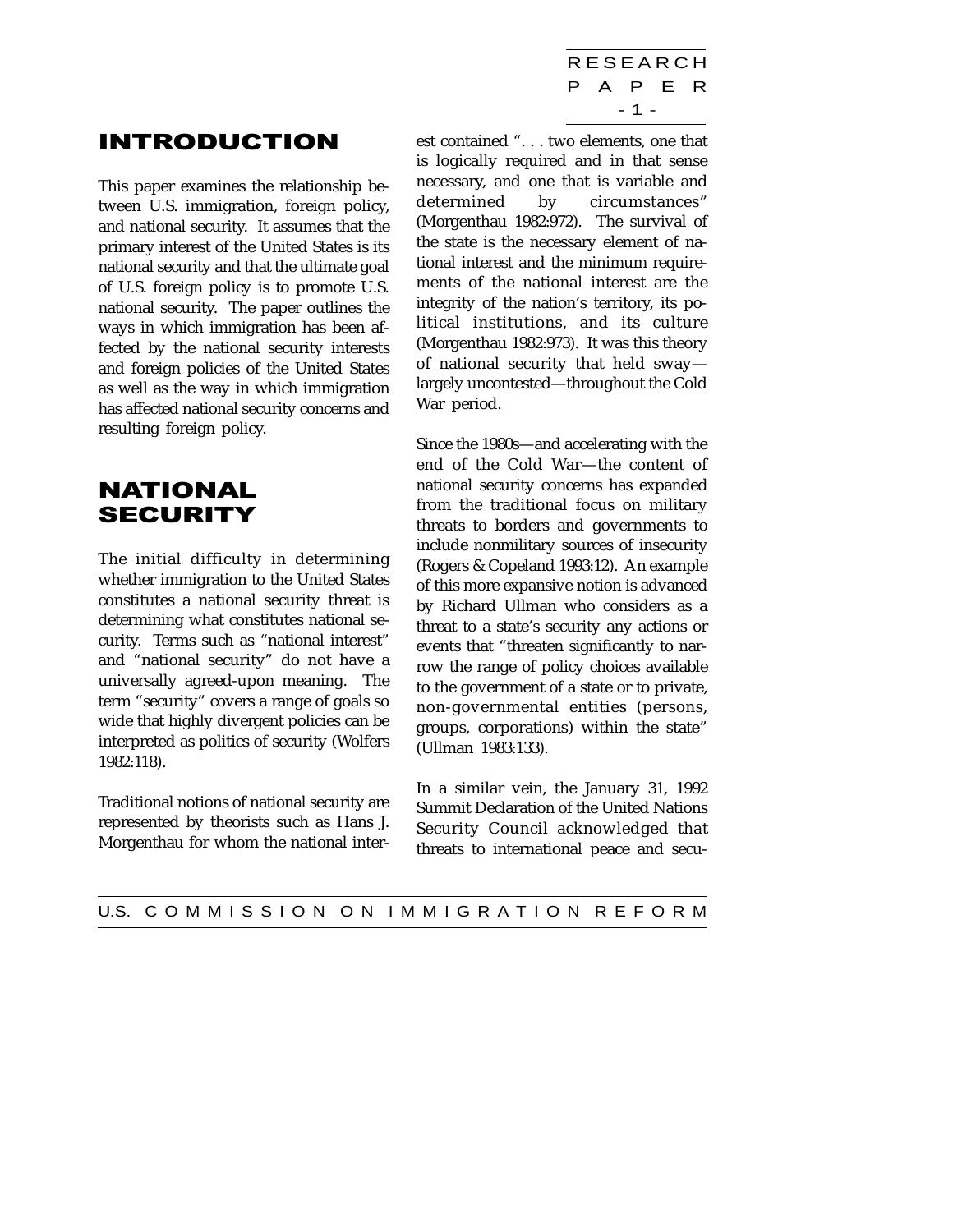RESEARCH P A P E R - 2 -

rity can come from nonmilitary sources of instability in the economic, social, humanitarian, and ecological fields and that such conflicts fall within the Security Council's sphere of action. The Declaration also called for election monitoring, human rights verification, and repatriation of refugees as integral parts of the Security Council's efforts to maintain international peace and security (Rogers & Copeland 1993:12).

However, these recent broadened ideas of national security stretch the concept to a point where its application would lead to illogical results. Under the recent definitions, a military attack against the United States is equivalent to a totalitarian regime refusing to allow a United Statesbased human rights organization to operate in its country. Clearly the former represents a threat to national security and warrants a military response. Just as clearly, the latter does not. Therefore, this paper treats national security as it has been defined in the traditional sense. As will be demonstrated, immigration can be a threat to traditional ideas of national security even if one concludes it has not yet posed such a threat to the United States.

The recently expanded definitions of national security, therefore, elevate interests that Morgenthau would have considered as variable or secondary to necessary and

make it easier to classify immigrants and refugees as national security threats. Morgenthau wrote that a state can never compromise or trade a primary interest. Yet the history of United States immigration and refugee policy is a series of compromises and trade-offs. Thus, it is fair to conclude that for the United States immigration is a variable interest, one which at any particular time it chooses to regard as a national interest (Morgenthau 1958:66).

Some argue that current immigration poses a threat to U.S. national security. They see immigration as a threat to the language and culture, destroying the sense of nationhood. Others believe immigrants an economic threat, taking jobs from U.S. citizens and imposing prohibitive costs by their use of social services. Still others draw a relationship between immigration and terrorism or increased crime.

Alternatively, some argue that immigration bolsters our national security. Access to talent in a properly-regulated immigration system strengthens American resources in science and the humanities. Examples abound of American-immigrant Nobel laureates, renowned inventors, business leaders, and scientists who have made immeasurable contributions to our prosperity (U.S. Commission on Immigration Reform 1995:23). For example, the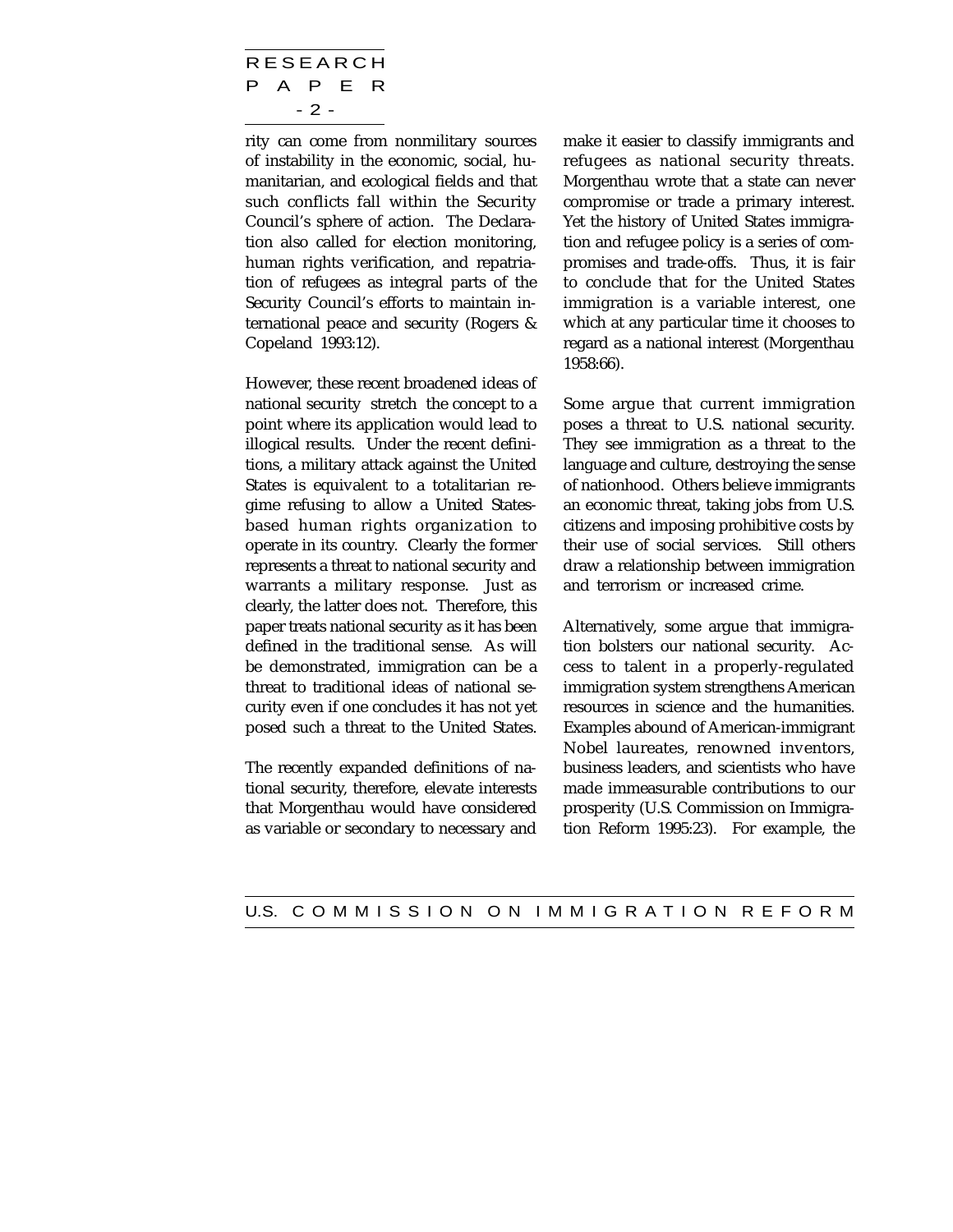<span id="page-8-0"></span>admission of scientists fleeing from Germany and Italy before World War II was instrumental in the United States being the first to produce atomic weapons and gave the U.S. a distinct advantage in nuclear research. Highly-skilled immigrants supply talented workers for America's world-class medical establishment, engineering sector, and higher education (U.S. Commission on Immigration Reform 1995:22). These immigrants enhance the research and development capacity of U.S. firms and bring foreign language skills, contacts, knowledge, and experience that appear to offer a unique advantage in a global business community.

Strong immigrant support for family values strengthen and reinvigorate American values. Immigrants often play important and visible roles at the highest levels of the U.S. military and federal and local government. Renowned immigrant artists, performers, and athletes strengthen and diversify cultural institutions (U.S. Commission on Immigration Reform 1995:23). The United States has been the world's largest multiethnic and multicultural society, successfully integrating new immigrants from diverse heritages.

# MIGRANT EFFECTS

Myron Weiner identified five broad categories in which refugees or migrants may be perceived as either a threat or a benefit to the sending country, to the receiving country, or to relations between the two (Weiner 1992/93:105-06).

## Opposition to Home Country Government

When refugees and migrants are opposed to the regime of their home country, they can threaten relations between sending and receiving countries in several ways. A host country's decision to grant asylum based on a finding that a fear of persecution exists may be treated by the home country as interference in its affairs. The People's Republic of China responded in this manner to the 1990 U.S. congressional debate over whether Chinese students should be permitted to remain in the United States because of persecution in China. When a host country actively supports a refugee group's effort to overthrow the homeland government, such as in the Bay of Pigs or United States support for the *contras* against the Nicaraguan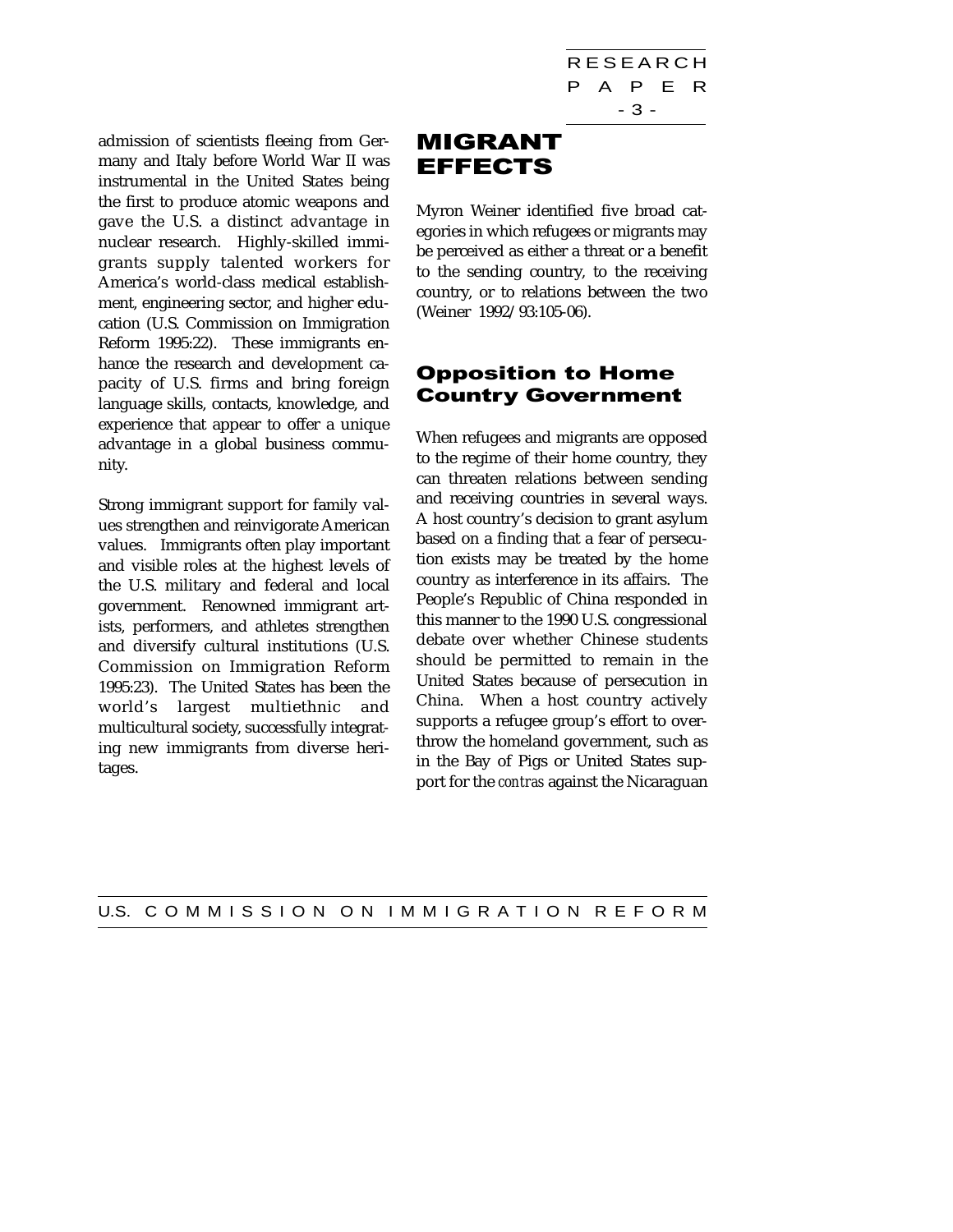<span id="page-9-0"></span>RESEARCH P A P E R - 4 -

government, tensions are certain to be exacerbated. However, whether the national security of the host state is threatened depends on the abilities of the home country to respond against the host. For example, although the Cuban government may object to the opposition activities of Cuban-Americans, Cuba lacks the ability to pose a credible threat to U.S. national security. Nevertheless, the activities of migrants still can create foreign policy problems for host countries, even if those problems do not pose a threat to national security.

Immigration from hostile nations also can advance U.S. national security. Immigrants from these countries can be a valuable source of intelligence, they can use their freedoms here to publicize repressive or discriminatory practices at home, they can fundraise and supply opposition political movements supported by the United States and in the extreme case, such as the Bay of Pigs, provide the personnel for military action or covert operations against U.S. enemies.

Immigrants also can strengthen America's political and economic ties with other nations. The knowledge they bring with them and their ties to their home country enhance the ability of the United States to understand other countries and cultures. Immigrants also can disseminate information about the U.S. that may improve other

countries' understanding of us. Immigration from friendly countries can serve as a safety valve that increases the political stability of these states.

## Political/Security Threat

The second category identified by Weiner is perception of migrants or refugees as a political threat or security threat to the regime of the host country. This was exemplified in the bombing of the World Trade Center by a group of Middle Eastern immigrants and asylum seekers and the murder of several CIA employees, both in the fall of 1992. Although incidents of this nature have been relatively isolated, the perception of a link between immigration and terrorism leads to legislative action such as the Violent Crime Control and Law Enforcement Act of 1994 and the Antiterrorism and Effective Death Penalty Act of 1996 that responded to perceptions of problems, including asylum abuse by potential terrorists, the inability to remove criminal aliens from the United States, and porous borders that make illegal entry far too easy.

Legislators from diverse ends of the political spectrum, such as Lamar Smith (R-TX), Chairman of the House Subcommittee on Immigration and Claims and Edward M. Kennedy (D-MA) can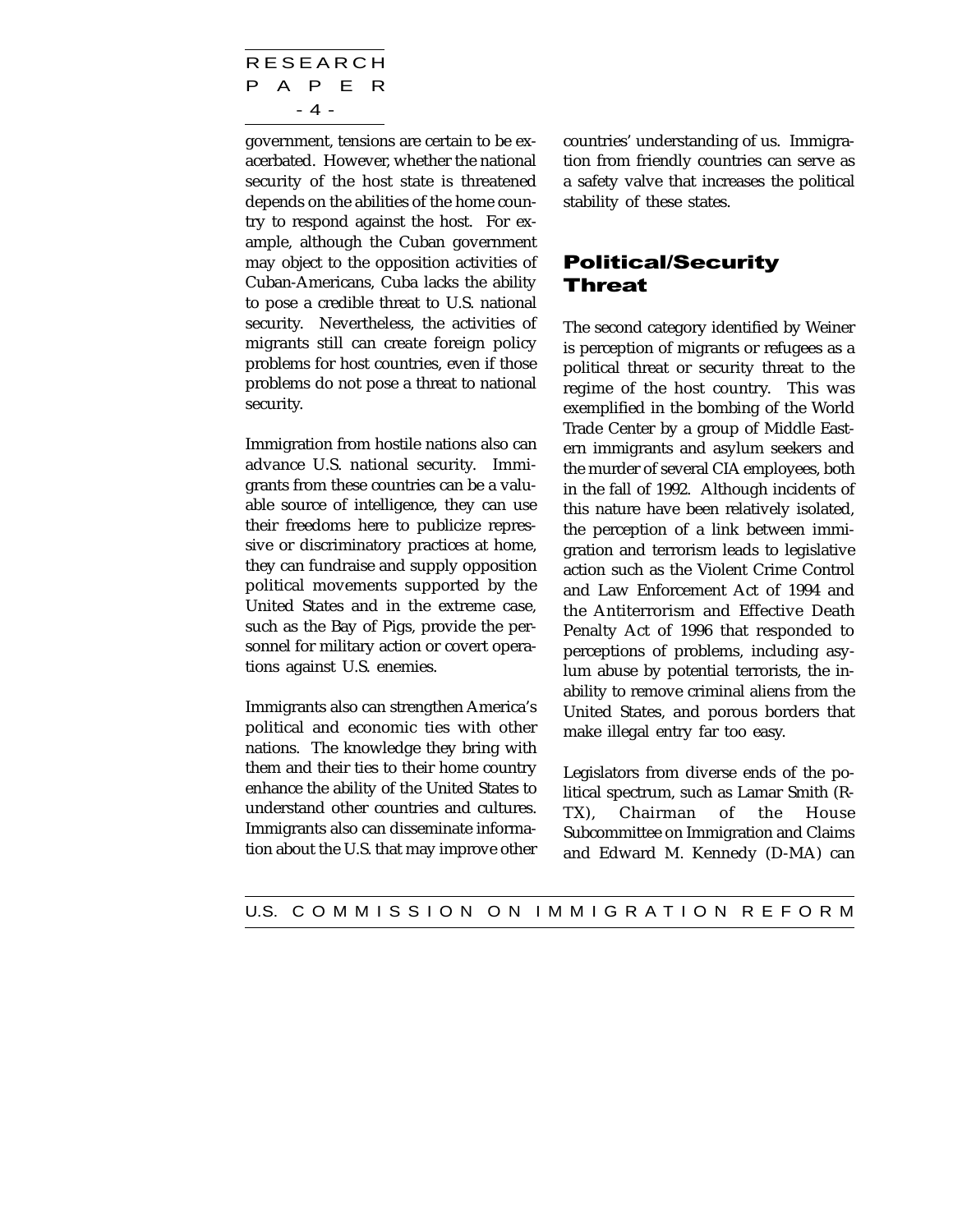RESEARCH P A P E R - 5 -

sound remarkably similar on these subjects: Smith said "our immigration laws and procedures are being overwhelmed by applicants for asylum, many of whom are making fraudulent claims and some of whom are terrorists (U.S. House of Representatives 1996:1); Kennedy said "a clear sign of the crisis in illegal immigration is that we have lost control over the process for removing illegal, and especially, criminal aliens from the United States" (U.S. Senate 1993:1). The 1997 arrest of Ghazi Abu Maizar in Brooklyn for plotting to bomb the New York City subway system, after being caught three times trying to sneak into the United States and then being released pending an asylum application that acknowledged that Israel considered him to be a terrorist, demonstrates the degree of difficulty in addressing this problem (Barry 1997:1). The ease with which radical Islamic preacher Sheik Omar Abdel Rahman entered and exited the United States, despite being on the Department of State's watch list of potential security threats, and the use of the asylum process to remain in the U.S. by those involved in the World Trade Center bombing and murder of the two CIA employees clearly spurred legislative action.

The United States, like any host country, will remain vulnerable to reprisals (such as terrorist attacks) from sending countries who believe that the United States is too supportive of opposition political groups. Terrorist attacks also may be a response to U.S. foreign policy actions, such as support for a particular country, economic embargo, or military action. Although the relative paucity of such attacks by immigrants to date is strong evidence that U.S. national security is not currently threatened by immigration, more intensive measures to prevent the entry of potential terrorist threats is warranted.

Immigrant groups also may pose a security threat to host countries by smuggling arms or people, forming alliances with domestic opposition groups, or participating in drug trafficking. Palestinians became an important political force in Jordan and Lebanon and, ultimately, engaged in armed conflict in those countries. When a host country arms refugees for their struggle against the home country, they create risks that the refugees may seek to dictate the host country's policies toward the sending country or invite armed intervention from the sending country. Hutu refugees who launched attacks against Rwanda from Zaire undoubtedly were instrumental in provoking Rwandan support for Zairian rebels who recently overthrew the regime of Mobutu Sese Seko.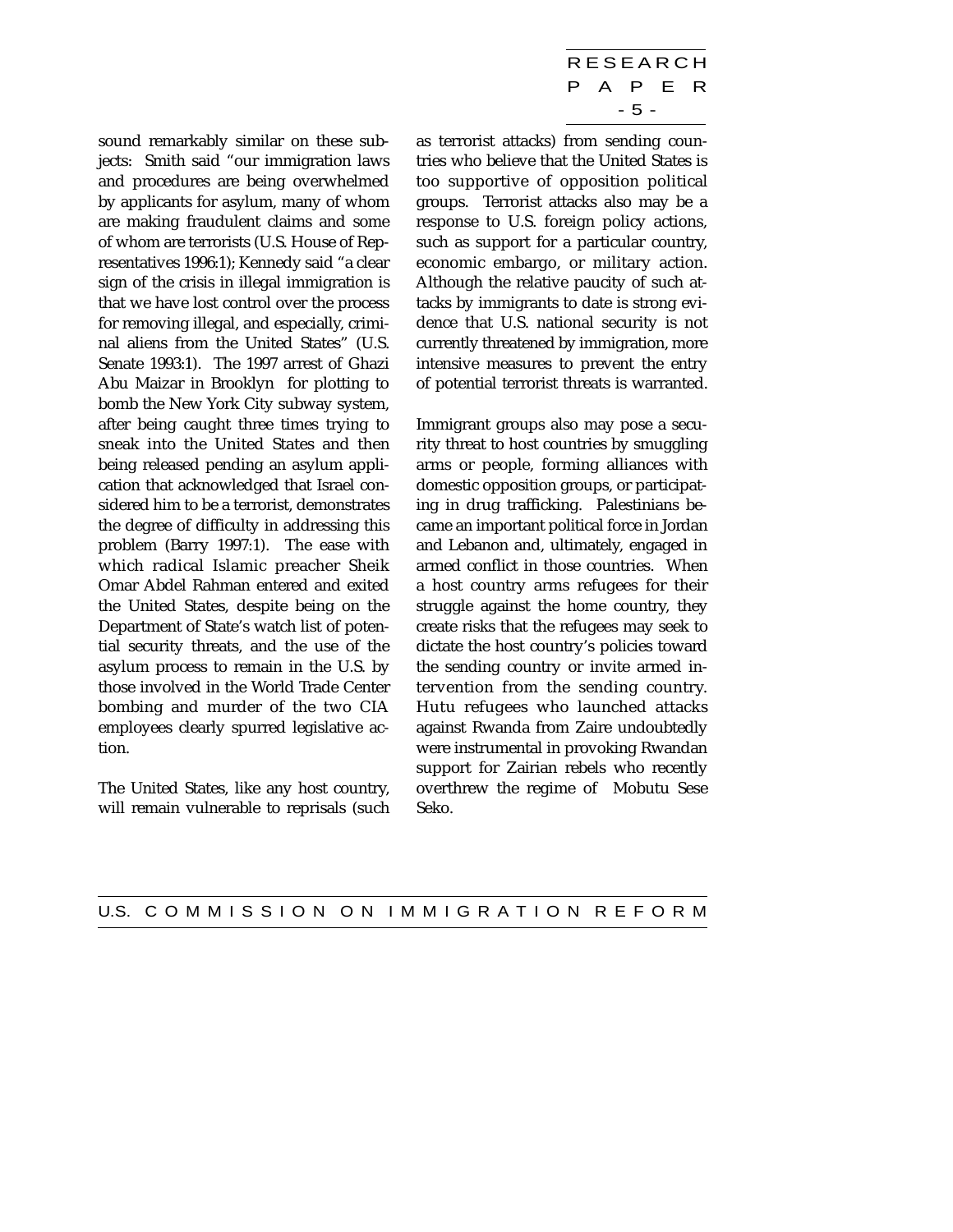<span id="page-11-0"></span>RESEARCH P A P E R - 6 -

Another threat is the smuggling of aliens into a country. Smuggling into the U.S. from China is estimated to be as high as several hundred thousand people per year (Zimmerman 1995:101). Not only is the smuggling illegal, those smuggled in often are forced to endure abusive living and working conditions while they, and or their friends and relatives, attempt to pay smugglers' fees that can be as high as \$35,000 per person (Burdman 1993:A1). The recent case of deaf Mexicans in New York City, the drowning of smuggled Chinese immigrants after the grounding of the smuggling ship Golden Venture, the smuggling and virtual enslaving of illegal aliens by employees of the Georgia Peach Harvester Lane Packing Company all attest to the breadth of this problem. In 1993, in response to such incidents, President Clinton declared the problem to be a national security threat and charged the National Security Council with responsibility for dealing with it (Russell 1995:83- 4).

Smuggling of immigrants into the United States is believed to be a \$3 billion peryear business (Burdman 1993:A1). Groups engaged in smuggling also are linked to narcotics trafficking. The immense profits to be made in smuggling immigrants has attracted established crime rings that now control the smuggling trade. Efforts to control the smuggling trade have led

to gang warfare in the United States, as in the murder of four members of the Fuk Ching gang in New Jersey in 1993 (Hanley 1993:B1). In response to the criminal nature of these activities, the Violent Crime Control and Law Enforcement Act of 1994 increased the penalties for most alien smuggling offenses.

## Cultural Threat or Contribution

A violation of the norms of the host country may be regarded as a threat to basic values and a threat to national security. How a host community defines itself and how they decide who can be admitted into the community will determine the rights and privileges of those permitted to enter and whether the host culture regards a migrant community as potential citizens.

These host country norms often are reflected in a state's citizenship laws, those based on *jus sanguinis*, citizenship based on that of the parents, regardless of place of birth and *jus soli*, citizenship based on place of birth. The United States recognizes both the *jus soli* and *jus sanguinis* doctrines (Goldstein & Piazza 1996:519). Thus, United States citizenship may be acquired by either birth or naturalization. Persons born here automatically are citizens; in most situations a child born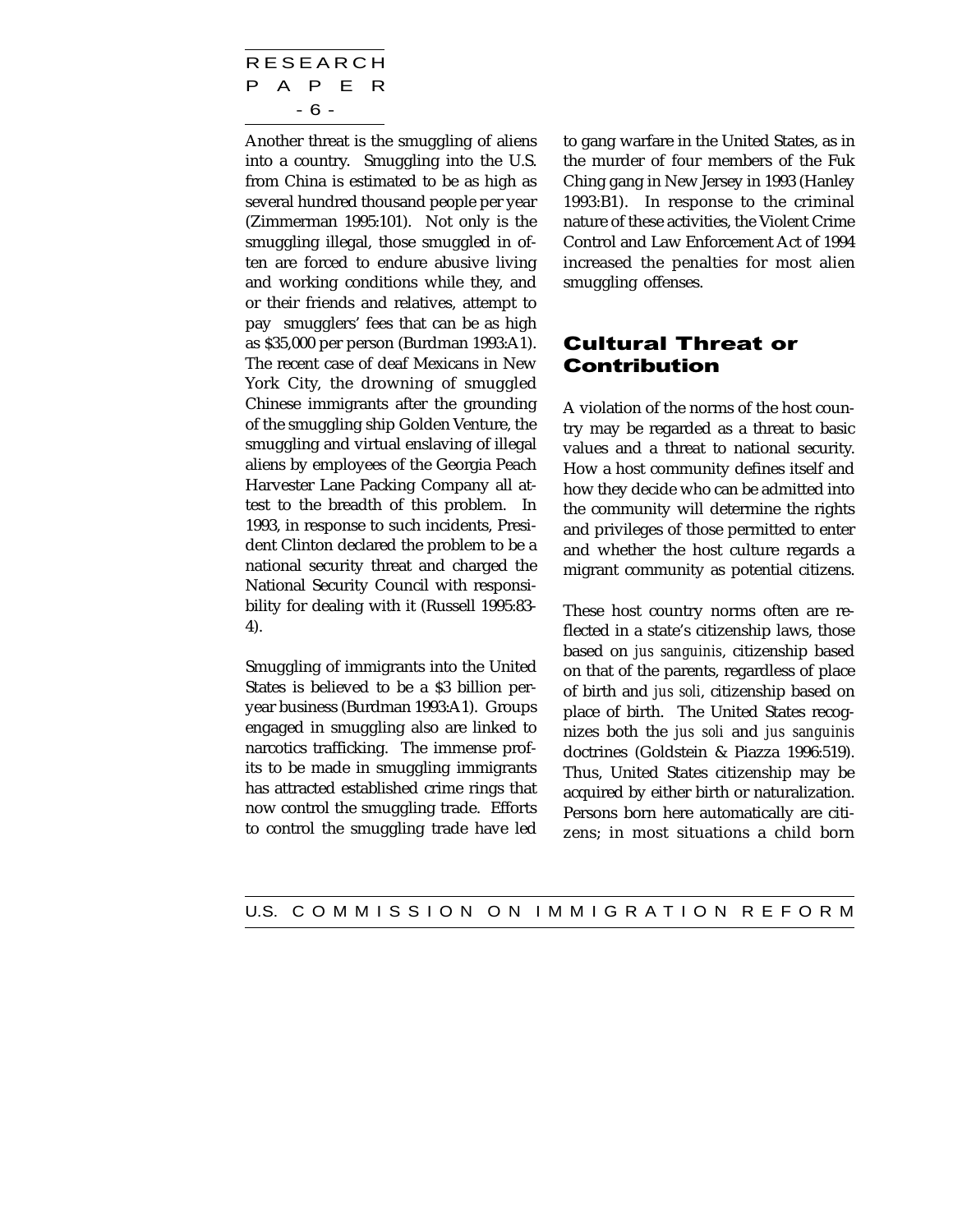RESEARCH P A P E R - 7 -

abroad to U.S. citizens also is considered a U.S. citizen. U.S. naturalization law requires applicants to demonstrate knowledge of the U.S. Constitution and form of government and swear an oath of allegiance, thus political knowledge and loyalty are sufficient norms for citizenship. This is a valuable method of assimilating new immigrants as it requires a conscious choice and effort for immigrants to obtain U.S. citizenship.

Regardless of the manner in which citizenship is obtained, most societies react with alarm when they perceive that there are too many immigrants who do not share the culture and national identity of the host population. The United States has suffered from this perception periodically throughout its history. Racist theories held that certain nationalities were culturally inassimilable and racially inferior (Fuchs 1983:300). The 1882 Chinese Exclusion Act, the 1907 "Gentlemen's Agreement" with Japan, and the U.S. Immigration Act of 1924 all resulted from pseudoscientific assaults on immigration that claimed that the most recent immigrants came from inferior racial stock and were handicapped in ways that would make them unfit for American civilization (Morris 1985:18).

While more refined, much of the criticism of current U.S. immigration is based on the perception of a cultural threat (Massey 1995:631; Brimelow 1995:249, 18; Nelson 1994:94). Perception of a cultural threat to national security has led to proposed constitutional amendments that would deny citizenship to those born in the United States to noncitizens It also has led to the passage of English only or "official English" laws in several states and a 1996 attempt in the U.S. House of Representatives to make English the official language of the United States.

These arguments ignore the ability of United States culture and society to assimilate large numbers of people from diverse countries of origin. Despite past fears concerning the effects of immigration on the social fabric of the United States, few socioeconomic differences now separate the descendants of immigrants from Europe (National Research Council 1997:S-10). With the convergence of socioeconomic status across generations, most immigrants disperse from the ethnic neighborhoods where they first tend to settle and integrate with the overall population. Residential movements have parallels in intermarriage among immigrant groups. Today, the descendants of immigrants from various European countries and of various religions, once so distinct they were referred to as races, have intermarried to such an extent as to virtually erase differences in education, income, and occupation (National Research Council 1997:S-10).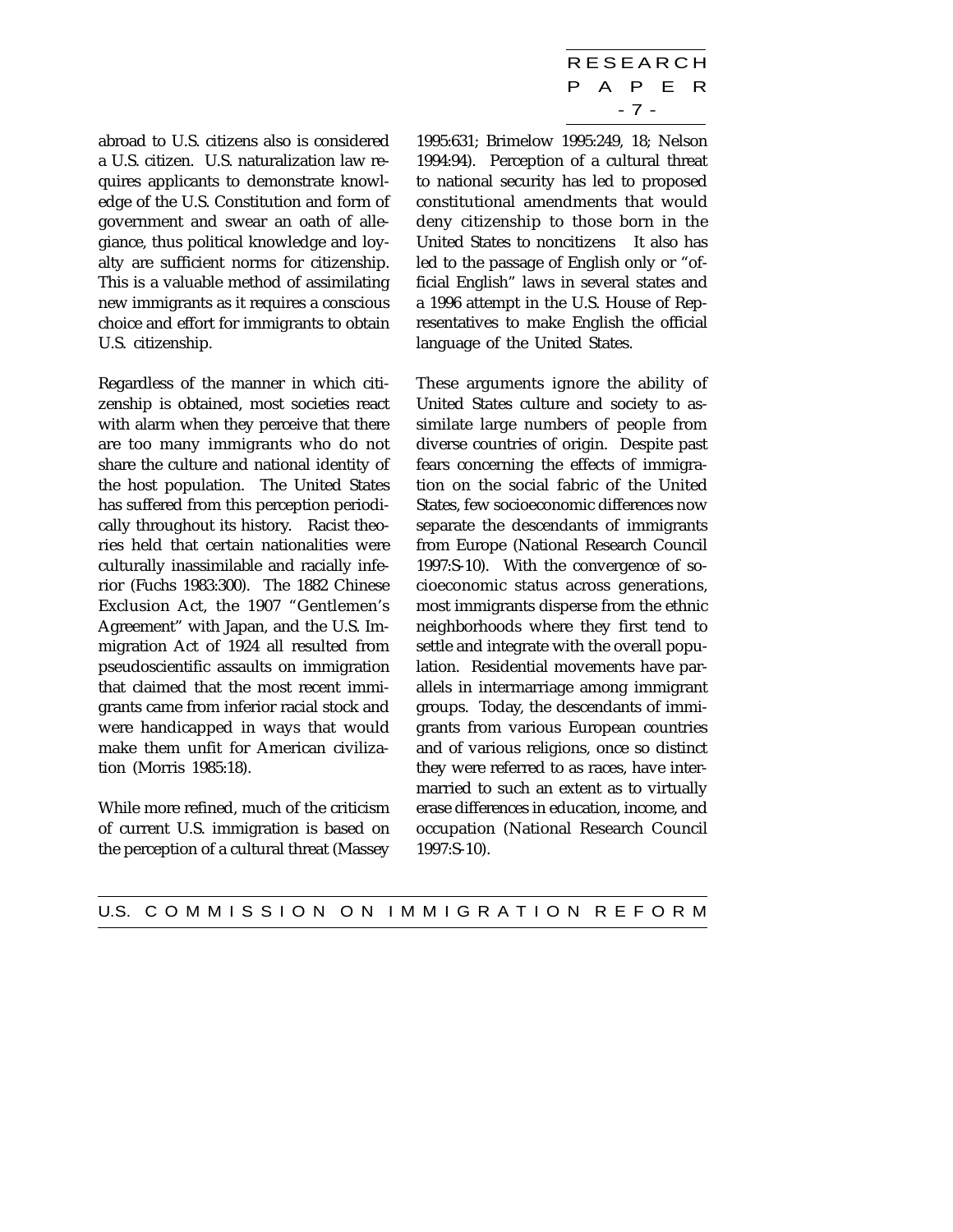RESEARCH P A P E R - 8 -

Much the same is true concerning English language ability. Proponents of the cultural threat to national security believe that the sense of nationhood is lost when people do not speak a common language. For them, linguistic diversity is tantamount to national disunity. Language becomes a symbol and serves as a means of communication and also "a means of communion" (King 1997:64). According to the 1990 census, 94 percent of U.S. residents speak English reasonably well. Three-fifths of the immigrants who arrived in the 1980s spoke English well or very well. Not many immigrants see their first language survive into the second generation. The common lament of first generation immigrants is that their children are not learning their language and are losing the culture of the parents (King 1997:64). A majority of third-generation Mexican-Americans living in the United States speak only English. Further,

No religious, ethno-religious, or purely ethnic group of any size has ever attacked basic American political values. Nor has any tried to form an ethnic party. Nor has any group ever tried to prevent its children and grandchildren from learning English, except for some unsuccessful efforts among rural Germans and Scandinavians (Fuchs 1983:293).

Moreover, the extraordinary number of immigrants now naturalizing probably will serve to accelerate the assimilation process. Adoption of the U.S. Commission on Immigration Reform's recommendations for the Americanization of new immigrants also would serve to reduce the perceived cultural threats from immigrants (U.S. Commission on Immigration Reform 1995:175). That report found that:

The benefits of naturalization are even more compelling for American society as a whole than for the new citizen. . . . Naturalization, then, goes far beyond providing new citizens with benefits. It is about ensuring the vitality of this nation through the inclusion of new members and through cohesion of our nation's peoples, ensuring continuity of our past, present, and future (U.S. Commission on Immigration Reform 1995:178-179).

The contributions of immigrants to various aspects of American culture are too numerous to mention. In painting, sculpture, music, dance, scholarship, fashion, popular entertainment, and sports, immigrants have brought elements of their own culture and have embraced, reinterpreted, and reinvigorated American culture to produce a product, which although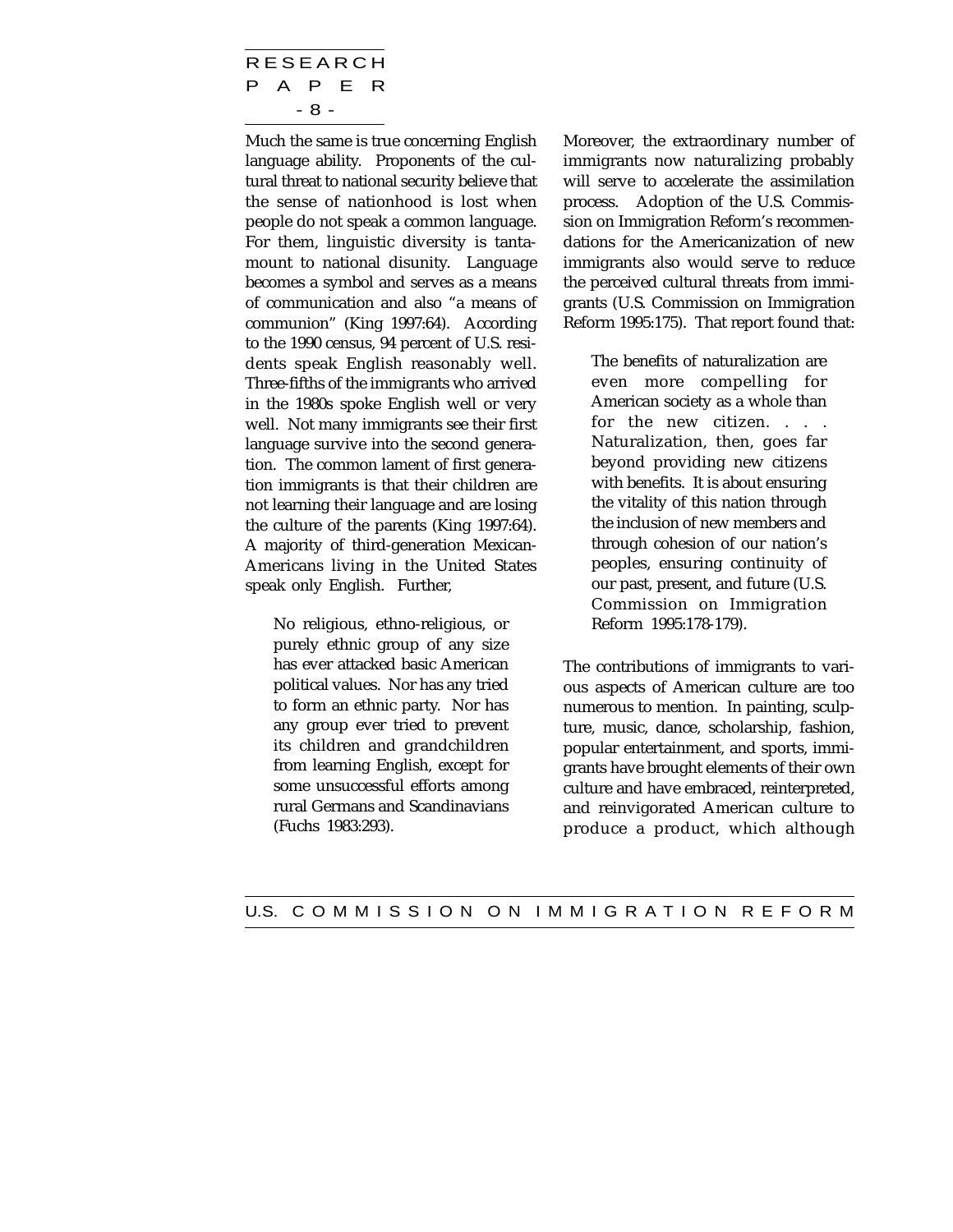<span id="page-14-0"></span>uniquely American in its formation, has near universal appeal. American music, film, and fashion have become increasingly popular throughout the world as they exalt American values in a context readily understandable to people all over the planet. Alternatively, aspects of culture brought by immigrant groups survive intact. Residents of the United States can listen to music such as salsa and reggae and enjoy scores of different cuisines. The presence of the culture of immigrants expands the recreational and leisure activities available to United States citizens and enhances our knowledge and appreciation of other cultures and peoples. Ultimately, this enhances the ability of Americans to communicate, travel, and conduct business abroad, enriching us socially and economically.

Most immigrants come to the United States with a commitment to the American values of liberty, democracy, and equal opportunity. The United States has united immigrants and their descendants into the most successful multiethnic nation in history. In turn, core American values are strengthened by the inclusion into society of people who, in many cases, made great sacrifices in pursuit of these ideals.

## Social or Economic Burden or Contribution

Migrants may be perceived as a social or economic burden because of the fiscal costs they impose or because of their purported social behavior, such as criminality or welfare dependency. Societies may fear that the number of people entering are so numerous that they will create a substantial economic burden by straining housing, education, and transportation facilities. In advanced industrial societies, services provided by the welfare state to newcomers may generate resentment. The willingness to bear these costs is likely to be low if the host government believes that the government of the sending country is "dumping" its unwanted population on the receiving country, although historically this has not been a significant element in the flow of migrants from the Third World to advanced industrial countries (Weiner 1992/93:114-15).

The perception that immigrants receive social welfare benefits for which they are ineligible or manipulate the asylum process to delay their removal from the United States results in laws designed to stop these perceived abuses. The Personal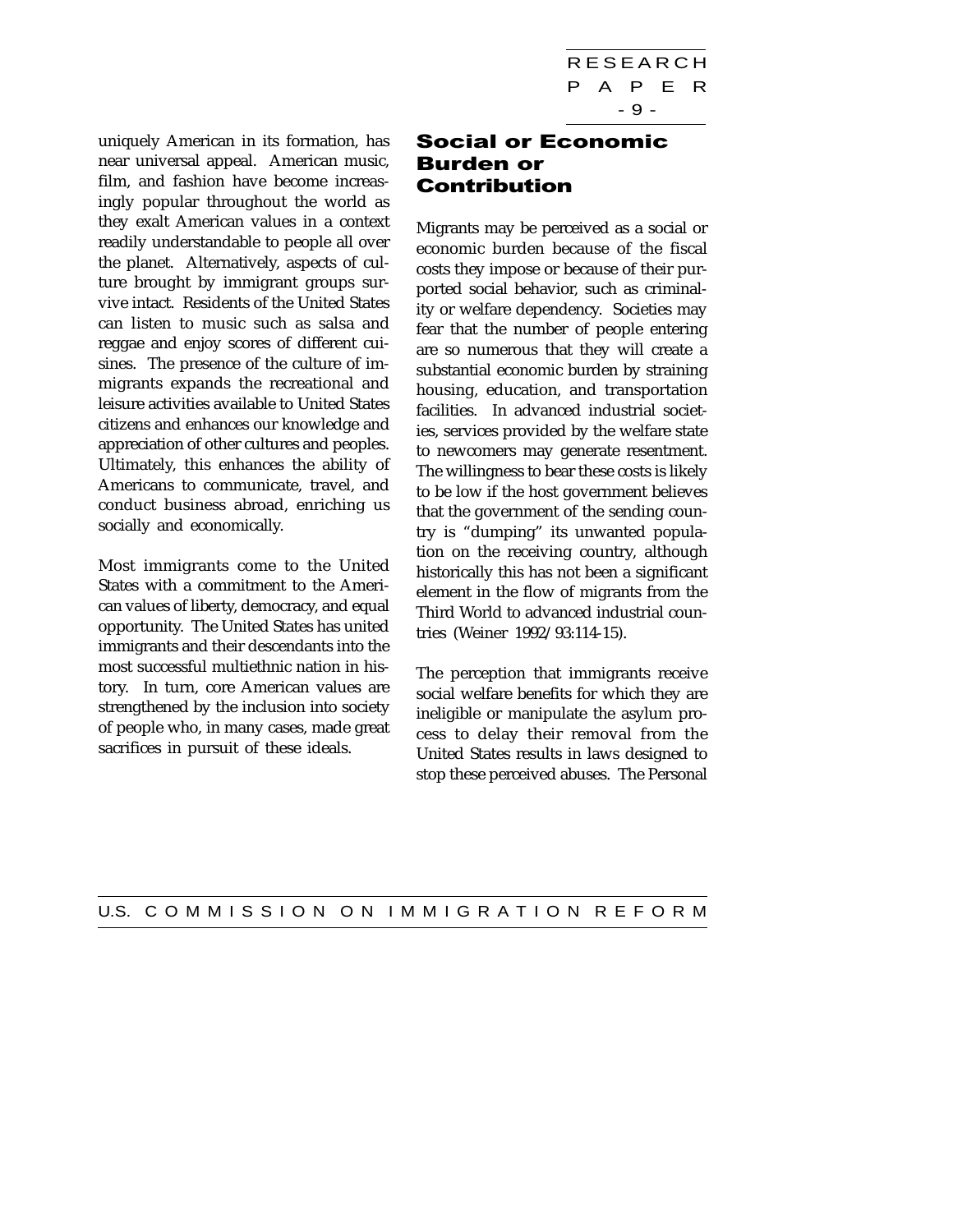## RESEARCH P A P E R - 10 -

Responsibility and Work Opportunity Reconciliation Act of 1996, the Illegal Immigration Reform and Immigrant Responsibility Act of 1996, and Proposition 187 in California in 1994 are all responses to the perception that immigrants abuse public benefits. The Antiterrorism and Effective Death Penalty Act of 1996 sought to address the problem of asylum abuse.

Much of today's debate concerning immigration in the United States centers on the perception of migrants as social or economic burdens. However, it is far from clear that they are either. There have been numerous attempts to estimate the costs and benefits of immigration. Invariably, the results prove highly controversial and are challenged on conceptual, methodological, or philosophical grounds. For example, three recent studies by Donald Huddle, Jeffrey J. Passel, and the Center for Immigration Studies [CIS] estimated the net fiscal costs of providing public services to immigrants. According to Huddle and CIS, immigrants receive more in government benefits than they pay in taxes; Passel found the opposite (Vernez & McCarthy 1996:54). The recent National Research Council study found that under most scenarios, the long-run fiscal impact of immigration is strongly positive at the federal level, but substantially negative at the state and local levels. The federal impact is shared evenly across the country, but negative state and local impacts are concentrated in those states that receive most of the new immigrants, thus incurring net fiscal burdens for native residents of these states while residents of most states reap net fiscal benefits (National Research Council 1997).

The National Research Council study also found that immigration produces net economic gains for domestic residents. Immigrants increase the supply of labor and help produce new goods and services. However, as they are paid less than the total value of these new goods and services, domestic workers as a group gain (National Research Council 1997:S-3). However, there may be losers as well as gainers among different groups of U.S. residents. Along with immigrants, the gainers are owners of productive factors that are complementary with the labor of immigrants whose incomes will rise. Consumers who buy goods and services produced by immigrant labor also benefit. The losers may be less-skilled domestic workers who compete with immigrants and whose wages will fall (National Research Council 1997:S-4).

The evidence points to the conclusion that immigration has had a relatively small adverse impact on the wage and employment opportunities of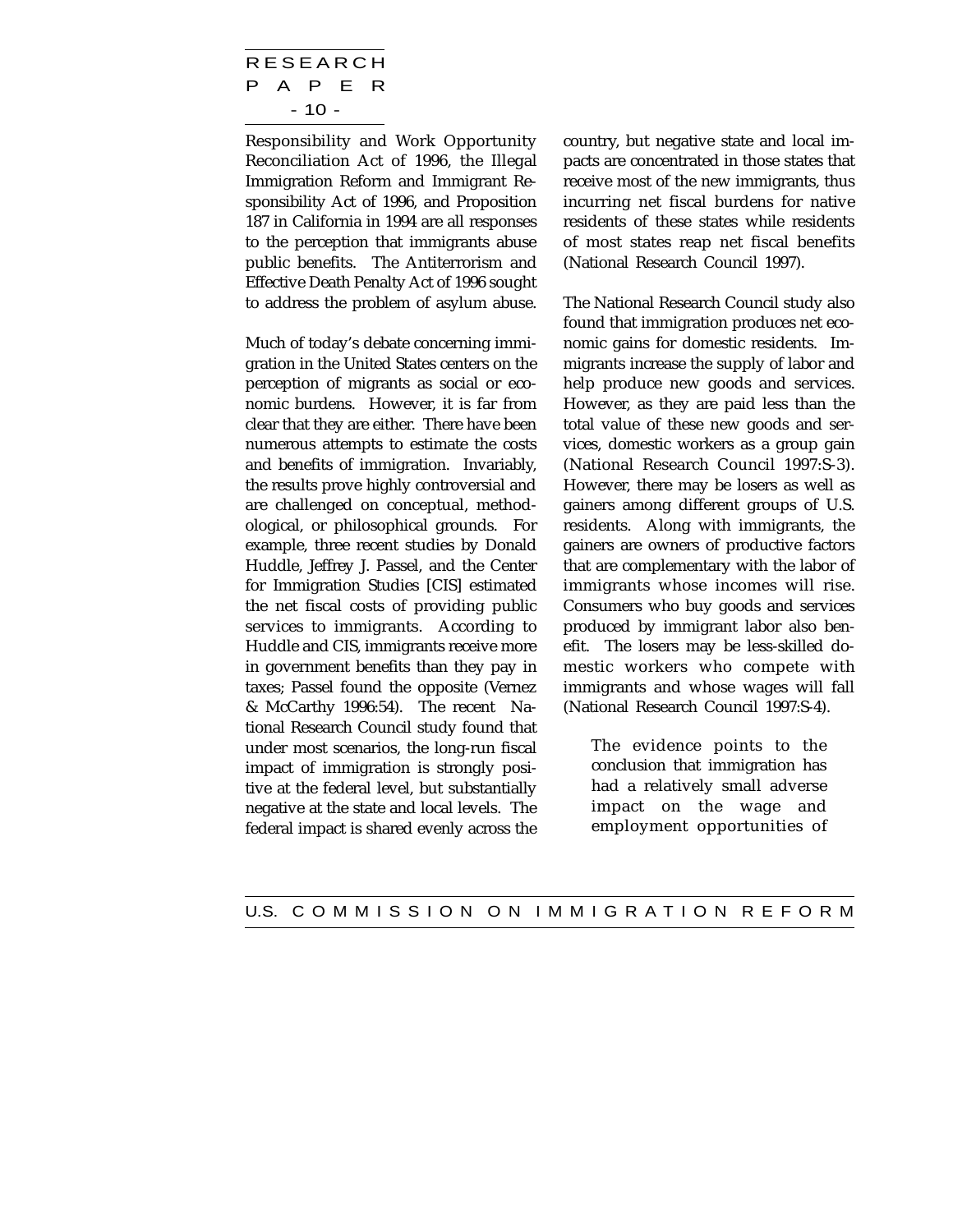RESEARCH P A P E R  $-11 -$ 

<span id="page-16-0"></span>competing native groups. This effect does not appear to be concentrated in the local areas where immigrants live, but instead is dispersed across the United States. This dispersal comes about in part because competing native workers migrate out of the areas to which immigrants move (National Research Council 1997:S-5).

Overall, in the massive and complex U.S. economy, immigration is unlikely to have a very large effect on relative earnings or gross domestic product *per capita*. The impacts of immigration on the economy are relatively modest. The domestic gain may be on the order of \$1 billion to \$10 billion per year. Although this gain may be modest relative to the size of the U.S. economy, it remains a significant positive gain in absolute terms (National Research Council 1997:S-5).

Attempts to draw empirical conclusions about the relation between immigration and crime rates founder on problems of measurement. Crime rates measured from the 1960s show no obvious link with trends in immigration. Studies at the local level have found no association of immigration concentrations with crime rates except high rates of nonviolent crime near the borders (National Research Council 1997:S-10).

## Hostage

The fifth category identified by Weiner is the holding of migrants as hostages, creating risks for the sending country, as when Iraq used Westerners living in Iraq as shields against armed attack during the Gulf War. This situation has not applied to the United States as a receiving county of immigrants and, therefore, is beyond the scope of this paper.

# RELATIONSHIP BETWEEN IMMIGRATION, FOREIGN POLICY AND NATIONAL **SECURITY**

Immigration, foreign policy, and U.S. national security are closely intertwined. Immigration policy could be changed according to circumstances, but always with the larger goal of advancing U.S. national security. Foreign policy often has used immigration as a tool to advance U.S. national security. Emigration from communist enemies was promoted with the goal of destabilizing those countries; it was discouraged from repressive Cold War allies to avoid U.S. association with a country's policies that forced its own people to flee. The activities of immi-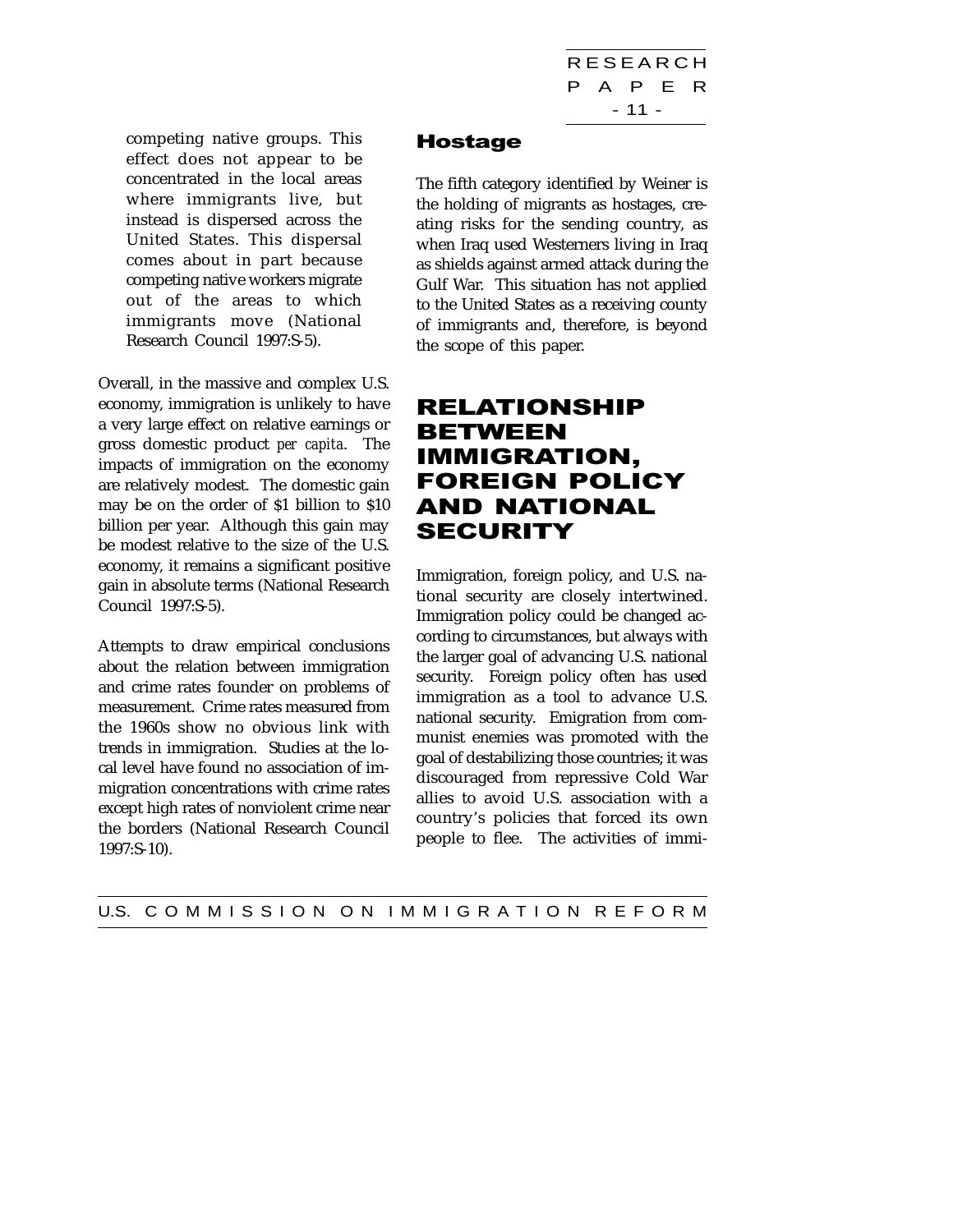<span id="page-17-0"></span>RESEARCH P A P E R - 12 -

grants also can change perceptions of national security and thus impact foreign policy. U.S. foreign policy also can unintentionally cause migratory movements; alternatively, migratory movements can affect foreign policy by creating humanitarian crises that require a response or national security threats resulting from large numbers of migrants arriving in a short period of time.

## Resulting Migratory Movements

The most prominent examples of U.S. foreign policy-induced migratory movements occurred during the Cold War era. To advance the national security goal of preventing the spread of communism, U.S. intelligence services engaged in a campaign to encourage defections from behind the Iron Curtain as a means of destabilizing communist regimes. In the 1950s, the Voice of America's extensive coverage of stories of escape and consistent contrasting of the horrors of life behind the Iron Curtain to the attractions of the West was at least partially responsible for the continuing movement of escapees into the West (Loescher & Scanlan 1986:34,36).

Similarly, the United States encouraged emigration from Cuba as an essential part of a much broader set of U.S. policies that sought first to roll back and then to prevent the spread of the Cuban Revolution (Zolberg, Suhrke & Aguayo 1989:188). At the signing of the Immigration Act of 1965 in front of the Statue of Liberty, President Johnson said, "I declare this afternoon to the people of Cuba that those who seek refuge here in America will find it" (Dominguez 1992:41). In response to the exodus of Cubans from Mariel in 1980, President Carter declared, "We'll continue to provide an open heart and open arms to refugees seeking freedom from communist domination and from economic deprivation brought about primarily by Fidel Castro and his government" (Dominguez 1992:45).

United States policies toward immigration from Cuba demonstrate that immigration policy depends on the perception of its effect upon U.S. national security. During the Cold War, when preventing the spread of communism from Cuba into the Western Hemisphere was a primary foreign policy goal, Cuban emigration was encouraged. Cubans arriving in the United States were automatically treated as refugees and enthusiastically welcomed. With the end of the Cold War, the collapse of the Cuban economy, and the inability of Cuba to export revolution to countries adopting free market economic policies and democratic political reforms,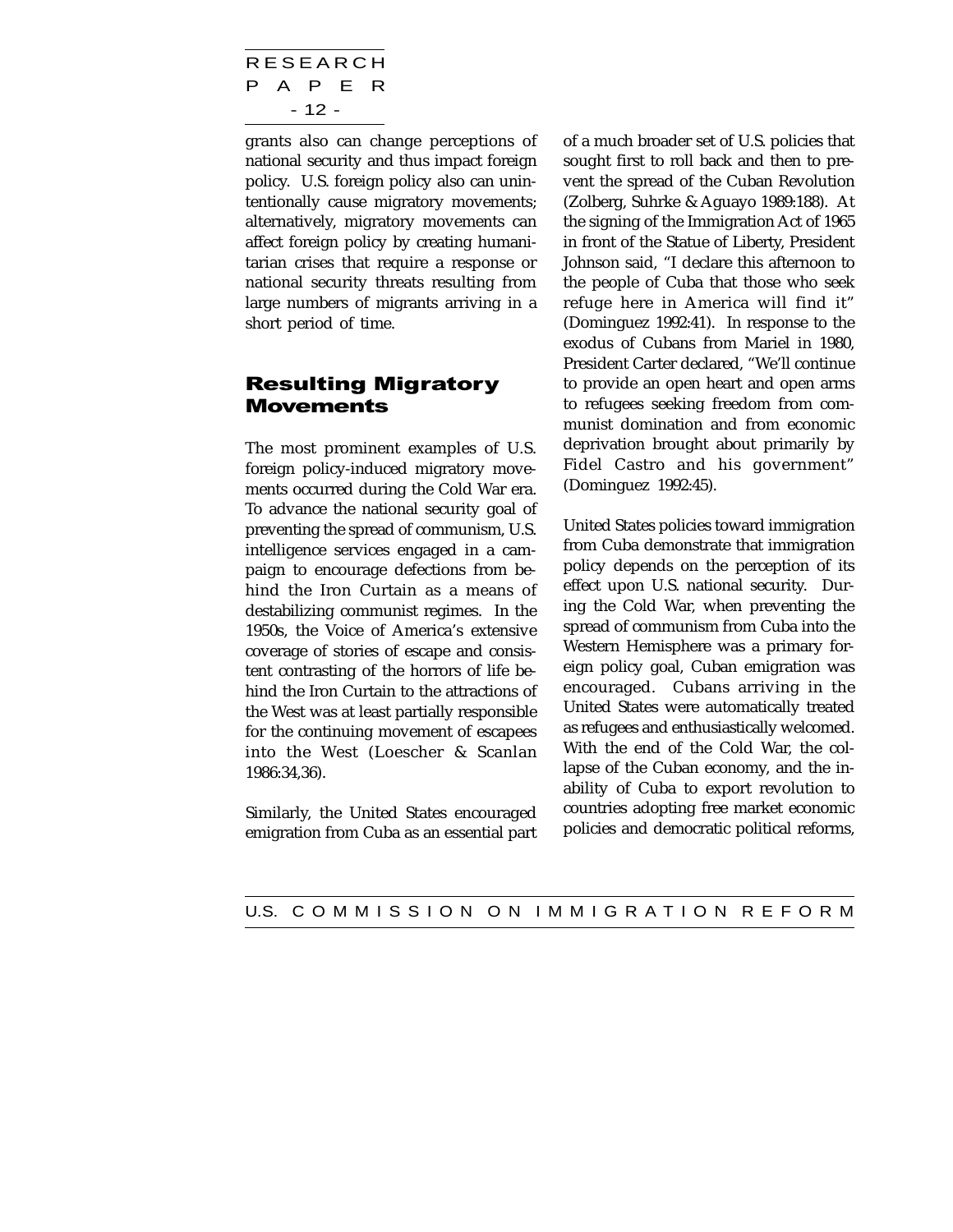RESEARCH P A P E R - 13 -

Cuban immigration is not viewed as a national security concern. Without the overriding Cold War national security concerns that previously encouraged and welcomed Cuban migrants, the domestic political concerns advanced by Florida's political leadership gained primacy and brought about a drastic change in U.S. policy. The exodus of Cubans in 1994 resulted in an agreement between the United States and Cuba wherein the United States agreed to increase the quota for Cuban immigrants to 20,000 per year and Cuba agreed to prevent undocumented emigrants from leaving.

However, not all migratory movements caused or contributed to by U.S. foreign policy actions are by design. Generally, migrant flows occasioned by U.S. foreign policy were accidental, reflecting a historic lack of attention to migration from the makers of foreign policy.

The massive resettlement of Indochinese in the United States from 1975 on—a byproduct of the Vietnam War—provides a dramatic example of the unanticipated immigration consequences of foreign policy (Zolberg 1995:129).

Because of U.S. political, economic, and military involvement from the mid-1950s through 1975 in South Vietnam, our recruitment and training of agents in Laos, and our intensive bombing campaign in Cambodia, the United States felt a profound sense of obligation to the hundreds of thousands of Indochinese who feared for their safety once Communist governments came to power in these countries. The U.S. rescue operation that began with the 1975 fall of South Vietnam became a long-term international commitment that by 1986 had resulted in the resettlement of some 1.5 million Indochinese, more than 750,000 of whom came to the United States (Loescher & Scanlan 1986:121).

United States Central America foreign policies also are cited as a cause for emigration. As the dominant foreign actor in Central America for more than one hundred years, the United States intervened militarily on numerous occasions and supported repressive governments. United States-owned businesses have been dominant in the region, and U.S. trade, aid, and development policies have been instrumental in the area's economic development. Whether one takes the position that the outpouring of people from El Salvador and Guatemala in the 1980s was a refugee movement from brutal militaries supported by the United States, economic migration of people seeking employment opportunities, or a combination thereof, there can be little disagreement that U.S. policies toward the region added considerably to the incentives for migration.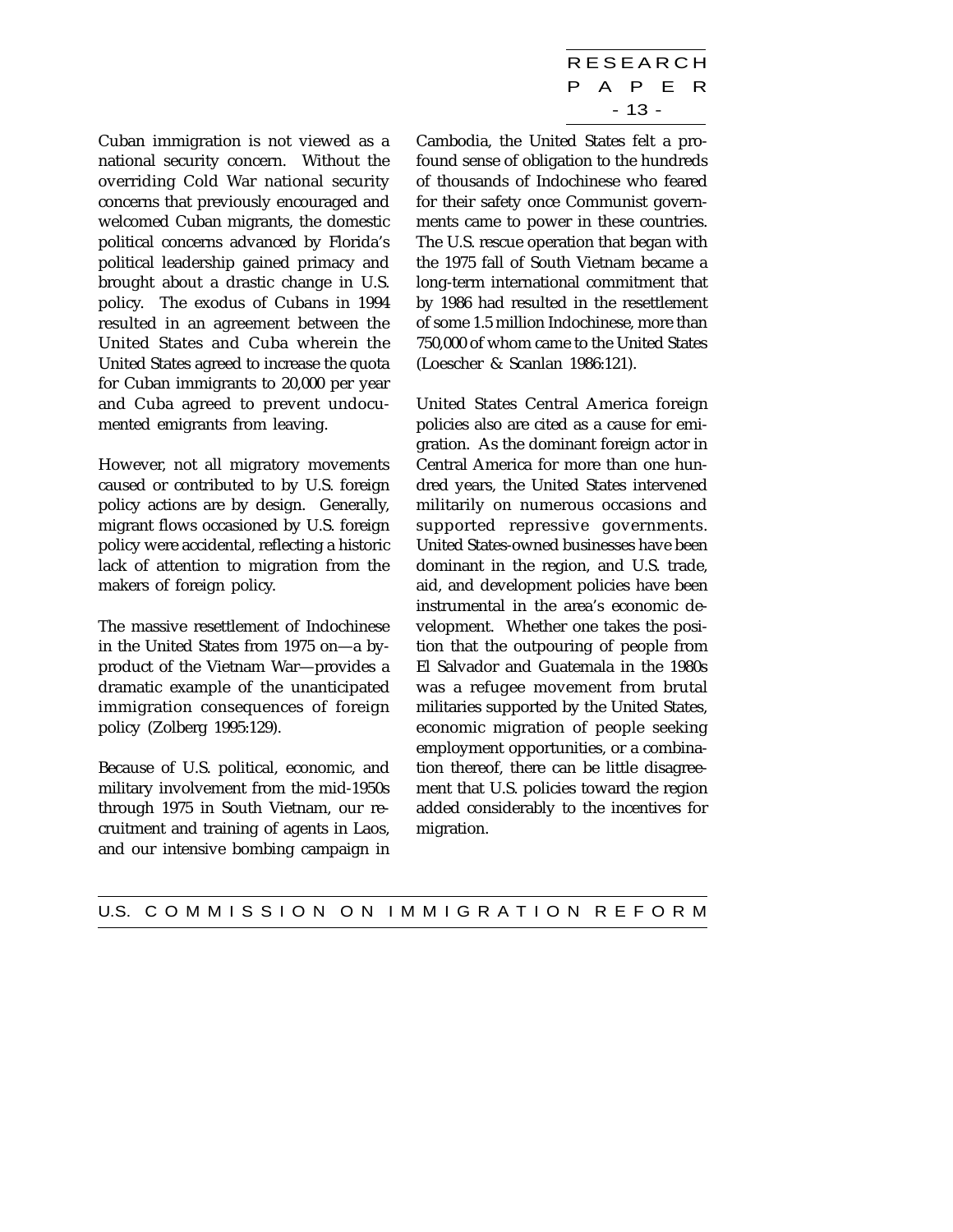RESEARCH P A P E R - 14 -

In the 1980s a stated rationale for U.S. policy towards Central America was to prevent the movement of migrants to the United States. President Reagan stated in June 1983 that if the United States were to acquiesce in the establishment of a "string of anti-American Marxist dictatorships" in Central America "the result could be a tidal wave of refugees—and this time they'd be feet people, not boat people swarming into our country seeking a safe haven from communist repression to the south" (Loescher and Scanlan 1986:192).

The use of U.S. foreign policy in an attempt to prevent emigration from Central America in the 1980s was not unique. In response to Haitian migration to the United States, the United States and Haiti reached an agreement in 1981 permitting the interception of boats leaving Haiti by United States vessels as a condition for Haiti receiving U.S. aid (Zolberg 1995:145). In the wake of the 1991 military coup that overthrew the government of President Aristide, thousands attempted to flee Haiti. President Bush invoked the 1981 agreement and over the next sixteen months 30,000 Haitians were interdicted at sea and diverted to either Guantanamo Bay or Haiti.

The *bracero* program between the United States and Mexico is an example of foreign policy unintentionally stimulating a

nonrefugee migration to the United States. Bilateral agreements during both World Wars provided that Mexicans could come to the United States for temporary work to meet manpower shortages. The World War II agreement developed into the *bracero* program that continued until 1964. "The *bracero* program is generally agreed to have stimulated permanent legal immigration by temporary workers and their families who acquired permanent legal status, as well as illegal immigration by those who chose to migrate unlawfully along pathways and networks established by legal temporary workers" (Teitelbaum 1985:31).

U.S. foreign policy—political, military, and economic—was instrumental in the migration of Dominicans to the United States. From 1961 to 1966 the United States sought to limit political tensions in the Dominican Republic where government instability was seen as an opportunity for radical revolution. The United States supported efforts to remove dictator Rafael Leonidas Trujillo. In 1965, the United States intervened militarily and occupied the country for seventeen months, in many respects governing the Dominican Republic during this period (Mitchell 1992:101). After Trujillo was deposed, Dominican emigration to the United States increased markedly as the United States believed a liberal immigra-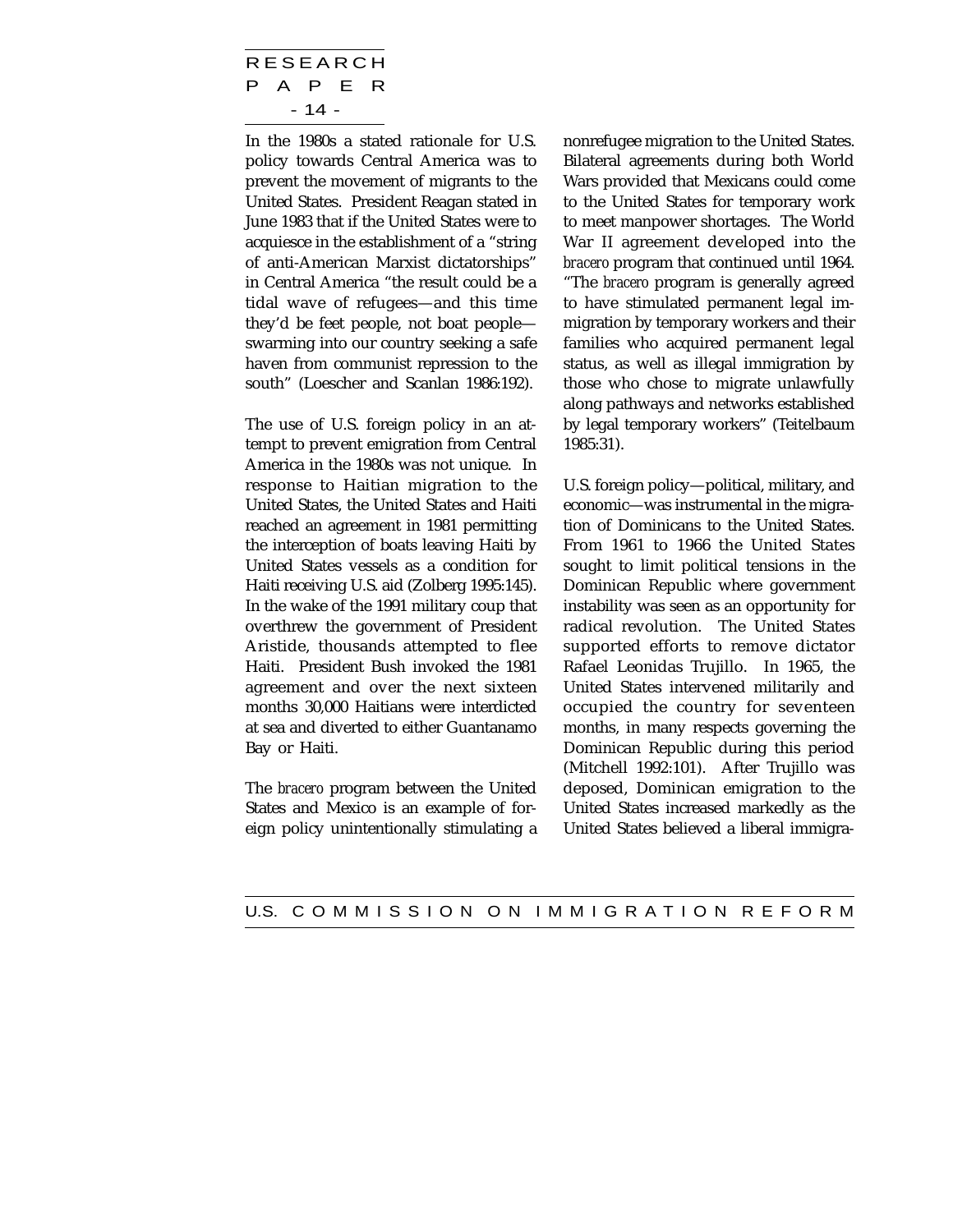RESEARCH P A P E R - 15 -

<span id="page-20-0"></span>tion policy would reduce urban unemployment and political pressures. The reestablishment of U.S. sugar quotas in 1982 subsequently wreaked havoc with the Dominican economy; total export tonnage to the United States dropped from an average of 815,335 tons for the period 1975 to 1981 to about one-fourth that level at the end of the 1980s (Zolberg 1995:153). The economic hardship resulting from U.S. sugar quotas led to a doubling in the demand for visas and expanding Dominican migration to the United States.

Another important foreign policy tool impacting upon immigration is the United State's symbolic position as the world's preeminent immigration country. The significance of this factor for foreign policy was probably most apparent in comparison with the former Soviet Union's tradition of emigration. Our immigration tradition has a privileged place in American myth and national self image that is reflected in the positive image the United States projects abroad of national generosity, attractiveness, and toleration. This image is one of the most potent but least appreciated foreign policy assets of the United States (Miller & Papademetriou 1983:166). Not surprisingly, a consequence of this image projected abroad is its magnet effect upon potential migrants throughout the world that certainly has contributed to increased immigration (Miller & Papademetriou 1983:166).

## Foreign Policy Responses

The effect of immigration on the foreign policy of a receiving country is determined by a number of considerations: if the numbers of immigrants are small or they are otherwise easily assimilated into society, the impacts on the foreign policy of the host country are likely to be small; if immigrants gain entry through the appropriate legal processes, the effect on foreign policy also may be negligible. However, if the receiving country perceives that either the level of immigration is too high or that substantial numbers of immigrants are entering the country outside its legal framework, then an entire range of foreign policies may be implemented to reduce immigration. The United States has availed itself of many of these foreign policy options.

Unauthorized migration is generally the result of a combination of "push" and "pull" factors. The pull factors include the prospects of employment and better wages, freedom, physical security, the opportunity for easy remittal of earnings to home countries, and ineffective immigration enforcement. Push factors include lack of employment, poor wages and working conditions, separation from family members, civil conflict, and political, social, and religious repression (U.S. Commission on Immigration Reform 1994:174).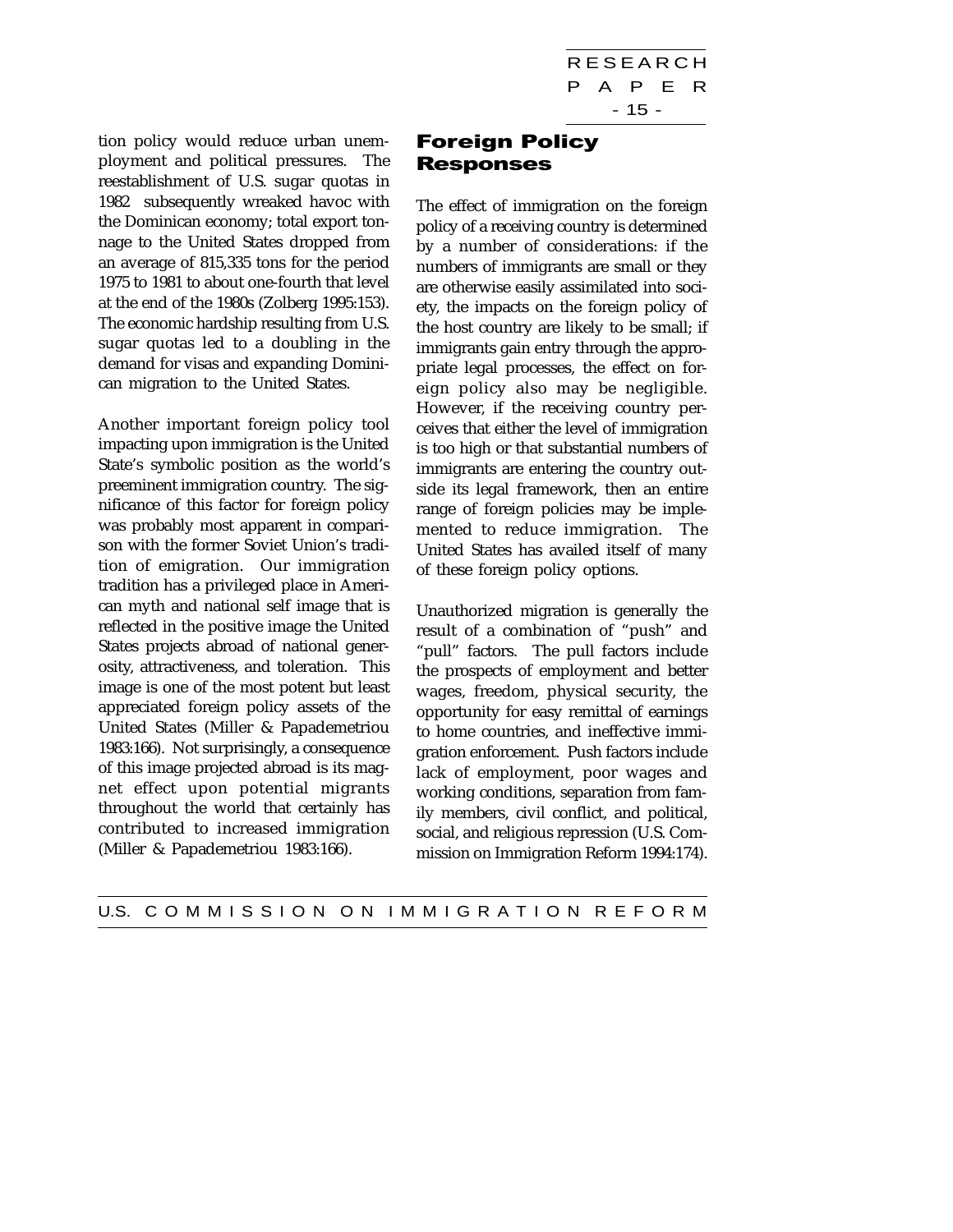<span id="page-21-0"></span>RESEARCH P A P E R - 16 -

Policymakers have begun to consider the impact of trade, foreign aid, and investment strategies on push factors of emigration. However, much remains to be done in this area.

## Economic Policy Responses

The United States also has used trade policy to influence emigration. The Jackson-Vanik amendment to the Trade Reform Act of 1974 originated in response to the Soviet Union imposing an "education tax" that required Soviet Jewish emigrants to pay compensation to the state for the costs of higher education. Jackson-Vanik, passed in December 1974 tied trade benefits for Communist countries, including "most favorable nation" tariff treatment, credit, credit guarantees, and investment guarantees, to the removal of obstacles to emigration (Loescher & Scanlan 1986:93). However, Jewish emigration from the Soviet Union fluctuated as a function of the general state of relations between the superpowers (Zolberg 1995:137).

The North American Free Trade Agreement [NAFTA] included provisions for the temporary movement of personnel between the signatory countries. NAFTA had the effect of establishing an additional

nonimmigrant category of professionals permitted to enter the United States temporarily. Similarly, the Uruguay round of the General Agreement on Tariffs and Trade [GATT] for the first time included a General Agreement on Trade Services that provided for easier entry for investors, managers, executives, and other professionals. Perhaps more importantly, the effect NAFTA would have on immigration became a major part of the debate. Opponents claimed the dislocations caused by NAFTA, particularly in rural areas of Mexico, would lead to an increase in illegal immigration. Proponents argued that NAFTA would stimulate Mexico's economy, increase jobs and wages, and thereby reduce critical push factors of emigration. The effect of trade policy on immigration thus was expressly acknowledged.

The recommendations of the Commission for the Study of International Migration and Cooperative Economic Development [the Asencio Commission] makes clear the importance of trade and investment policies to emigration to the United States. Mandated by the Immigration Reform and Control Act of 1986 to examine the conditions in countries that contribute to unauthorized migration to the United States and to explore mutually beneficial, reciprocal trade and investment programs to alleviate such conditions, the Asencio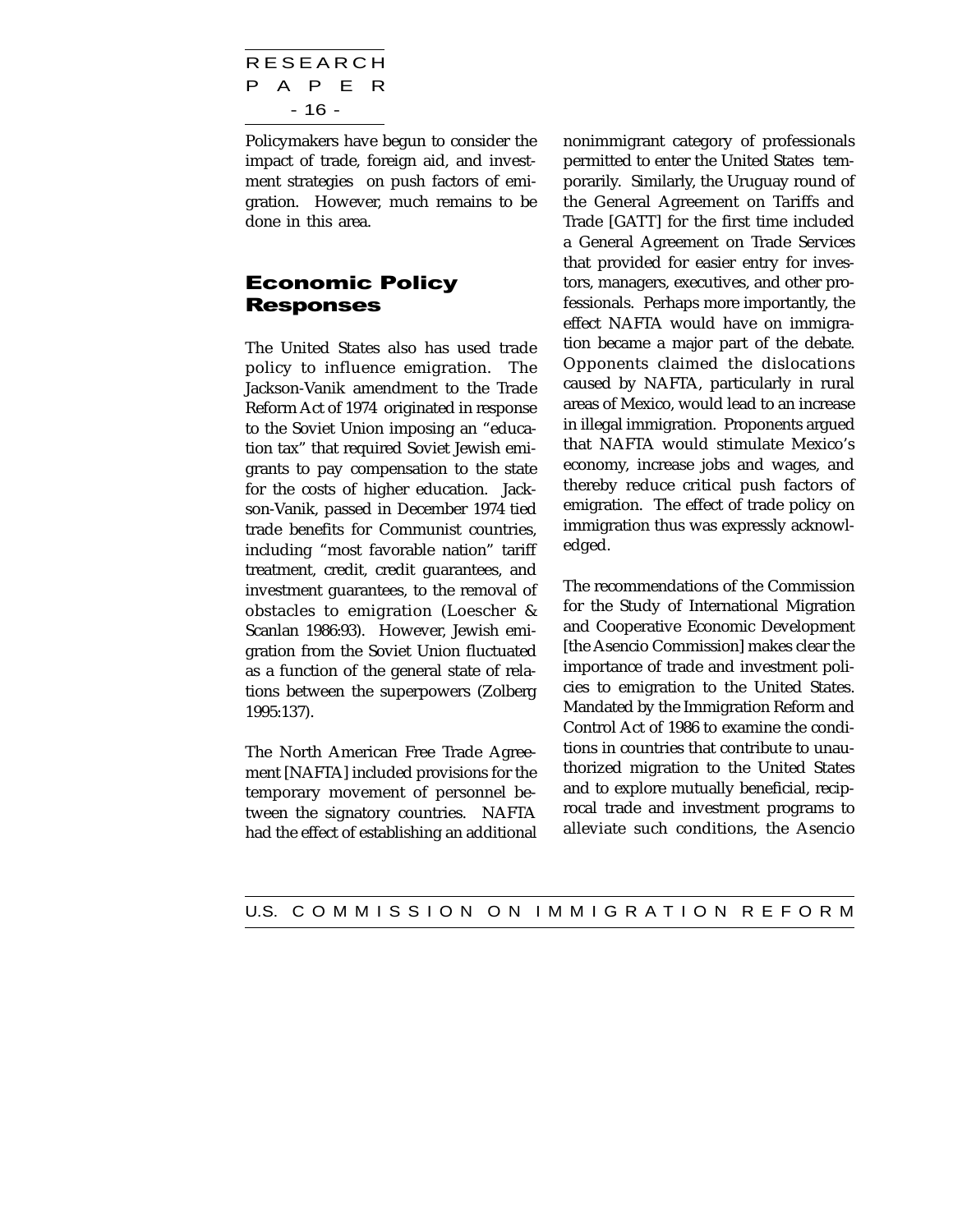RESEARCH P A P E R - 17 -

Commission stated the problem directly, "the issue for many countries is stark: they either export goods and services to create jobs at home, or they export people" (Commission For The Study of International Migration and Cooperative Economic Development 1990:xvi).

The Commission was equally clear in its recommendations to solve the problem of unauthorized immigration. It found that a program of trade and investment directed toward the long-term alleviation of push factors in migrant-sending countries in the Western Hemisphere would increase political stability in the region and increase the markets for U.S. exports by reducing unauthorized immigration. Among its principal recommendations was NAFTA. Also recommended were accelerating the Caribbean Basin Institute [CBI] by easing limitations on beneficiary products, revitalizing the Central American Common Market, encouraging exports of manufactured goods with quota allocations for textiles, apparel, and steel to be shifted in favor of Mexico and CBI beneficiary countries, improving access to U.S. markets for sending country's agricultural products (including partial restoration of Caribbean Basin sugar quotas pending a return to a free market situation), coproduction strategies, increased investment, and support for technology transfers and job creation through Section 936 of the Internal Revenue Code for CBI countries. Although movement has been slow on many of the Asencio Commission's recommendations, it is readily apparent that immigration to the United States is now an important consideration in the making of U.S. foreign economic policy. Immigration considerations also entered the debate on the CBI, financial assistance to Mexico after the 1994 peso devaluation, and the Border Industrialization Program with Mexico (Diaz-Briquets 1995:175).

In conjunction with trade and investment policies, foreign assistance can be used to achieve immigration-reducing objectives. The Asencio Commission recommended involving local organizations in project preparation of foreign assistance programs, assessment of the potential immigration impact of development projects, evaluation of their actual impact after implementation, and channeling of more funds through private voluntary organizations.

However, trade, investment, and foreign assistance policies that seek to reduce emigration pressures must confront the dilemma that over the short term these policies are likely to increase emigration (Diaz-Briquets 1995:174). Conditioning trade and investment policy and foreign assistance on short-term reductions in immigration will undercut their potential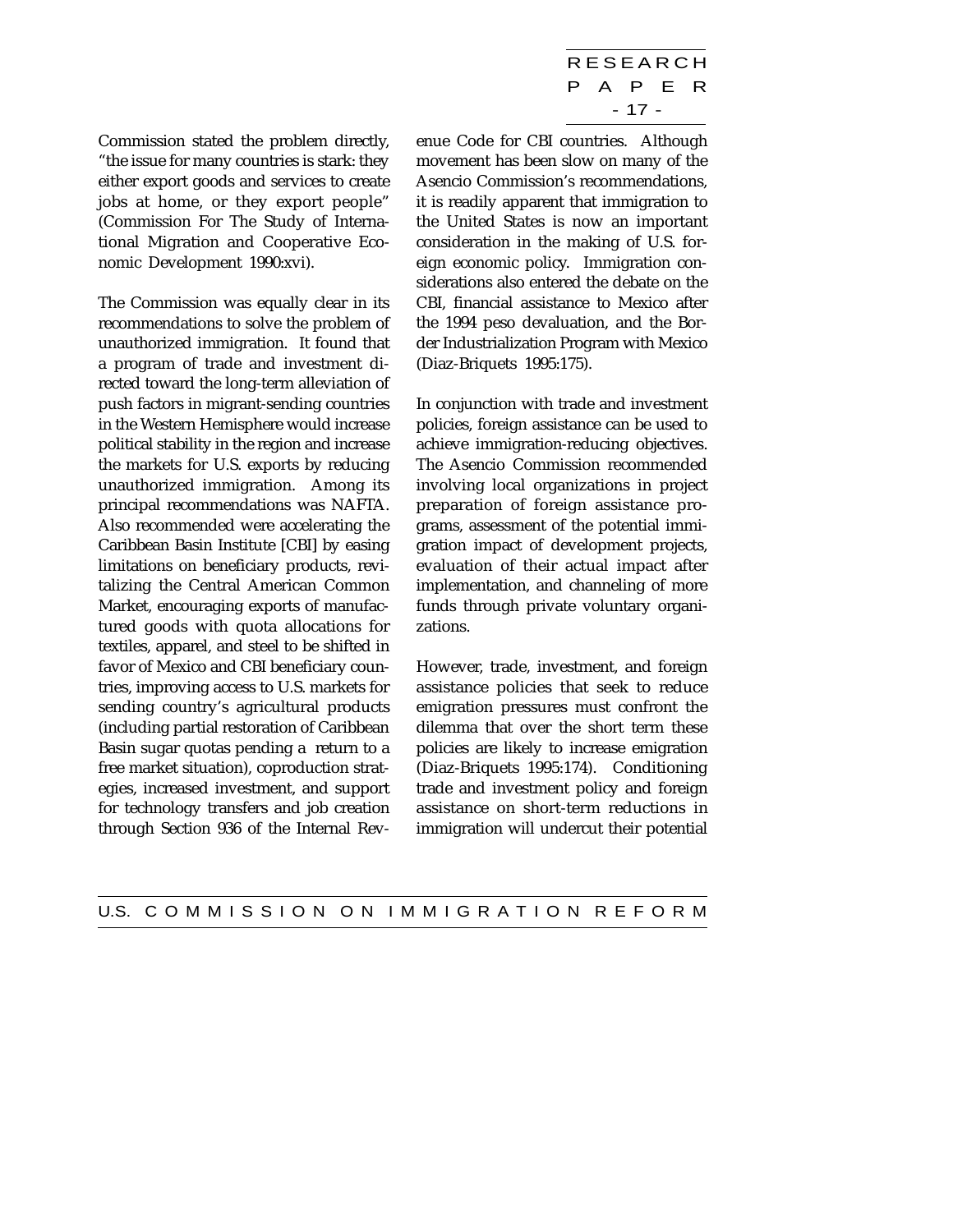<span id="page-23-0"></span>RESEARCH P A P E R - 18 -

long-term success. Only over time will economic development reduce demographic pressures, improve labor conditions, and result in rising wages and living standards so that people do not feel compelled to emigrate. Spain, Japan, Italy, and Malaysia are all examples where economic development transformed migrantsending countries into countries that attract immigrants from other nations (Diaz-Briquets 1995:175). However these countries also are proof that the success or failure of development efforts is principally determined by the domestic policy choices a country makes.

## Military Responses

Immigration concerns also have affected the use of the U.S. armed forces. In response to perceived immigration crises, United States forces began interdicting Haitians at sea in 1981. By 1993, more than 60,000 Haitians were interdicted and returned to Haiti or taken to camps at the U.S. military base in Guantanamo. In 1994, the U.S. government, in a major policy reversal, began interdicting Cuban rafters attempting to reach South Florida by sea. In fear of another Mariel type exodus, more than 35,000 people were picked up by the U.S. Coast Guard in the summer of 1994 (Newland 1995:197). Immigration fears were used to justify

military support to Nicaraguan *contras* and the government of El Salvador throughout the Central American crises of the 1980s.

Concerns over unauthorized immigration have contributed to the militarization of the border between the United States and Mexico, although this was motivated primarily by concerns with drug smuggling. Military rhetoric, tactics, strategy, technology, equipment, and personnel are now part of the effort to staunch the flow of unauthorized immigration. Helicopters, intrusion detection and surveillance hardware, advanced communications systems, and increases in border patrol agents and facilities have been used in the effort to decrease unauthorized immigration (Dunn 1996:44-5). The United States also provided funding to Mexico for a land interdiction program to prevent Central Americans from reaching the United States. As a result, Mexican apprehensions and deportations of undocumented immigrants jumped from 14,000 in 1988 to an estimated 160,000 in 1990 (Dunn 1996:95).

The most prominent use of U.S. military force in response to a perceived immigration crisis was the intervention in Haiti in September 1994. On May 19, 1994, President Clinton included among U.S. interests that would justify an intervention in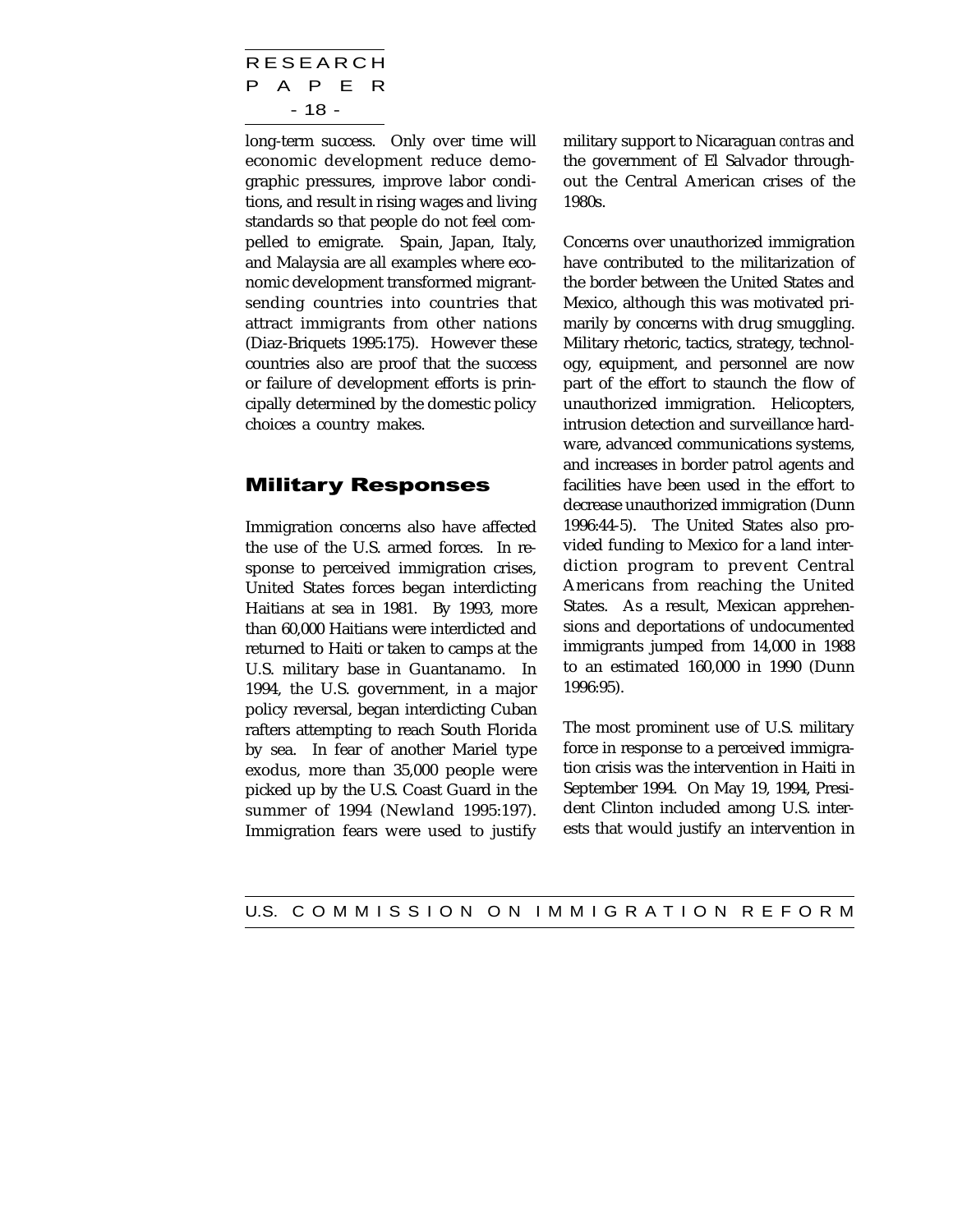RESEARCH P A P E R - 19 -

Haiti the likelihood of a "massive outflow" of refugees to U.S. shores. Four days before the intervention the President said:

Three hundred thousand more Haitians, 5 percent of their entire population, are in hiding in their own country. If we don't act, they could be the next wave of refugees at our door. We will continue to face the threat of a mass exodus of refugees and its constant threat to stability in our region, and control of our borders (Newland 1995:202).

A number of arguments have been advanced to justify military intervention in refugee-producing situations. For example, human rights violations by a government against its citizens violates the sovereignty of the people and the offending government cannot thereafter claim that intervention violates its sovereignty because the real violation of sovereignty was the government's mistreatment of its own citizens (Keely 1996:1060 quoting Reisman). Human rights violations carried out or tolerated by a government or carried out when a government is incapable of stopping it almost invariably lead to internal displacement and eventual refugee flows across borders (Keely 1996:1060). The threat of refugees to the stability of receiving countries provides

an argument justifying self-defensive actions under the U.N. charter. "Provoking refugee flows can rise to the equivalent of aggression" (Keely 1996:1060 quoting McCalmon). "A country may defend itself by forceful intervention in another state to end human rights violations and prevent imminent refugee flows that threaten its security (Keely 1996:1060).

Such theories have been used to support interventions authorized by the United Nations Security Council pursuant to Chapter VII of the U.N. Charter. In 1991 and 1994, the Security Council invoked transborder refugee flows to justify international action in Iraq and Haiti respectively. The Security Council authorization of U.S. intervention in Somalia in 1992 took note of the large numbers of refugees displaced by the conflict and called for repatriation of refugees as part of the U.N. operation (Dowty & Loescher 1996:63). U.N.-authorized interventions in Rwanda in 1994 and in Kurdish areas of northern Iraq in 1991 both explicitly took note of the large numbers of refugees and displaced persons created by those crises (Dowty & Loescher 1996:65).

Established foreign policy agencies of the United States could be used in preparation for such immigration emergencies as those of the Vietnamese boat people and the large numbers fleeing periodically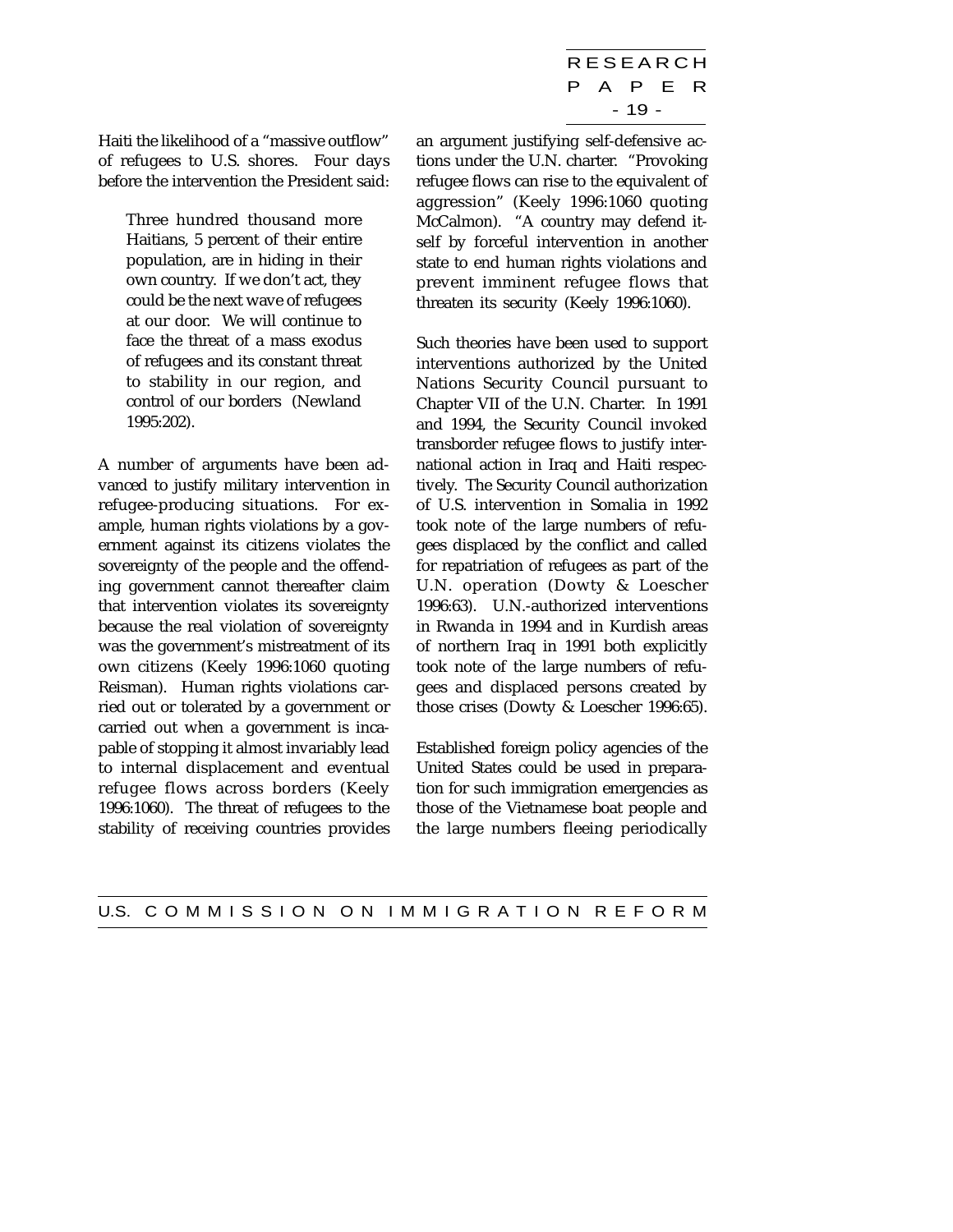<span id="page-25-0"></span>RESEARCH P A P E R - 20 -

from Cuba, Haiti, and Central America. Most humanitarian emergencies that generate large-scale movements of refugees and other displaced persons are predictable to some degree. United States intelligence services and the Department of State are well placed to analyze events in potential migrant-sending countries and make recommendations to prevent massive emigrations. Preventive actions after identification of a potential large-scale emigration of people can involve a wide array of strategies ranging from diplomacy, to economic sanctions, to military intervention (U.S. Commission on Immigration Reform 1997:13). Emergency responses often involve the use of military forces for rescue operations and military bases for housing displaced persons.

## Multilateral Approaches

Controlling immigration to the United States calls for a multilateral approach. Although a fundamental aspect of sovereignty is the control of borders and the unilateral right to determine who may enter the state, transportation and communication advances, long-established migration patterns, and increasingly interdependent political and economic relations mean that only a multilateral approach can address current immigration concerns effectively.

Because there are numerous problems related to immigration that can only be addressed effectively through multilateral solutions, we should expect, and hope, to see increased approaches of this nature. Problems that will require multilateral approaches for effective resolution include the smuggling of peoples across the border, the deportation of criminal aliens in a manner to insure that they do not return, harmonization of exit and entry rules, the prediction, prevention, and response to immigration emergencies, support for human rights and democracy building in potential migrant-sending countries, peacekeeping operations, programs aimed at reconstruction of sending countries following civil wars and civil conflict, resettlement of refugees, and coordination of efforts between sending and receiving countries to address pressures for unauthorized migration and environmental degradation.

Although United States responses to immigration have been largely unilateral, there are significant historical examples of bilateral/multilateral approaches to immigration problems: the "Gentlemen's Agreement" with Japan in 1907; agreements with Mexico during both World Wars and the *bracero* agreement; migration agreements in 1965, 1984, and 1995 with a Cuban government with which the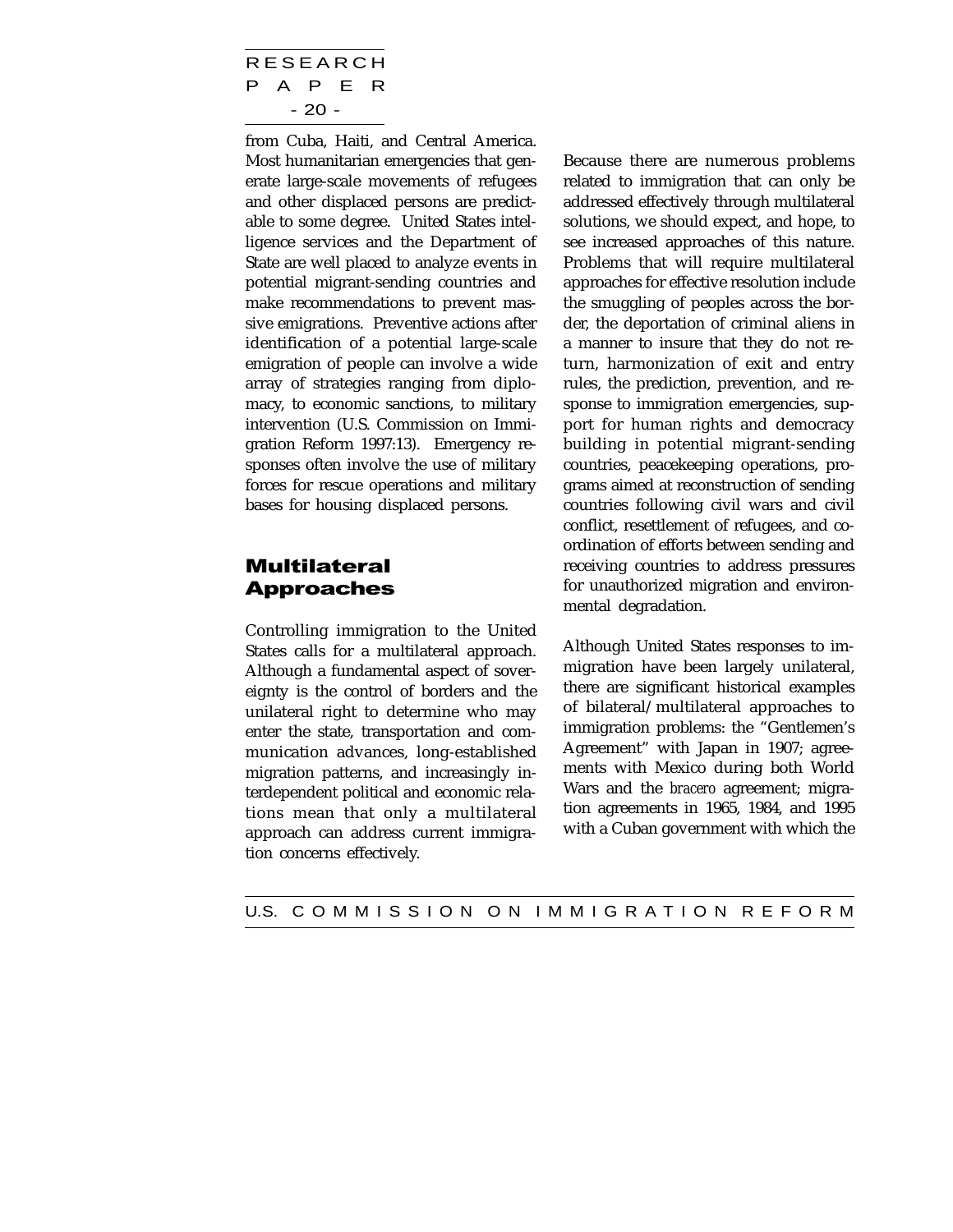RESEARCH P A P E R - 21 -

United States did not have diplomatic relations; the 1981 agreement with Haiti; and the Comprehensive Plan of Action in 1989 to address the pushback of Indochinese refugees. Most of these agreements were reached *ad hoc* in response to an immediate crisis. Unfortunately, they did not result in a coherent policy that could be applied in future situations.

Today the United States engages in a number of multilateral regimes concerned with refugees and migration. The working group of the U.S. Mexico Binational Commission promotes bilateral dialogue on migration through recurring communication and exchange of information and addresses mutual migration problems through cooperative mechanisms. Mexico's consultation with the Asencio Commission and lobbying by Mexican authorities in the United States on political and economic matters, which did not occur prior to the NAFTA negotiating process, shows an increasing acceptance of bilateral approaches to issues that affect both countries. NAFTA created a number of institutional arrangements that have breathed new life into established consultation groups. Both sides of the joint Border Liaison Mechanism have taken steps to reduce smuggling of immigrants. The bilateral engagement with Mexico on migration issues that began before NAFTA has increased since its passage.

Within the Western Hemisphere there is now an established regional mechanism for discussion of migration issues. In 1996, a multilateral approach to Western Hemisphere migration issues, known as the Puebla Process, was begun with the Regional Conference on Migration held in Puebla, Mexico. Canada and the Central American states joined the United States and Mexico. In recognition that a comprehensive and objective approach to the origins, manifestation, and effects of regional migration would contribute to a better understanding of this phenomenon, the participating governments entered into a series of agreements on a wide range of issues affecting migration. These include promoting economic and social development, encouraging states with common borders to establish mechanisms for dialogue at various levels of government, and preventing the trafficking in migrants.

At the group's Second Regional Conference on Migration in March 1997 in Panama, the parties agreed to establish the Regional Consultation Group on Migration and adopted the Plan of Action designed to insure the timely achievement of agreements reached at the 1996 meeting. Also participating in the Panama meeting were such multinational organizations as the International Organization for Migration [IOM], the Economic Commission for Latin America and the Carib-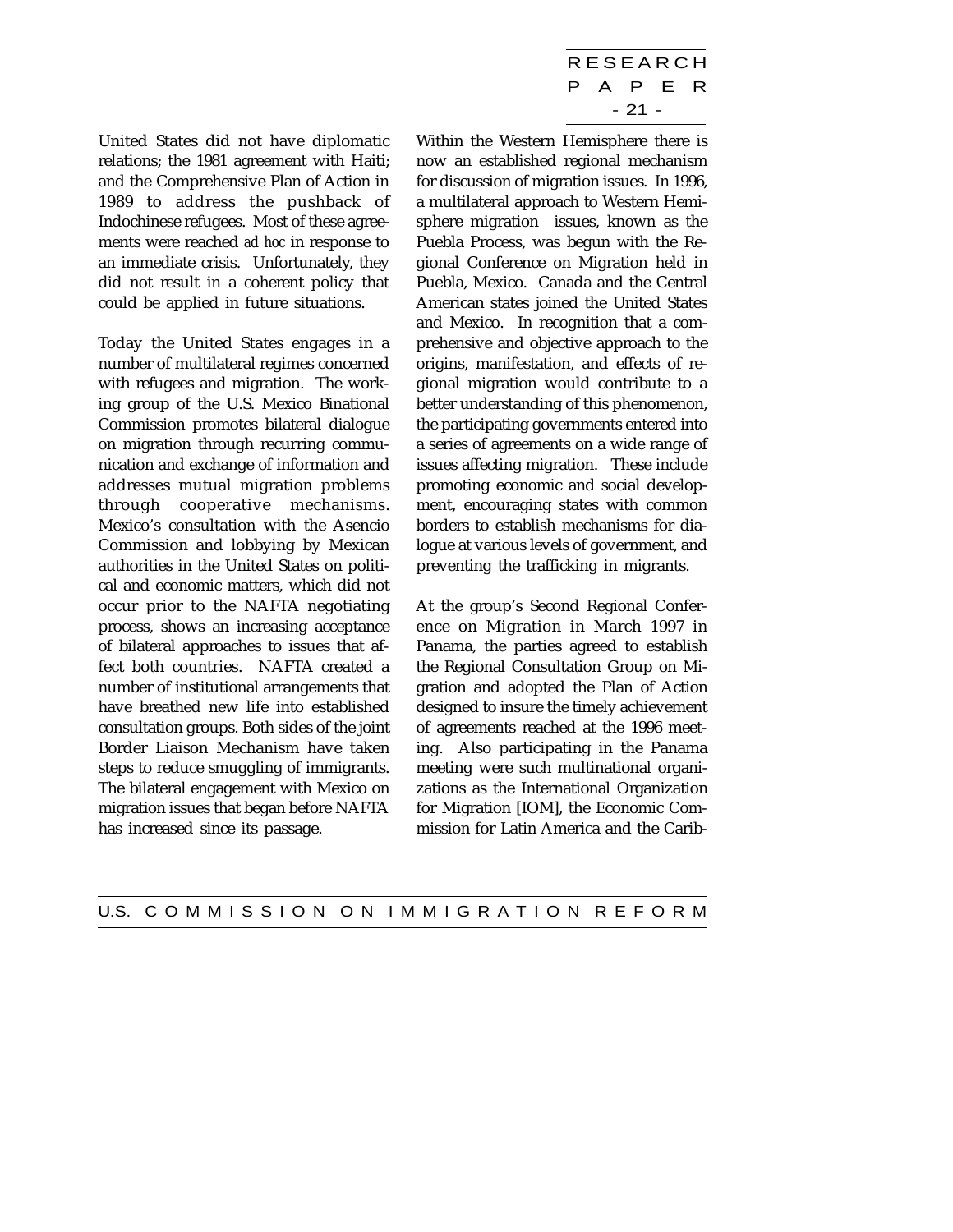RESEARCH P A P E R - 22 -

bean, the Inter-American Development Bank, and the Office of the United Nations High Commissioner for Refugees [UNHCR].

The Puebla Process is an important development in addressing Western Hemisphere migration concerns because the established organizations dealing with migration issues were not well equipped for the task. UNHCR has as its primary mandate the protection of and assistance to refugees. The International Organization for Migration has a mandate to assist all types of migrants but focuses on the provision of transport to individuals who are being resettled or who are returning to their home countries. The complex circumstances that characterize many mass movements do not fit well with either organization's current mandate or capacities (U.S. Commission on Immigration Reform 1994:179).

Environmental degradation, droughts, floods, and famines compel people to flee across international borders. Rapid population growth in migrant-sending countries and measures leading to economic development have led to considerable environmental degradation and erosion of natural resource bases. There already have been mass migrations within and between countries as a result of desertification, floods, and threats of inundation from

rising sea levels (Weiner 1992:92-93). Finding effective solutions to these problems may require multilateral approaches.

A study of Mexico has found that the inability to farm because of land degradation or desertification can result in rural unemployment and general poverty that in turn can lead to migration (Schwartz & Notini 1994:18). The Mexican government also has observed that there is a strong tendency for people to migrate from the arid and semi-arid areas of the country that contain twenty million inhabitants with scarce possibilities for work (Schwartz & Notini 1994:18). There has been insufficient research, education, and training in Mexico to remedy problems caused by existing agricultural practices. The relationship between migration and soil degradation is complex and may exacerbate the destruction of fragile ecosystems in Mexico. The costs of migration to a family may also be less than the environmental investment needed to increase the productivity of farmland (Schwartz & Notini 1994:28).

Deforestation in Haiti has led to soil erosion that has contributed to the massive emigration from that country (Mathews 1989:168). Traced through its effects on agriculture, energy supply, and water resources, tropical deforestation impoverishes about one billion people. This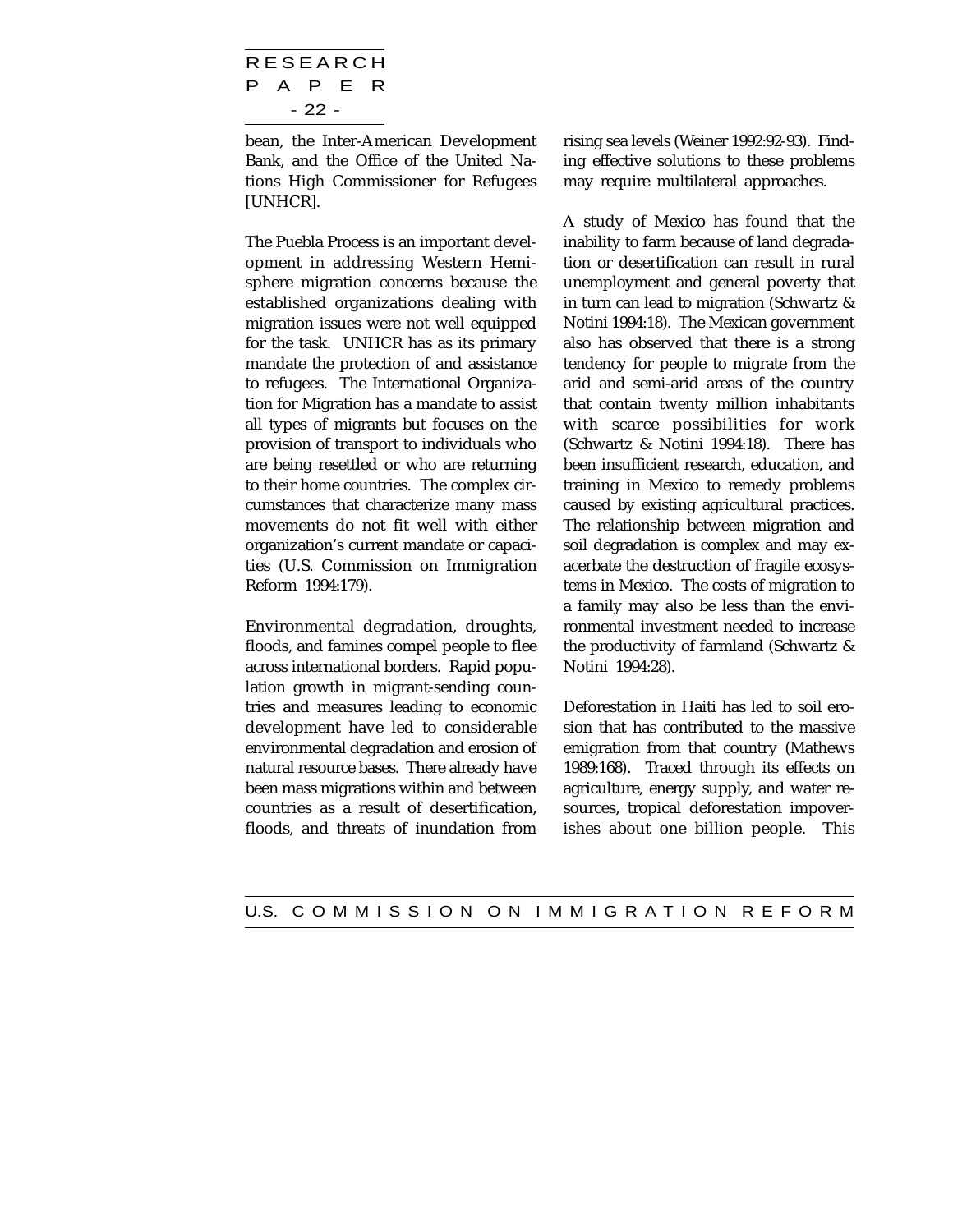RESEARCH P A P E R - 23 -

<span id="page-28-0"></span>pattern is endemic throughout Central and South America (Mathews 1989:165). U.S. policies to limit immigration will have to take into effect such environmental impacts. Policies designed specifically to prevent environmental degradation in potential migrant-sending countries may be necessary to control migration.

# IMMIGRANT/ ETHNIC GROUP INFLUENCE

The role of immigrants and ethnic groups in the foreign policymaking process of the United States has engendered much debate. The idea that the ethnic composition of the United States is critical in the making of its foreign policy was expressed by Nathan Glazer and Daniel P. Moynihan (1975:23):

Without too much exaggeration it could be stated that the immigration process is the single most important determinant of American foreign policy. This process regulates the ethnic composition of the American electorate. Foreign policy responds to that ethnic composition. It responds to other things as well, but probably first of all to the primal factor of ethnicity.

This argument subsequently was described as "plausible" by a member of the Senate Foreign Relations Committee (Mathias 1981:979). It also has been said that "domestic ethnic pressures on foreign policy formulation loom large in the United States, affecting foreign policies toward settings as diverse as Northern Ireland, the Turkish-Greek conflict, the Middle East, Cuba, Mexico, Haiti, and Poland, to name only a few of the obvious cases" (Teitelbaum 1984:441). Charles B. Keely identified three reasons why the activities of ethnic lobbies are suspect: those influential in foreign policymaking see ethnic lobbies as an obstacle; ethnic groups are perceived as single-issue lobbies; and nativists (defined as an those in intense opposition to an internal minority on the ground of its foreign connections) consider lobbying activities on part of a foreign government as un-American (Keely 1995:231-32).

Equally persuasive arguments are made that immigrants and ethnic groups have only a limited impact on the making of U.S. foreign policy (Gerson 1977:55):

Ethnic pressures on foreign policies, with accompanying claims of success or failure, have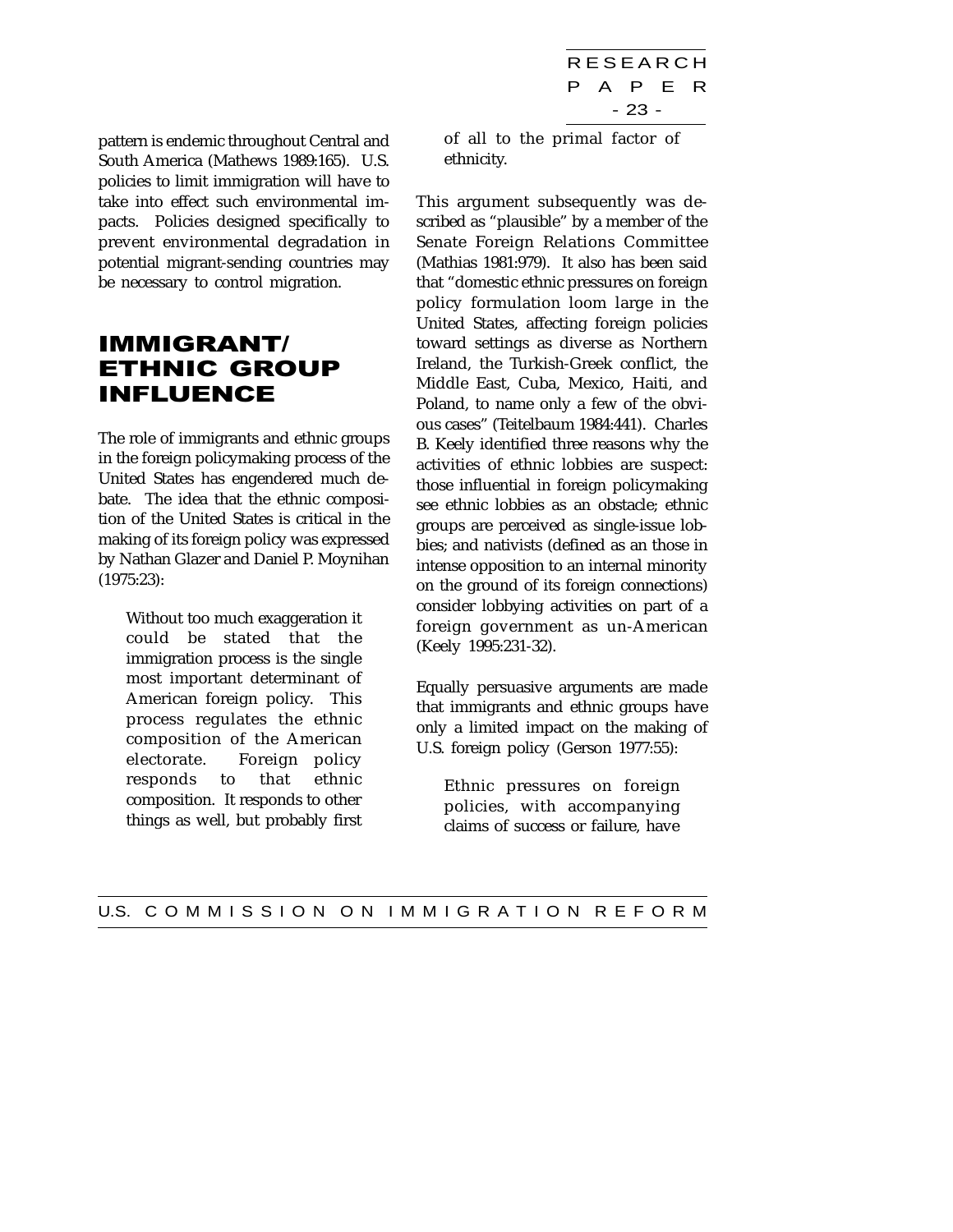## RESEARCH P A P E R - 24 -

led to false beliefs at home and abroad that the policies were based on domestic ethnic considerations. Seldom, if ever, have major U.S. foreign policy decisions been affected by *purely* ethnic considerations.

Similarly, an examination of the effect that immigrant groups had upon U.S. foreign policy between the two World Wars found that ". . .the impact of the one upon the other has been greatly exaggerated" (Jonas 1990:67).

Despite being criticized, they are not indisputably a detriment to or subversive of the national interests. They are not all powerful or a force out of control. They can be an effective check, and provide viewpoints that may be otherwise overlooked (Keely 1995:241).

An examination of particular cases reveals that while ethnic lobbies may influence U.S. foreign policy, several factors constrict such influence. An ethnic lobby may have success in the foreign policymaking process when the policy in question affects the homeland of the particular ethnic group, where the issue involved does not threaten U.S. national security, where there is no equally effective lobbying effort

against the proposed policy, or where the proposed policy is within the mainstream of overall U.S. foreign policy.

Much has been written of the influence of the Greek-American lobby in contributing to the U.S. arms embargo imposed on Turkey after it invaded Cyprus in 1974. "[T]he Greeks, with a powerful ethnic lobby mobilized for their cause, held the upper hand in Washington" (Mathias 1981:987-88). One newspaper columnist, in a not untypical opinion, deplored the "ethnic foreign policy making" that culminated in the arms embargo as a "rising menace" tantamount to communism in its potential destabilization of U.S. foreign policy (Hicks & Couloumbis 1977:86).

However, these responses overlooked critical factors that led to the imposition of the arms embargo. Turkey had violated the Foreign Military Sales Act by using U.S.-supplied arms in their invasion of Cyprus. Greece, like Turkey, was also a member of NATO. The Greek lobby also had merit on its side, the invasion of a sovereign country violates international law. Congressman John Brademas, a leading congressional proponent of the embargo, said:

If we members had not been able to put together a compelling case, in terms of law, policy and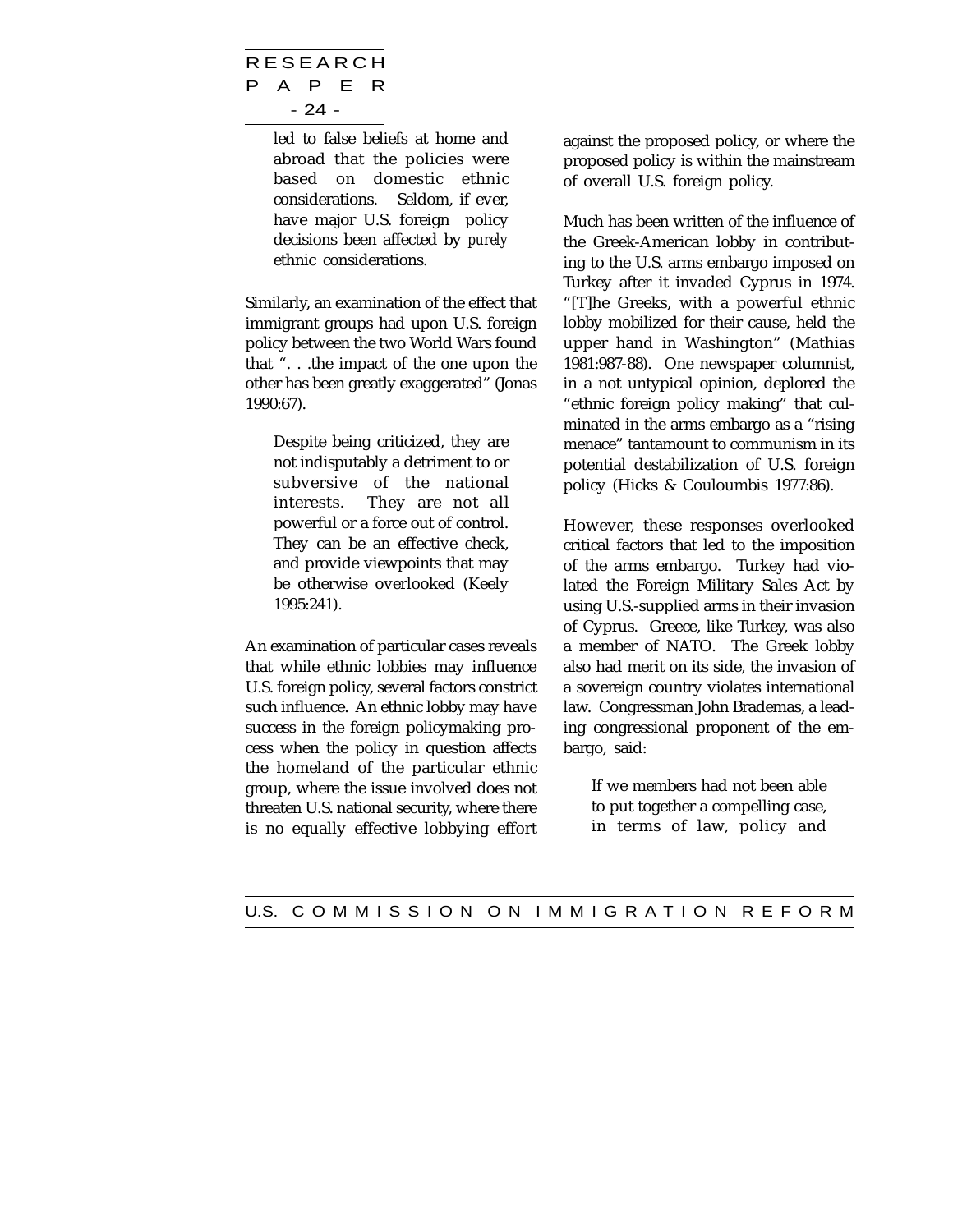RESEARCH P A P E R - 25 -

morality, we would not have been effective. But on the other hand, without the kind of support we got from the Greek community, our case might not have been sufficient to win the day (Hicks & Couloumbis 1977:86).

Those who claimed that the Greek lobby was the determining factor in the congressional decision to cut off military aid to Turkey are incorrect (Hicks & Couloumbis 1977:110). While the Greek lobby clearly had an impact on the decision to impose the arms embargo, it would not have prevailed had its position not been consistent with U.S. law and foreign policy principles. In any event, the embargo was gradually relaxed in the two years immediately following its imposition and was repealed entirely in 1978.

Another major ethnic entity credited with notable success in influencing U.S. foreign policy is the Cuban lobby, which has focused primarily on toppling Castro and reversing the revolution (Keely 1995:237). "For many years a key consideration among Washington policy makers addressing U.S.-Cuban relations has been the strong opposition of the Florida congressional delegation—pressed by the large and influential Cuban constituency in the state—to any moves toward normalization unless they are balanced by major changes in Cuban foreign and domestic policies" (Teitelbaum 1985:47). No other immigrant group to the United States has been able to use its opposition to its home government to influence U.S. foreign policy as effectively (Newland 1995:204).

A Bush administration official said of the role of the Cuban-American National Foundation, the voice of hard-line Cuban-Americans, "[t]he foundation has had a chilling effect on the debate. Anytime anyone starts to think creatively about Cuba we're told: What do you want to do, lose South Florida for us?" (Newland 1995:205).

However, even a well-financed and wellorganized lobby like the Cuban-Americans is successful because their goals are consistent with larger U.S. foreign policy interests. Their anticommunism was well matched to the U.S. policies of the Cold War era. A communist regime in Cuba was seen as a major threat to U.S. national security and overthrowing the Castro government was a major U.S. foreign policy goal throughout the 1960s. Even after the collapse of the Soviet Union, the United States still treats Cuba as an implacable enemy and continues the economic embargo.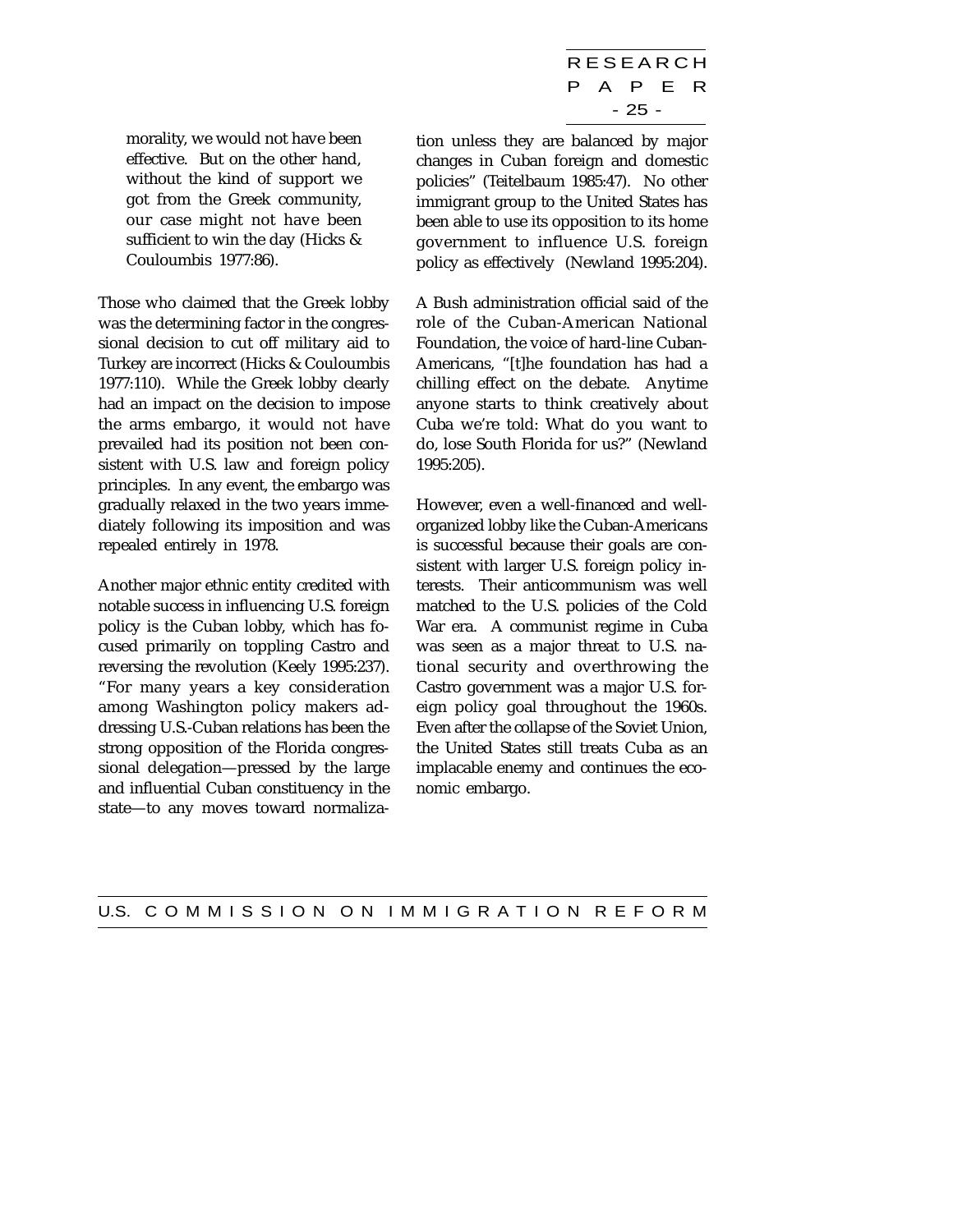## RESEARCH P A P E R - 26 -

With the resulting changed post-Cold War political environment, immigration from Cuba no longer is seen as advancing U.S. national security. This diminishes the effectiveness of the Cuban lobby. The 1994 interdiction of fleeing Cubans at sea by the U.S. Coast Guard, and the subsequent agreement in 1995 between the United States and Cuba to prevent people from leaving Cuba would have been unthinkable ten years earlier. Passage of the Helms-Burton law, which tightens the economic embargo against Cuba, was aided by the outrage provoked by the shooting down by the Cuban Air Force of two planes operated by the Miami exile group Brothers To The Rescue. As long as the Castro regime denies its citizens basic human rights and refuses to democratize, there will remain a substantial congruence of interests between U.S. foreign policy and the goals of hard-line Cuban-Americans that will insure a degree of success in their lobbying effectiveness. However, without the national security threat presented by Cuba during the Cold War, the lobby's effectiveness will be diminished and counterbalanced by other competing interests.

The Jewish-American community's influence on United States policy toward Israel represents another effective ethnic lobbying effort. "The American Israel Public Affairs Committee [AIPAC], the

Jewish-American community's most powerful voice is often used as an example to emulate among other ethnic lobbies in the United States. Although there are many policy differences between the United States and Israel, the United States government has been extraordinarily supportive of Israeli government policies. AIPAC is held responsible for most of this support" (Keely 1995:236).

However, the influence of the Jewish-American lobby does not alone explain the strong U.S. support for Israel. Israel remains the United States' most loyal and only democratic ally in a volatile region of the world of great strategic importance to the United States. Most analysts believe that support for Israel is in the interest of the United States. Mathias (1981:993) described the relationship between the lobbying activities of Jewish-Americans and support for Israel as being in the U.S. national interest:

This is not to suggest that Congress supports Israel for no better reason than fear of the Israel lobby; on the contrary, I know of few members of either house of Congress who do not believe deeply and strongly that support of Israel is both a moral duty and a national interest of the United States.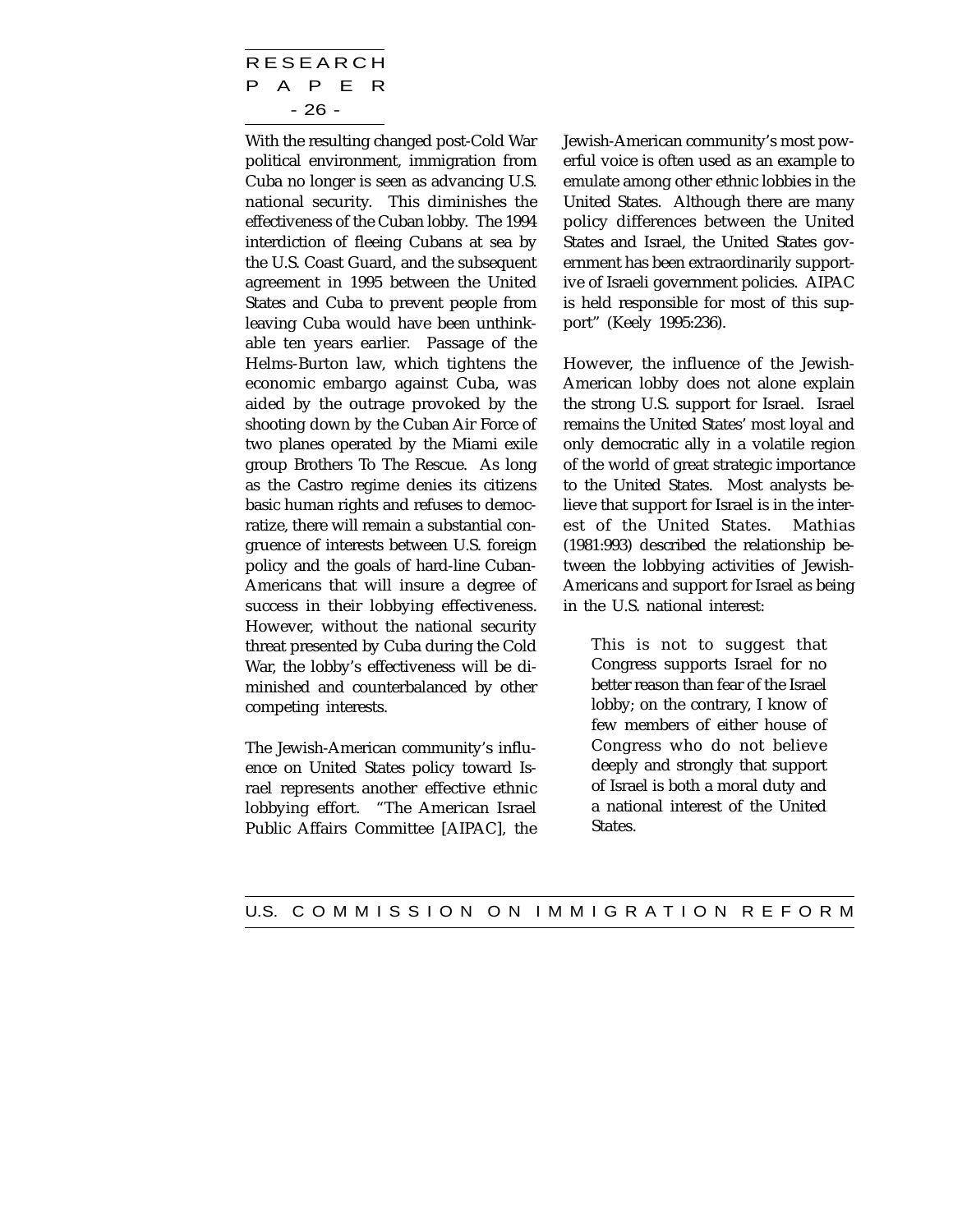RESEARCH P A P E R - 27 -

Perhaps the most controversial example of the influence of the Jewish-American community was the passage of the Jackson-Vanik amendment to the Trade Reform Act of 1974. Because it believed human rights concerns would interfere with its policy of détente, the Nixon administration consistently eschewed human rights intercession with the Soviets unless domestic political pressure forced it to act (Loescher & Scanlan 1986:91-92). However, many members of the Jewish community in the United States and key members of Congress feared that détente was being pursued without adequate attention to human rights concerns.

The effects of Jackson-Vanik on at least the short-term national security interest of U.S-Soviet relations is widely seen as negative. Jackson-Vanik's linkage of nondiscriminatory trade with free emigration so angered the Soviets that they canceled the 1972 Soviet-American trade agreement, stopped payment on World War II lend-lease debts, and reduced the number of Jews permitted to emigrate (Mathias 1981:995). Jackson-Vanik strained overall U.S.-Soviet relations and left the impression that a gamble was taken for the sake of human rights and emigration goals without regard for other, and possibly larger, issues of geopolitical stability (Keely 1995:237).

Ethnic groups' influence on U.S. policy generally is limited to the narrow objective of securing access to the United States for members of the nationality or ethnic group abroad (Miller & Papademetriou 1983:180). According to Teitelbaum and Weiner (1995:26):

American ethnic groups can claim considerable success, since the 1960s at least, in the framing and resolution of public debate about the criteria for immigrant and refugee admission, the elements of law underlying control of immigration, and the feasibility and seriousness with which immigration enforcement efforts have been granted.

Examples of this influence include the Jackson-Vanik Amendment, the Morrison-Lautenberg Amendment that lowered the definitional barriers for "refugees" only for Soviet Jews and Evangelical Christians, the Refugee Act of 1980, the Cuban Adjustment Act of 1966, and "diversity" visas pursuant to the 1990 Immigration Act.

Despite the fact that ethnic groups in the United States traditionally have pursued policies consistent with U.S. national interests, there appears to be much consternation about the role that post-1965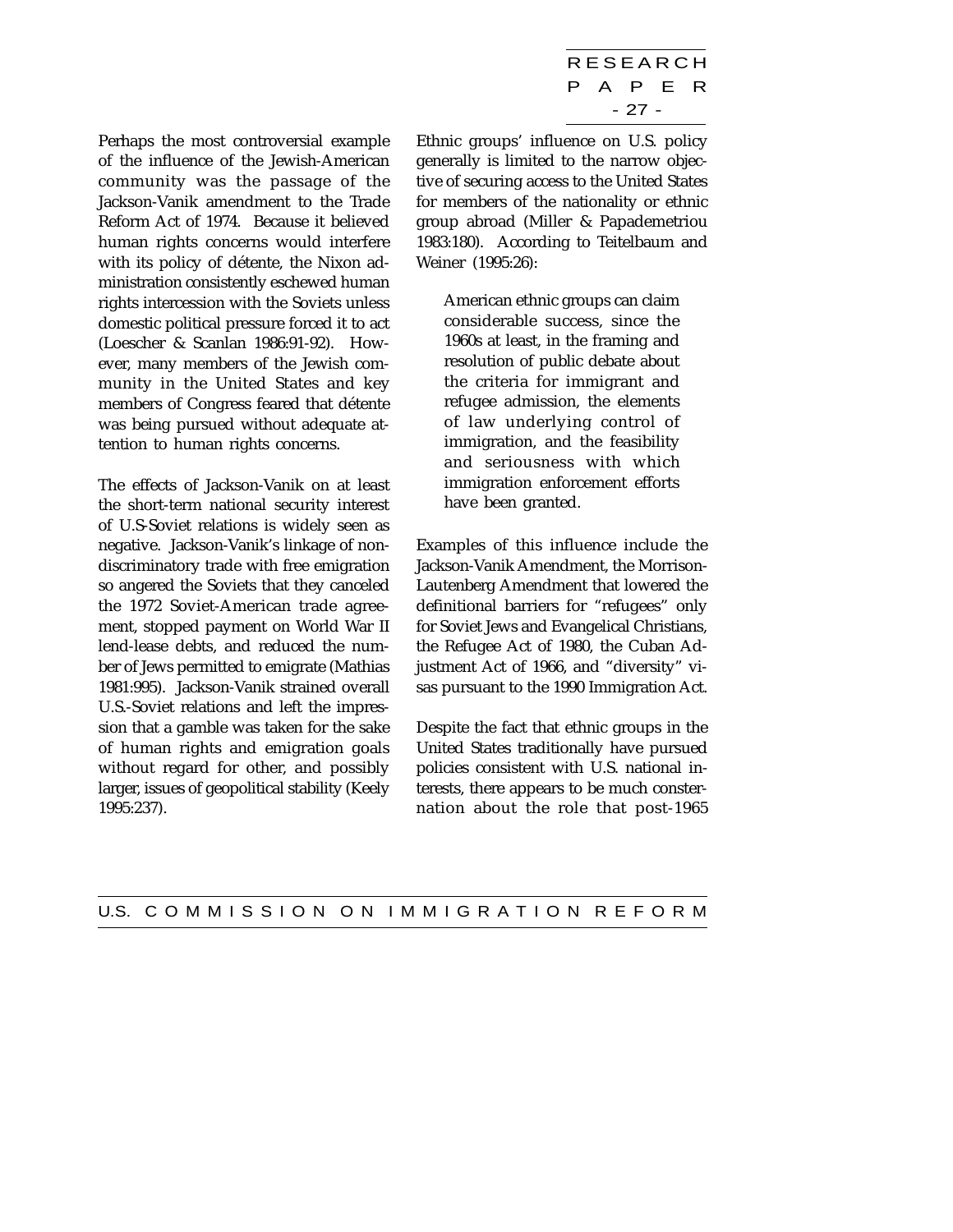## RESEARCH P A P E R - 28 -

Immigration Act immigrants, largely Latin American and Asian, will play in the foreign policymaking process. Mexican-Americans, for example, have not indicated greater interest than other ethnic groups in issues related to their homeland or Latin America generally, and those who have long been in the United States exhibit the same reduction in ethnic group identity as any other group. Mexico does not appeal to U.S. citizens of Mexican origin to support Mexico's interests in this country. Mexican-American attitudes towards immigration do not appear to be determined by concern for Mexico. Nor do Mexican-Americans view the problems facing the United States substantially different than the general public (Glazer 1985:212-14). There is no evidence that the retention of Mexican cultural practices has prevented Mexican-Americans from identifying with the U.S. political system (de la Garza 1985b:238). U.S. culture and politics continue to be powerful assimilative forces.

Mexican-American participation in the U.S. political process is remarkably similar to that of other ethnic and immigrant groups. It is affected by the same forces: education, income level, and the desgree of participation in professions from which political leaders are drawn. These factors

have served to limit the political influence of Mexican-Americans, as was true of other immigrant and ethnic groups in the past (Glazer 1985:224). As Mexican-American naturalization rates increase and Mexican-Americans increase their role in the policymaking process, their activities will come under increased scrutiny. However, there is nothing to indicate that the role of Mexican-Americans in the policymaking process will be different in any material respect from other immigrant groups and their descendants.

Immigrants from Latin America or Asia are unlikely to coalesce into monolithic groups. The political differences between Cuban-Americans and Mexican- Americans, for example, means that a broadbased Latin American ethnic lobby is unlikely to form. Serious tensions exist between Mexican-Americans and Mexican émigrés (de la Garza 1985a:97). Similarly, historical differences between Koreans, Japanese, Chinese, and Vietnamese makes a broad Asian-American political lobby unlikely. Successful integration into U.S. society is a prerequisite to successful influence on public policy; however full integration may diminish the interest of ethnic groups in their culture or countries of origin (Teitelbaum & Weiner 1995:26).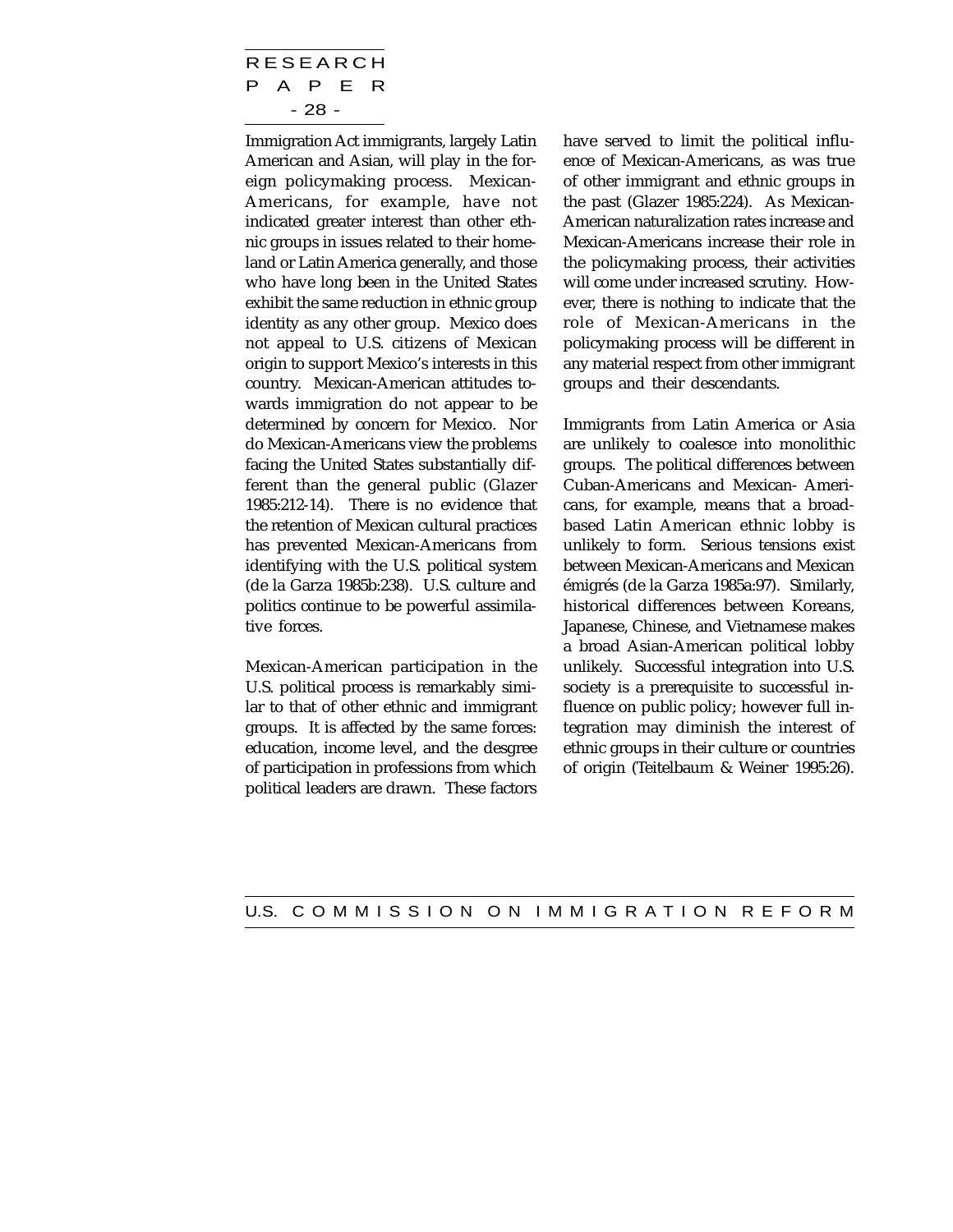RESEARCH P A P E R - 29 -

# <span id="page-34-0"></span>SENDING COUNTRY INFLUENCE

The mere presence of an immigrant group in the United States might cause that group's home country to insert itself into the foreign policymaking process of the United States when issues affecting its nationals are involved. Although Mexican government policy until the mid-tolate 1980s was "to have no policy" on the issue of illegal immigration to the United States, Mexico still negotiated the World War I, World War II, and *bracero* employment agreements with the United States. In 1982, in response to Senate passage of the Simpson-Mazzoli immigration bill by a vote of 80 to 19, the Mexican Senate adopted a strongly worded resolution on "this grave matter that negatively affects our good neighbor relations," expressing its alarm and concern for the repercussions that would impact both countries if the Simpson-Mazzoli legislation were passed. Undocumented Mexican migration was called a "transcendent matter that should not be considered from a unilateral perspective, but rather should be treated from a bilateral and even multilateral perspective" (Teitelbaum 1984:449).

In 1984, then Mexican President Miguel de la Madrid wrote:

The situation of Mexican migrant workers in the United States has been, and continues to be, of special interest [to Mexico]. We have reiterated our support for the rights and interests of Mexican nationals abroad. We have no intention of meddling in the legislative processes of the United States. But we express our concern over measures such as the Simpson-Mazzoli bill which could affect the social, labor, and human rights of numerous Mexicans, whose daily work and efforts represent considerable benefit to the U.S. economy (Teitelbaum 1985:32-3).

As Mexico began to liberalize its economy and play a more active role in world economic affairs, it also increased its engagement with the United States on migration issues. Today the Mexican government pursues three major objectives in regard to migration: protection of the rights of emigrants; avoidance of abrupt changes in United States immigration policy; and recognition for Mexican migrant contributions to the United States. As emigration issues increasingly require a multilateral approach it is to be expected that sending countries will seek participation in the U.S. foreign policymaking process as it affects these matters.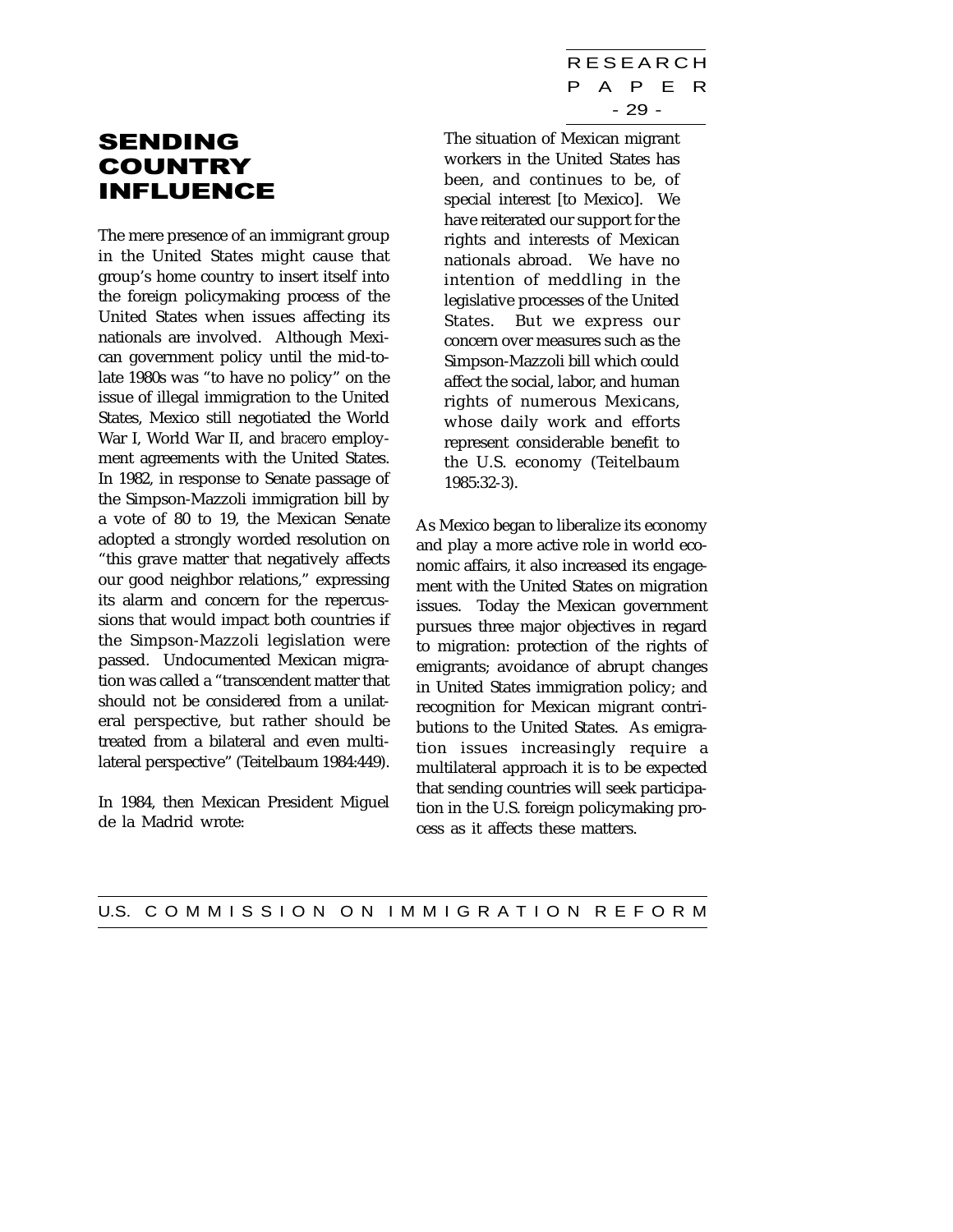RESEARCH P A P E R - 30 -

One example of migrant-sending countries seeking participation in the U.S. policymaking process was the lobbying of President Clinton on immigration issues by foreign heads of state during his 1997 trip to Latin America and the Caribbean. A joint statement concerning immigration was issued with President Zedillo in Mexico. In a speech in Mexico City, President Clinton felt compelled to defend recent U.S. laws affecting immigration. In Cost Rica, the President of El Salvador, Armando Calderon Sol, proposed an amnesty for some immigrants from Central America. Central American leaders expressed concerns that the 1996 Illegal Immigration Reform and Immigrant Responsibility Act would compel the return of hundreds of thousands of immigrants from the United States, causing damage to local economies by creating strains on the job market and the loss of remittances from the United States. In both Mexico and Costa Rica, President Clinton pledged to seek a change in the Illegal Immigration Reform and Immigrant Responsibility Act of 1996 that would force illegal immigrants to return home while they waited for legal status (Bennet 1997:A6). In Barbados, Caribbean leaders offered pointed criticism of U.S. immigration policies.

The increased number of deportations of legal and illegal immigrants from the

United States because of criminal convictions has resulted in increasing crime and pressures on the criminal justice systems in their home countries. Throughout Central America and the Caribbean government officials have expressed anger and frustration at a crisis they regard as caused by the United States and beyond their ability to control (Rohter 1997:A1). Several regional leaders raised this issue with President Clinton during his May trip to the region.

Some ambassadors of Asian governments to Washington have acted as bridges to their own immigrant communities and have sought to encourage their former nationals in the United States to lobby on their behalf on issues that affect the sending country. Some Asian embassies and their intelligence organizations have monitored the activities of their citizens or former citizens in the United States (Weiner 1990:194). The 1984 murder of Henry Liu in San Francisco, a Chinese-American who had written a book critical of Taiwanese President Chiang Ching-Kuo, resulted in the arrest and conviction of the former head of Taiwan's intelligence service for plotting the murder.

Both the People's Republic of China and the Republic of China have attempted to use the presence of Chinese-Americans to advance their state's interests. Both gov-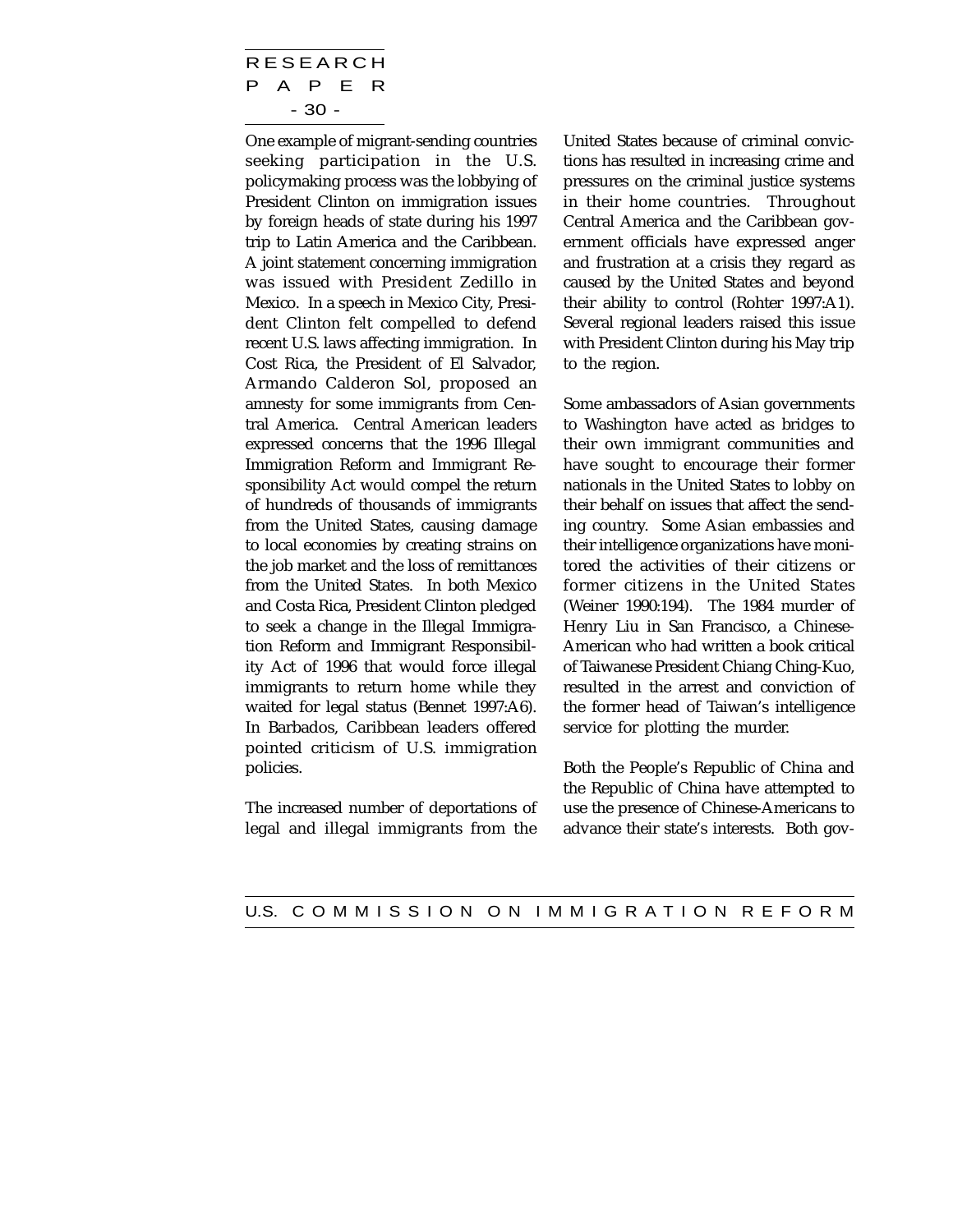RESEARCH P A P E R - 31 -

ernments take the view that overseas Chinese are migrants who retain ties to China and eventually will return home. This bond legitimizes efforts by the two Chinese governments to seek assistance from the overseas Chinese (Weiner 1990:197).

The presence of forty thousand Chinese students in the United States led the People's Republic of China to inject itself into the debate over the proposed Chinese Student Protection Act after the Tiananmen Square killings in June 1989. In vetoing the bill, President Bush expressed his hope that China would object less to his administrative action to protect the students than the vetoed legislation (Pear 1989:A24). In 1996, U.S. law enforcement agencies received evidence that the People's Republic of China planned to try to influence U.S. elections by contributing money to political campaigns. It is unclear whether such donations were made and whether any such money was laundered by Asian-Americans; congressional hearings into these allegations continue (Rosenbaum 1997:B9).

The Indian government has encouraged the Indian community in the United States to support Indian foreign policy objectives in Washington actively, seeking, for example, to persuade Congress not to provide military assistance to Pakistan (Weiner 1990:203-04).

Despite such efforts, migrants are not automatically instruments of their home countries' foreign policies. Substantial numbers of the immigrant groups in the United States from such countries as Vietnam, China, the Philippines, Korea, and Cuba fled their countries of origin as a result of persecution. Not only are they unwilling to advance the interests of their home countries, on many occasions they make up opposition political groups that pressure the United States to insist on free elections, respect for human rights, and democratic reforms in their home countries.

Foreign politicians seek political support and monetary contributions from their countrymen residing in the United States. Dominican presidential candidates campaigned in New York City during their 1996 elections. The winner Leonel Fernandez Reyna grew up in New York City. In 1978, Ecuadoran presidential candidate Jaime Roldos campaigned in New York City and in 1980, Italian parliamentary candidates vied for absentee votes in the United States. Israel may have as many as 500,000 citizens living in the United States, which would probably be the most significant case within the United States of an expatriate community's political influence (Miller & Papademetriou 1983:169-70). It is not apparent that the campaign activities of foreign politicians on U.S. soil have had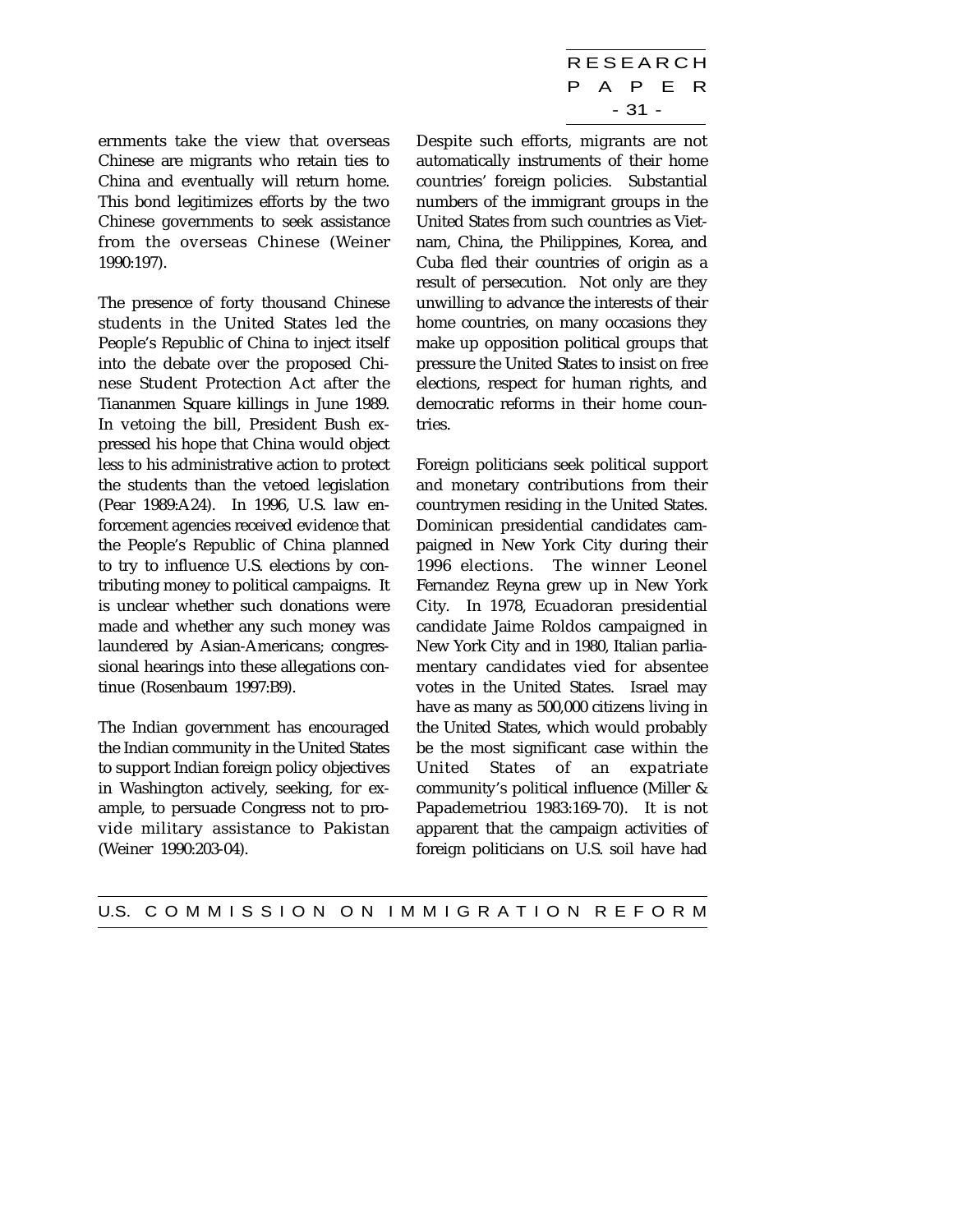RESEARCH P A P E R - 32 -

any effects on the foreign policymaking process in the United States.

Increasing nationalization rates raise the issue of dual citizenship. There is no internationally agreed-upon principle governing dual citizenship. Therefore, the effect of an individual's acquisition of another citizenship on his or her existing citizenship varies widely (Goldstein & Piazza 1996:517). For some countries, citizenship may carry with it an obligation to perform military service or pay taxes. Citizenship may be a prerequisite to property ownership, employment, social welfare benefits, or university attendance. Dual citizenship is more tolerated than explicitly accepted by both the U.S. and many other governments. The U.S. State Department notes:

. . . while recognizing the existence of dual nationality and permitting Americans to have other nationalities, the U.S. Government does not endorse dual nationality as a matter of policy because of the problems it may cause. Claims of other countries upon dual national U.S. citizens often place them in situations where their obligations to one country are in conflict with the laws of the other (Goldstein & Piazza 1996:518).

The concern over dual citizenship is that it may weaken the allegiance or commitment of an individual to the country where he or she is naturalized. For the United States, the assimilative process advanced by naturalization may be diminished. However, should dual citizenship prove to be a problem, it could be addressed by treaty as some countries have already done (Goldstein & Piazza 1996:519).

While dual citizenship currently does not pose a problem for U.S. foreign policymaking, it is an issue that bears watching. Ireland recently changed its nationality laws to allow for dual citizenship. Colombia, Ecuador, Turkey, and Italy have done the same. In December 1996, constitutional amendments were passed that, when implemented, will allow Mexicans to naturalize in another country without automatically losing Mexican citizenship.

Immigrants and ethnic groups do influence U.S. foreign policy, but in a circumscribed manner. The success of ethnic lobbies in influencing U.S. foreign policy is limited to those circumstances where the policy in question affects the homeland of the ethnic group, where the issue involved does not threaten U.S. national security, where there is no equally effective lobbying effort against the proposed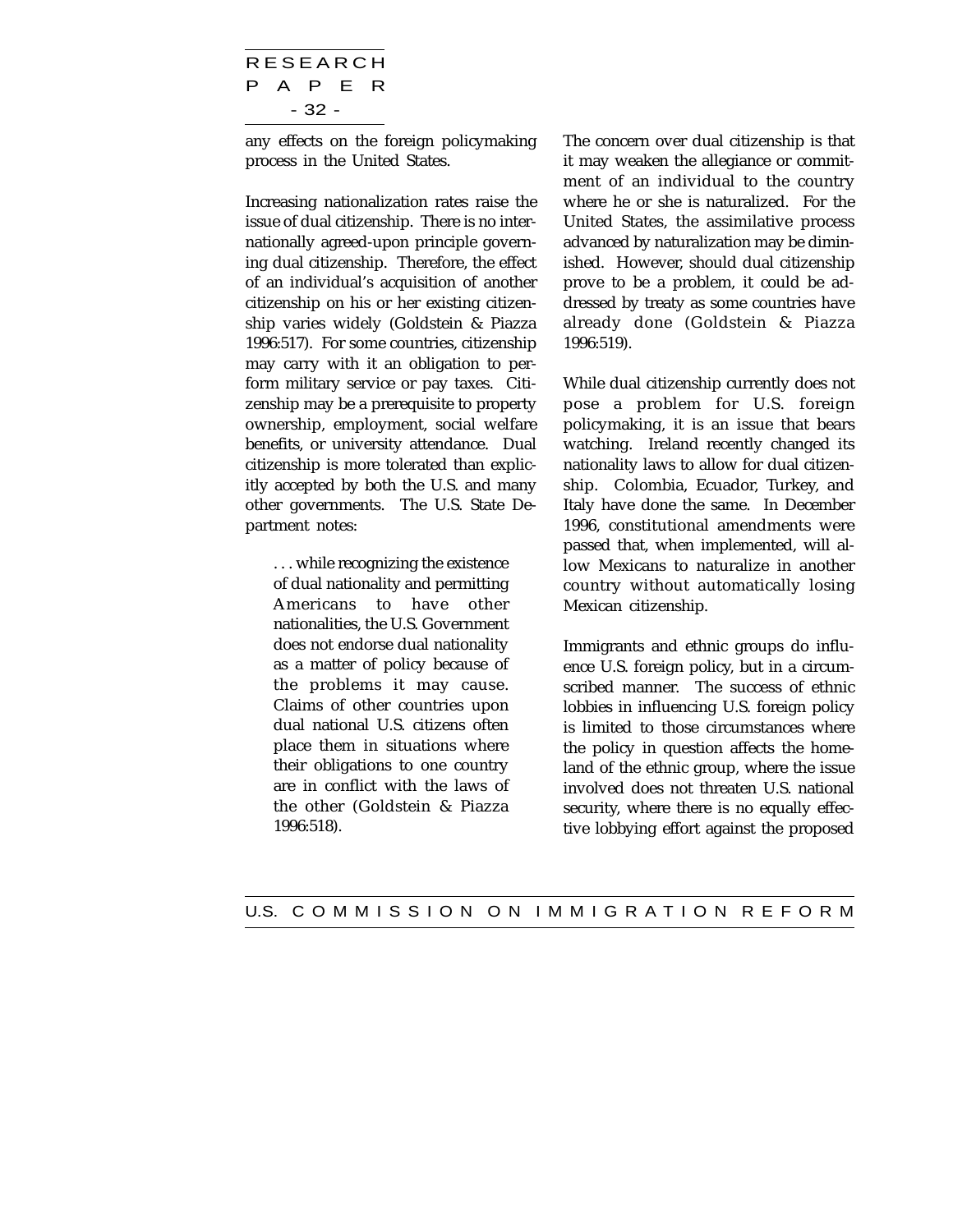RESEARCH P A P E R - 33 -

<span id="page-38-0"></span>policy, and where the proposed policy is within the mainstream of overall U.S. foreign policy. If any of these circumstances is absent, the proposed policy will likely fail.

Ethnic lobbies are part of the U.S. political scene. They are historically mainstream in their objectives. Ethnic lobbies serve as a useful voice and can even be a corrective to conventional wisdom. They have the same right to present views concerning the national interest as other Americans (Keely 1995:242). There is no reason to believe that as the post-1965 immigrant groups become more active in the policymaking process their behavior will differ from that of earlier ethnic groups.

# CONCLUSION

Whether one subscribes to traditional or modern ideas of national security, it is fair to conclude that under certain circumstances immigration can pose a threat to national security. Immigration is closely intertwined with foreign policy and national security, with each acting upon and being influenced by the other. To advance national security, U.S. foreign policy has been used to stimulate or inhibit migratory movements. The historical lack of attention by foreign policy decisionmakers

to immigration has resulted in unintended migration to the United States. Virtually every type of foreign policy tool—economic, military, trade, or propaganda has been used at one time or another to respond to concerns arising from immigration.

The perception of and response to immigration by U.S. policymakers is seen in the context of U.S. national security. During the Cold War era when communism posed a clear and imminent threat, immigration policy was used to stimulate defections from communist countries and inhibit it from repressive allies. In the post-Cold War era, where no such obvious and imminent threat exists, immigration policy has become more restrictive in response to domestic political perceptions.

Immigrants and their descendants attempt to influence U.S. foreign policy in the same manner as other interest groups. However, historically their successes have been limited almost entirely to those situations where their goals were consistent with prevailing U.S. national security needs. The presence of immigrants in the United States creates situations where foreign governments become involved in attempting to influence U.S. foreign policy and immigration policy either to protect their countrymen in the U.S. or their national interests that may be advanced by the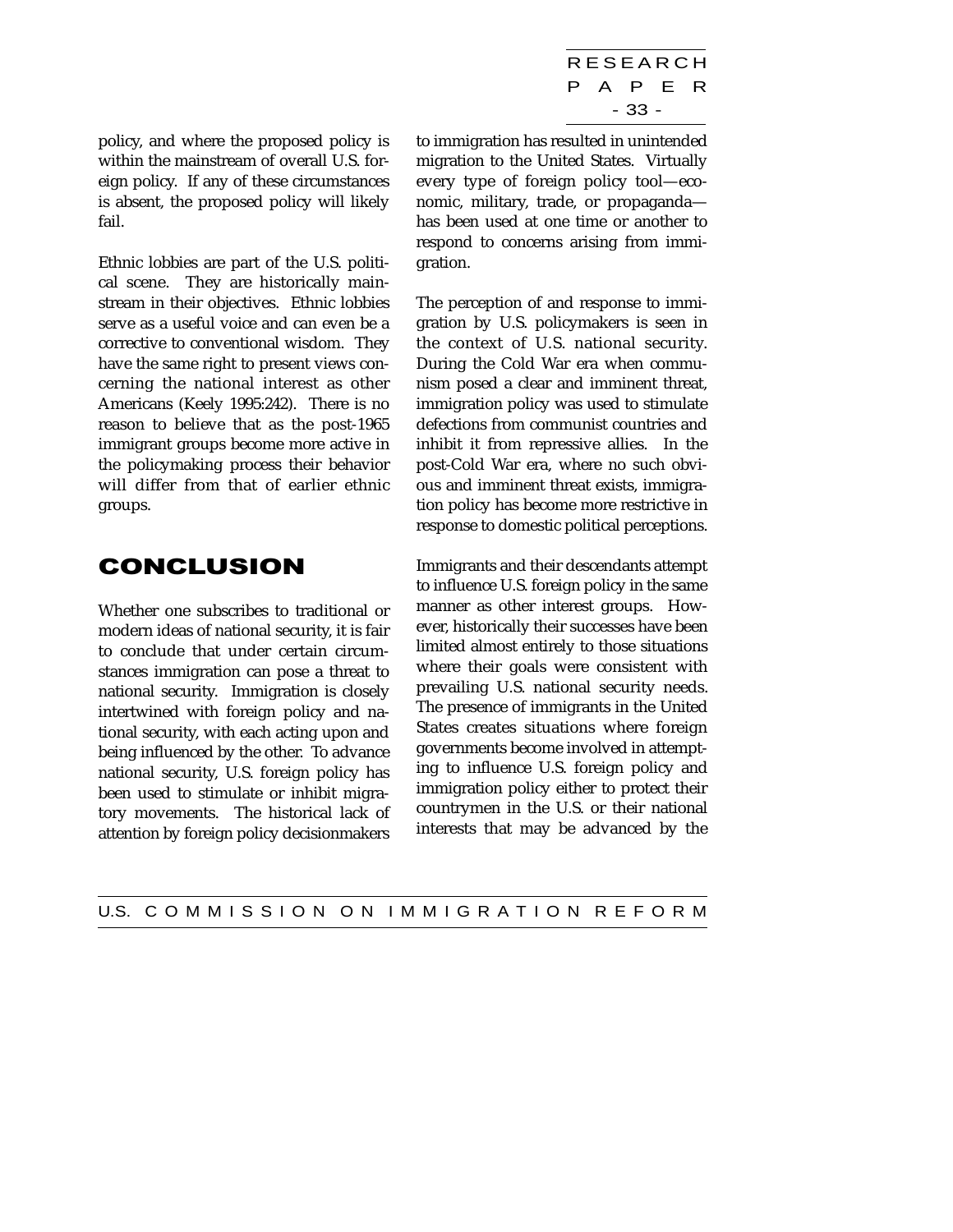<span id="page-39-0"></span>RESEARCH P A P E R - 34 -

presence of their nationals in the United States.

As advances in travel and communication make migrations increasingly easy, the ramifications of foreign policy decisions upon immigration will need more than ever to become an established part of the foreign policy decisionmaking process. The connections and implications between these issues need more focused attention. Addressing migration concerns effectively requires multilateral approaches and cooperation with international agencies.

## SOURCES

Barry, D. 1997. Bomb Suspect Was Detained by U.S. But Released. *The New York Times* (August 2).

Bennett, J. 1997. Clinton at Costa Rica Talks, Gives Pledge on Immigrants. *The New York Times* (May 9).

\_\_\_\_\_\_\_\_\_\_ 1997. Clinton In Caribbean: No Bananas Today. *The New York Times* (May 11).

Borjas, G.J. 1996. The New Economics of Immigration. *The Atlantic Monthly*, (November).

Briggs, V.M. 1995. Mass Immigration, Free Trade, and the Forgotten American Worker. *Challenge* (May-June).

Brimelow, P. 1995. *Alien Nation*. New York: Random House.

Burdman, P. 1993. Huge Boom in Human Smuggling Inside Story of Flight From China. *San Francisco Chronicle*, (April 27).

Chavez, L. 1996. Ethnicity and Immigration. In *Culture in Crisis and the Renewal of Civil Life* (W. Boxx, G.M. Quinlivan, eds.). Lanham, MD: Rowman & Littlefield Publishers, Inc.

Commission For the Study of International Migration and Cooperative Economic Development [Asencio Commission]. 1990. *Unauthorized Migration: An Economic Development Response*. Washington, DC.

de La Garza, R.O. 1958a. Mexican Americans, Mexican Immigrants, and Immigration Reform. In *Clamor At The Gates The New American Immigration* (N. Glazer, ed.). San Francisco: Institute for Contemporary Studies.

\_\_\_\_\_\_\_\_\_\_ 1958b. As American as Tamale Pie. In *Mexican-Americans in Comparative Perspective* (W. Connor, ed.). Washington, DC: The Urban Institute Press.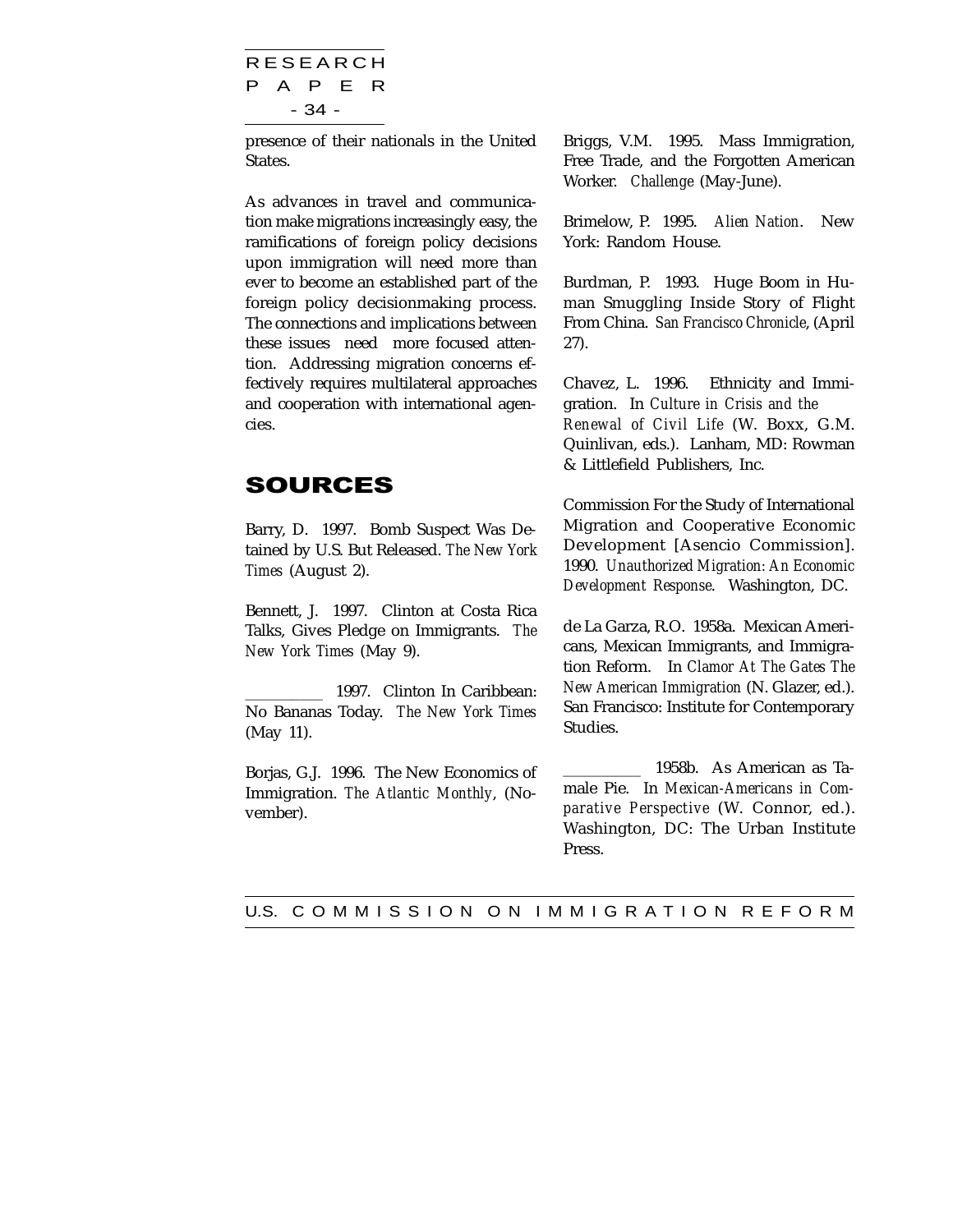RESEARCH P A P E R - 35 -

DeVita, C.J. 1996. *The United States at Mid-Decade.* Washington, DC: Population Reference Bureau.

Diaz-Briquets, S. 1995. Relationships between U.S. Foreign Policies and U.S. Immigration Policies. In *Threatened Peoples, Threatened Borders* (M.S. Teitelbaum, M. Weiner, eds.). New York: W.W. Norton & Company.

Dominguez, J.I. 1992. Cooperating with the Enemy. In *Western Hemisphere Immigration and United States Foreign Policy* (C. Mitchell, ed.). University Park, PA: Penn State Press.

Dowty, A.; Loescher, G. 1996. Refugee Flows as Grounds for International Action. *International Security* 21:1 (Summer).

Dunn, T.J. 1996. *Militarization of the U.S.- Mexico Border, 1978-1992*. Austin, TX: University of Texas Press.

Fermi, L. 1968. *Illustrious Immigrants*. Chicago, IL: The University of Chicago Press.

Fitzgerald, K. 1996. *The Face of the Nation*. Stanford, CA: Stanford University Press.

Fragomen, Jr., A.T. 1996. Welfare Bill Severely Curtails Public Assistance to

Noncitizens. *International Migration Review* (Winter).

Fuchs, L.H. 1983. Immigration, Pluralism, and Public Policy: The Challenge of the Pluribus to Unum. In *U.S. Immigration and Refugee Policy* (M.M. Kritz, ed.). Lexington, MA: Lexington Books.

Gerson, L.L. 1977. The Influence of Hyphenated Americans on U.S. Diplomacy. In *Ethnicity and U.S. Foreign Policy* (A.A. Said, ed.). New York: Praeger Publishers.

Glazer, N. 1985. The Political Distinctiveness of The Mexican-Americans. In *Mexican-Americans in Comparative Perspective* (W. Connor, ed.). Washington, DC: The Urban Institute Press.

Glazer, N.; Moynihan, D.P. 1975. *Ethnicity*. Cambridge, MA: Harvard University Press.

Goldstein, E.; Piazza, V. 1996. Naturalization, Dual Citizenship and Retention of Foreign Citizenship: A Survey. *Interpreter Releases*.

*Haitian Refugee Center v. Civiletti,* 503 F.2d 442 (S.D. Fla. 1980).

Hanley, R. 1993. Gang Killings Laid to Fight over Power. *The New York Times* (May 26).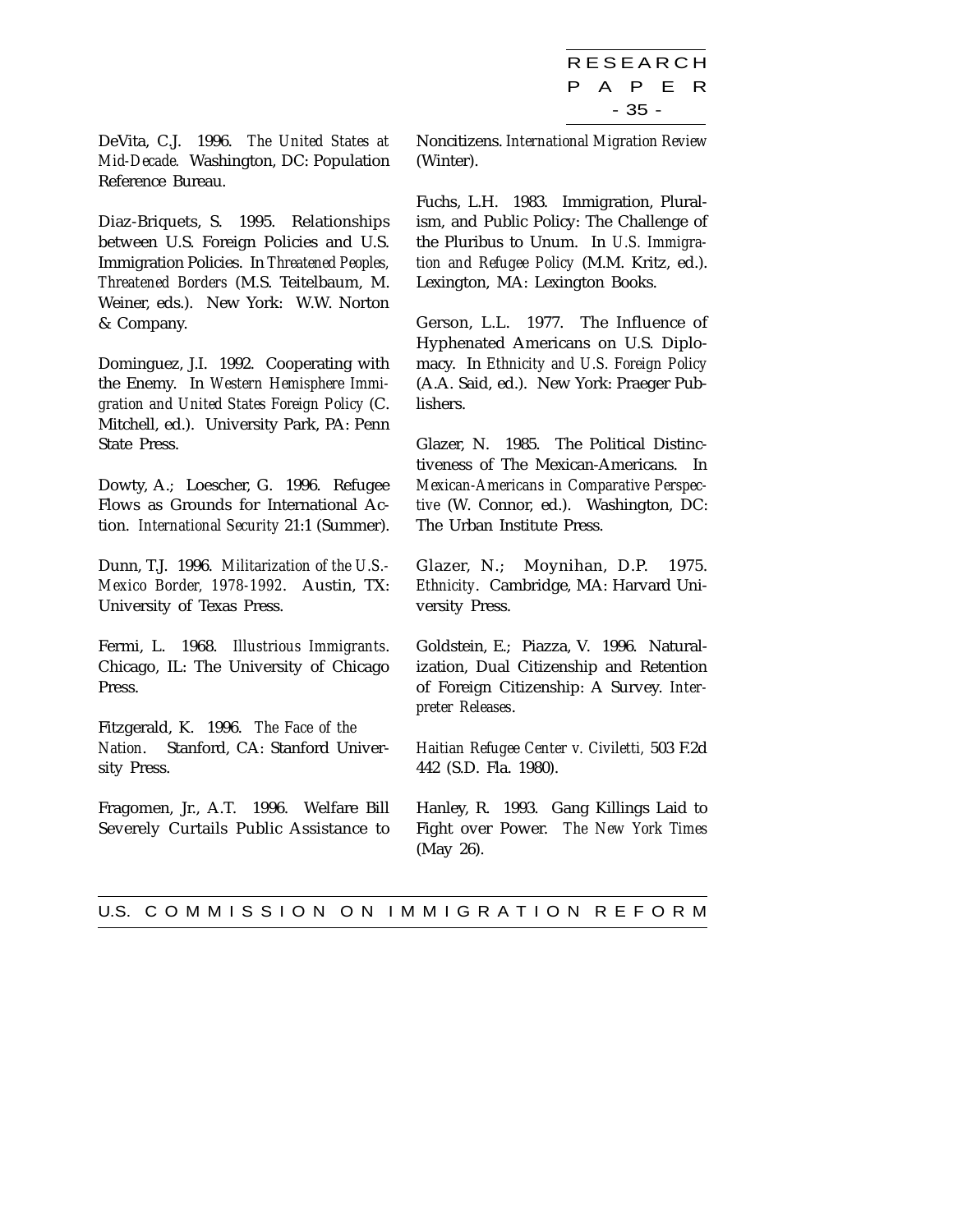RESEARCH P A P E R - 36 -

Hicks, S.M.; Couloumbis, T.A. 1977. The "Greek Lobby:" Illusion or Reality. In *Ethnicity and U.S. Foreign Policy.* New York: Praeger Publishers.

Jonas, M. 1990. Immigration and U.S. Foreign Policy: The Interwar Period. In *Immigration and U.S. Foreign Policy* (R.W. Tucker, C.B. Keely, L. Wrigley, eds.). Boulder, CO: Westview Press.

Keely, C.B. 1996. How Nation States Create and Respond to Refugee Flows. *International Migration Review* 30:4.

\_\_\_\_\_\_\_\_\_\_ 1995. The Effects of International Migration on U.S. Foreign Policy. In *Threatened Peoples, Threatened Borders* (M.S. Teitelbaum, M. Weiner, eds.). New York: W.W. Norton and Company.

\_\_\_\_\_\_\_\_\_\_ 1979. *U.S. Immigration: A Policy Analysis*. New York: Population Council, Inc.

King, R.D. 1997. Should English Be The Law? *The Atlantic Monthly* (April).

Lapham, S.J. 1995. *From Melting Pot to Mosaic*. Washington, DC: U.S. Bureau of the Census.

Loescher, G.; Scanlan, J.A. 1986 *Calculated Kindness.* New York: The Free Press.

Madrid, M. de la. 1984. Mexico: The New Challenges. *Foreign Affairs* (Fall).

Martin, P. 1995. Mexican-U.S. Migration: Policies and Economic Impacts. *Challenge* (March/April).

Massey, D.S. 1995. The New Immigration and Ethnicity in the United States. *Population and Development Review* 21:3 (September).

Mathews, J.T. 1989. Redefining Security. *Foreign Affairs* 68:2 (Spring).

Mathias, C. 1981. Ethnic Groups and Foreign Policy. *Foreign Affairs* 59 (Summer).

Meissner, D.M.; et al. 1993. *International Migration Challenges In a New Era.* New York: The Trilateral Commission.

Miller, M.J.; Papademetriou, D.G. 1983. *The Unavoidable Issue*. Philadelphia, PA: Institute for the Study of Human Issues.

Mitchell, C., ed. 1992. *Western Hemisphere Immigration and United States Foreign Policy*. University Park, PA: Penn State Press.

\_\_\_\_\_\_\_\_\_\_ 1989. International Migration, International Relations and Foreign Policy. *International Migration Review* 23:3.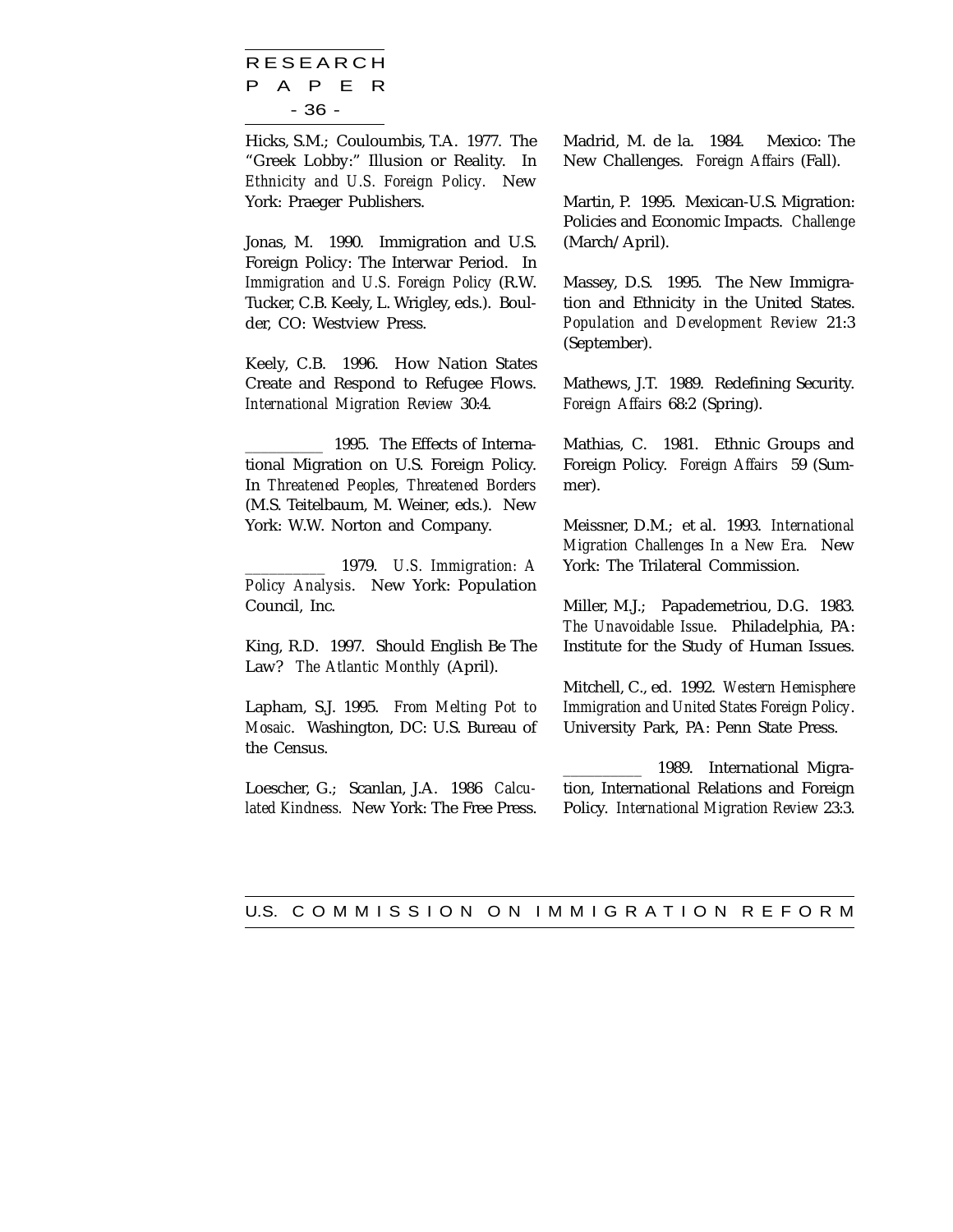RESEARCH P A P E R - 37 -

Morgenthau, H.J. 1982. Another "Great Debate:" The National Interest of the United States. In *Classics of International Relations* (J.A. Vasquez, ed.). Englewood Cliffs, NJ: Prentice Hall.

\_\_\_\_\_\_\_\_\_\_ 1958. *Dilemmas of Politics*. Chicago, IL: University of Chicago Press.

Morris, M.D. 1985. *Immigration*—*The Beleaguered Bureaucracy*. Washington, DC: The Brookings Institution.

National Academy of Sciences. 1996. *Statistics on U.S. Immigration* (B. Edmonston, ed.). Washington, DC: National Academy Press.

National Research Council. 1997. *The New Americans*. Washington, DC: National Academy Press.

Nelson, B. A. 1994. *America Balkanized*. Monterey, VA: The American Immigration Control Foundation.

Newland, K. 1995. The Impact of U.S. Refugee Policy on U.S. Foreign Policy. In *Threatened Peoples, Threatened Borders* (M.S. Teitelbaum, M. Weiner, eds.). New York: W.W. Norton and Company.

Pastor, R.A. 1984. U.S. Immigration Policy and Latin America. *Latin American Research Review* 19:3 .

Pear, R. 1989. Bush Rejects Bill on China Students. *The New York Times* (December 1).

Rogers, R; Copeland, E. 1993. *Forced Migration*. Medford, MA: Tufts University.

Rohter, L. 1997. In U.S. Deportation Policy, a Pandora's Box. *The New York Times* (August 10).

Rosenbaum, D.E. 1997. Campaign Finance: Developments So Far. *The New York Times* (April 3).

Russell, S.S. 1995. Migration Patterns of U.S. Foreign Policy Interest. In *Threatened Peoples, Threatened Borders* (M.S. Teitelbaum, M. Weiner, eds.). New York: W.W. Norton and Company.

Schoultz, L. 1992. Central America and the Politicization of U.S. Immigration Policy. In *Western Hemisphere Immigration and United States Foreign Policy* (C. Mitchell, ed.). University Park, PA: Penn State Press.

Schwartz, M.L.; Notini, J. 1994. *Desertification and Migration: Mexico and the United States*. Washington, DC: U.S. Commission on Immigration Reform.

Shain, Y. 1993. Democrats and Secessionists: U.S. Diasporas as Regime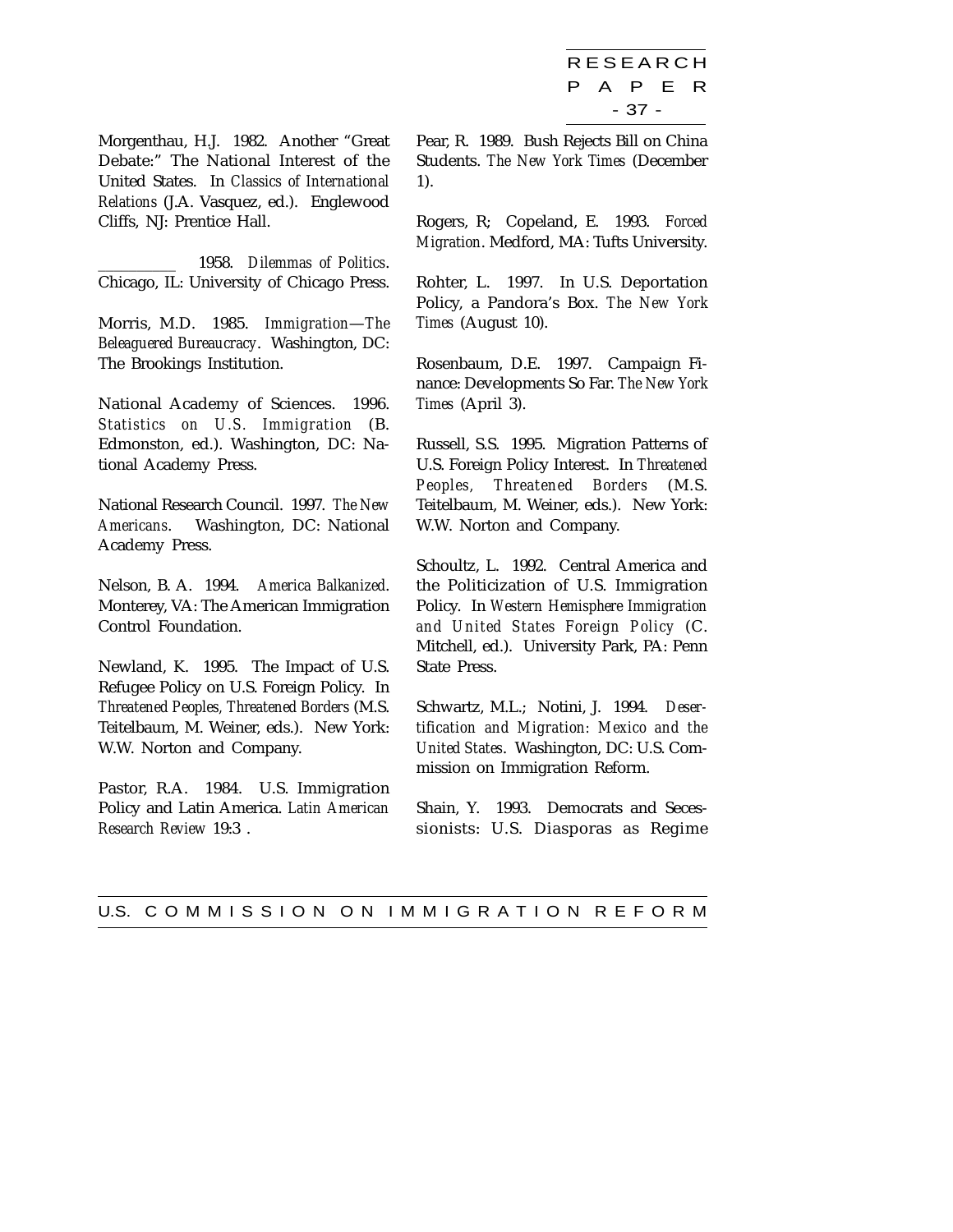RESEARCH P A P E R - 38 -

Destabilizers. In *International Migration and Security* (M. Weiner, ed.). Boulder, CO: Westview Press.

Sheffer, G. 1993. Ethnic Diasporas: A Threat to Their Hosts? In *International Migration and Security* (M. Weiner, ed.). Boulder, CO: Westview Press.

Stepick, A. Unintended Consequences: Rejecting Haitian Boat People and Destabilizing Duvalier. In *Western Hemisphere Immigration and United States Foreign Policy* (C. Mitchell, ed.). University Park, PA: Penn State Press*.*

Teitelbaum, M.S. 1985. *Latin Migration North.* New York: Council on Foreign Relations, Inc.

\_\_\_\_\_\_\_\_\_\_ 1984. Immigration, Refugees, and Foreign Policy. In *International Organization* 38:3 (Summer).

\_\_\_\_\_\_\_\_\_\_ 1980. Right versus Right: Immigration and Refugee Policy In The United States. *Foreign Affairs* 59:1 (Fall).

Teitelbaum, M.S.; Weiner, M. (eds.). 1995. *Threatened Peoples, Threatened Borders*. New York: W.W. Norton and Company.

Ullman, R.H. 1983. Redefining Security. *International Security* 8:1.

U.S. Commission on Immigration Reform. 1997. *U.S. Refugee Policy: Taking Leadership.* Washington, DC.

\_\_\_\_\_\_\_\_\_\_ 1995. *Legal Immigration: Setting Priorities.* Washington, DC.

\_\_\_\_\_\_\_\_\_\_ 1994. *U.S. Immigration Policy: Restoring Credibility.* Washington, DC.

U.S. Department of Commerce. 1997. *Demographic State of the Nation 1997.* Washington, DC.

U.S. Department of Justice. 1997. *INS Fact Book: Summary of Recent Immigration Data.* Washington, DC.

\_\_\_\_\_\_\_\_\_\_ 1997. INS Announces Legal Immigration Figures for Fiscal Year 1996. Washington, DC.

\_\_\_\_\_\_\_\_\_\_ 1997. *1995 Statistical Yearbook of the Immigration and Naturalization Service.* Washington, DC: U.S. Government Printing Office.

U.S. House of Representatives, Committee on the Judiciary, Subcommittee on Immigration and Claims. 1996. Opening Statement of Chairman Lamar Smith (September 5).

U.S. Senate Committee on the Judiciary, Subcommittee on Immigration and Refu-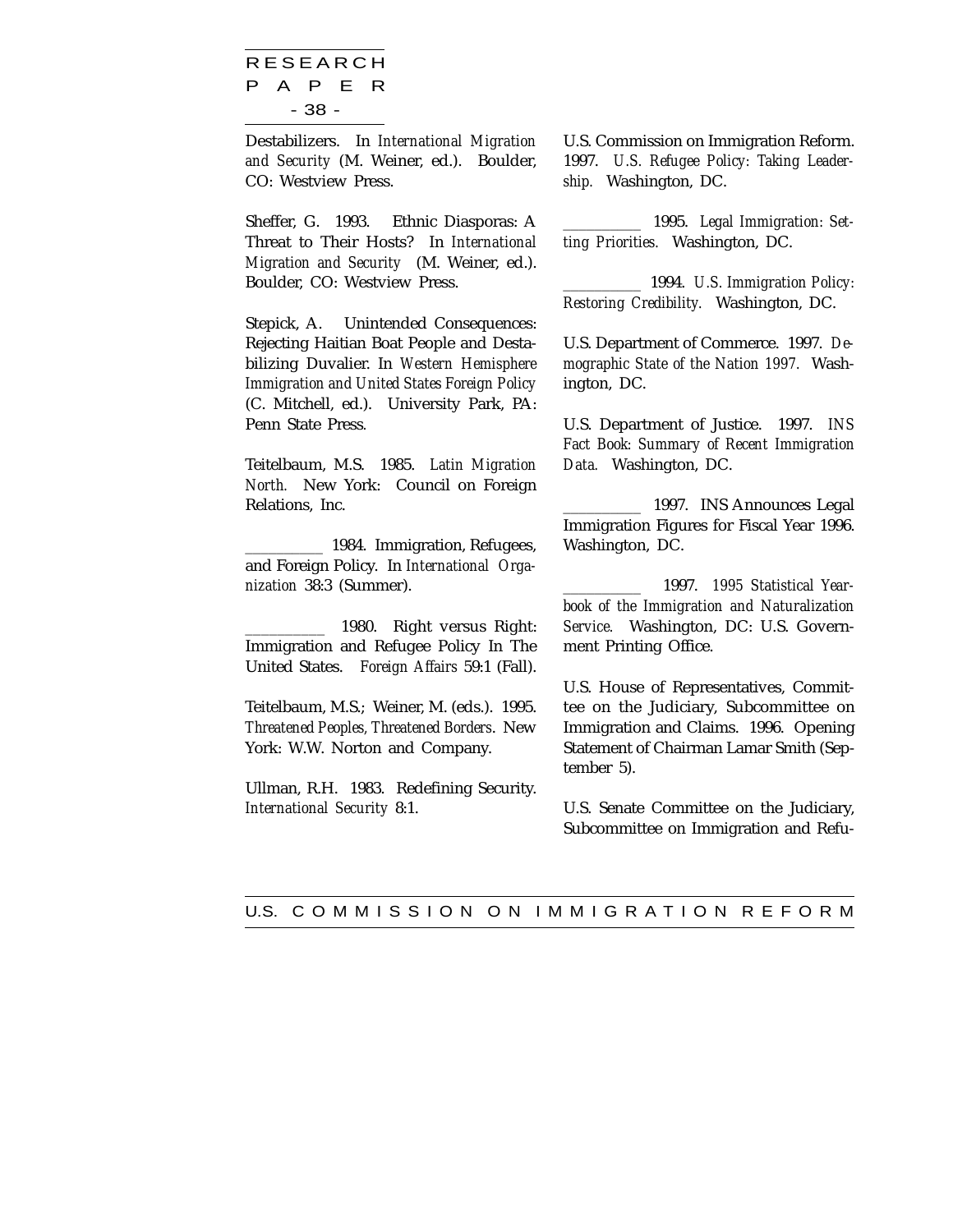RESEARCH P A P E R - 39 -

gee Affairs. 1993. Opening Statement of Senator Edward M. Kennedy at Hearing on Terrorism, Asylum Issues, and U.S. Immigration Policy (May 28).

Vazquez, J. A. (ed.). 1982. *Classics of International Relations*. Englewood Cliffs, NJ: Prentice-Hall.

Vernez, G. 1996. *National Security and Migration.* Santa Monica, CA: RAND.

Vernez, G.; McCarthy, K.F. 1996. *The Costs of Immigration to Taxpayers.* Santa Monica, CA: RAND.

Weiner, M. 1996. Bad Neighbors, Bad Neighborhoods. *International Security* 21:1 (Summer).

\_\_\_\_\_\_\_\_\_\_ 1993. *International Migration and Security*. Boulder, CO: Westview Press.

\_\_\_\_\_\_\_\_\_\_ 1992/93. Security, Stability and International Migration. *International Security* 17:3.

\_\_\_\_\_\_\_\_\_\_ 1990. Asian Immigrants and U.S. Foreign Policy. In *Immigration and U.S. Foreign Policy* (R.W. Tucker, C.B. Keely, L. Wrigley, eds.). Boulder, CO: Westview Press.

\_\_\_\_\_\_\_\_\_\_ 1985a. On International Migration and International Relations. *Popu-* *lation and Development Review* 11:3 (September).

\_\_\_\_\_\_\_\_\_\_ 1985b. Transborder Peoples. In *Mexican-Americans in Comparative Perspective* (W. Connor, ed.). Washington, DC: The Urban Institute Press.

Wolfers, A. 1982. "National Security" as an Ambiguous Symbol. In *Classics of International Relations* (J.A. Vasquez, ed.). Englewood Cliffs, NJ: Prentice Hall.

Zimmerman, W. 1995. Migrants and Refugees: A Threat to Security. In *Threatened Peoples, Threatened Borders* (M.S. Teitelbaum, M. Weiner, eds.). New York: W.W. Norton and Company.

Zolberg, A. 1995. From Invitation to Interdiction: U.S. Foreign Policy and Immigration since 1945. In *Threatened Peoples, Threatened Borders (*M.S. Teitelbaum, M. Weiner, eds.). New York: W.W. Norton and Company.

Zolberg, A.; Suhrke, A.; Aguayo, S. 1989. *Escape From Violence*. New York: Oxford University Press.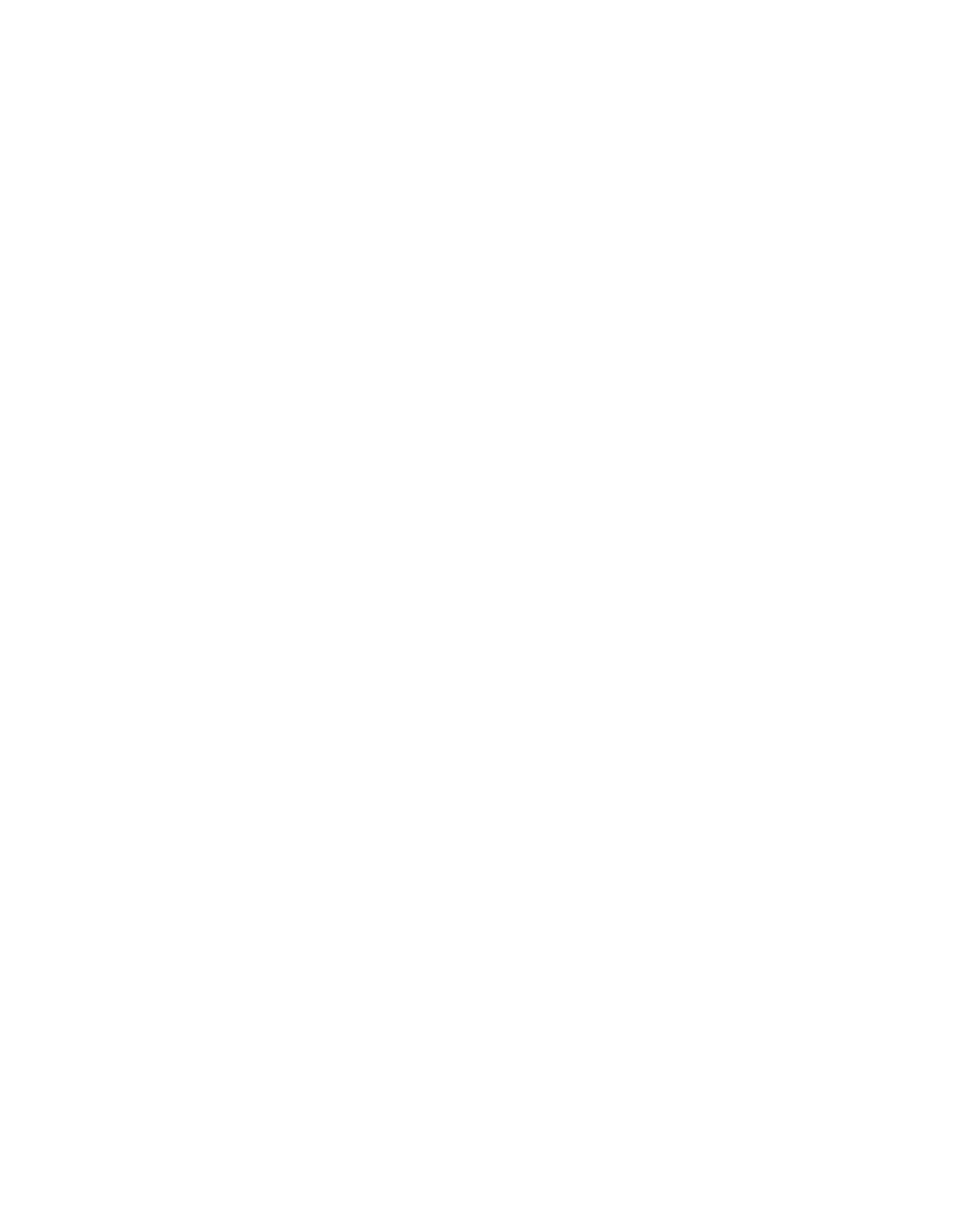THE COMMISSION'S RESEARCH PAPERS, WHICH PRESENT THE RESULTS OF COMMISSION-SPONSORED RESEARCH, ARE INTENDED TO ELICIT COMMENT AND PROVOKE DISCUSSION. THE VIEWS PRESENTED IN THESE PAPERS ARE THOSE OF THE AUTHORS AND DO NOT NECESSARILY REFLECT THOSE OF THE COMMISSION.